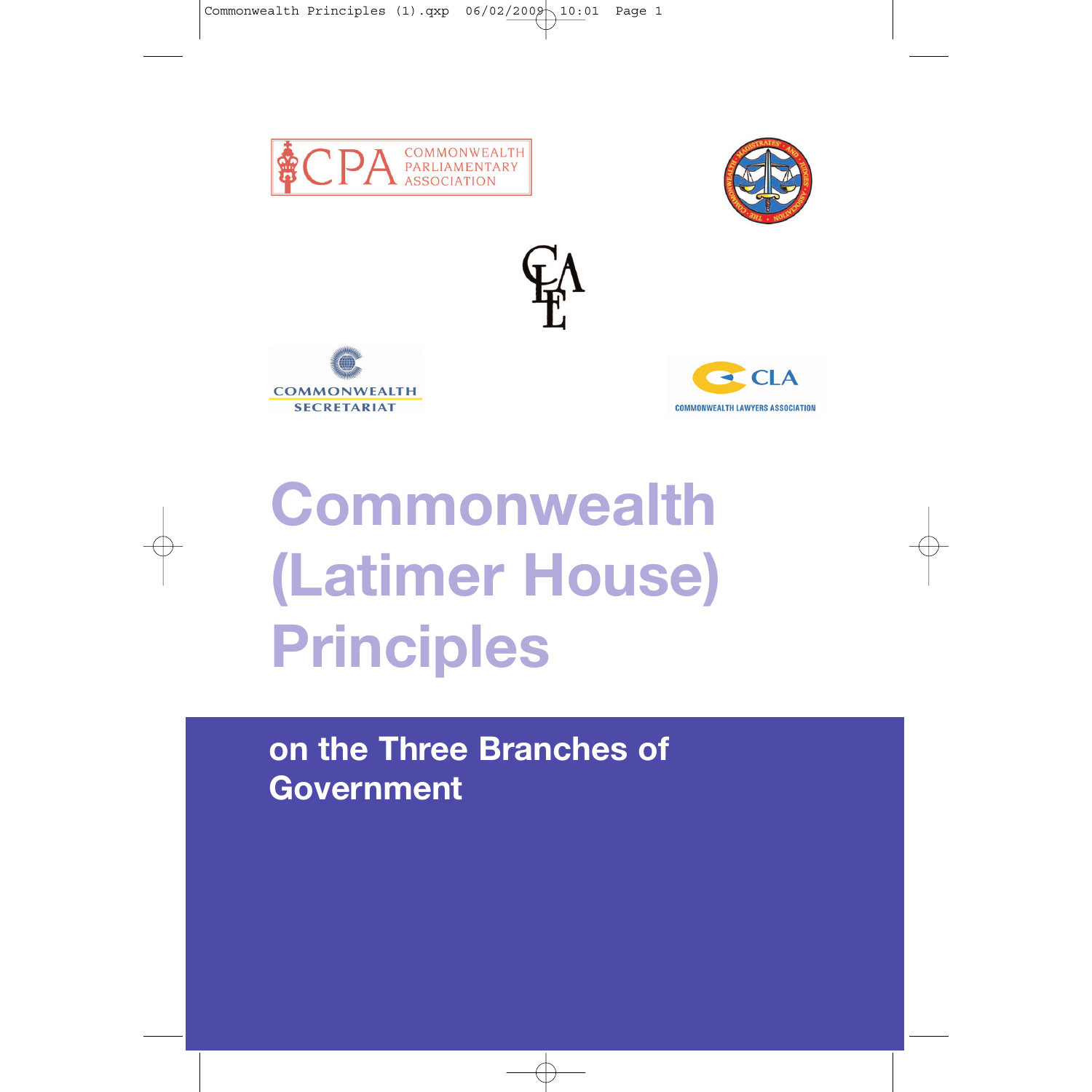Æ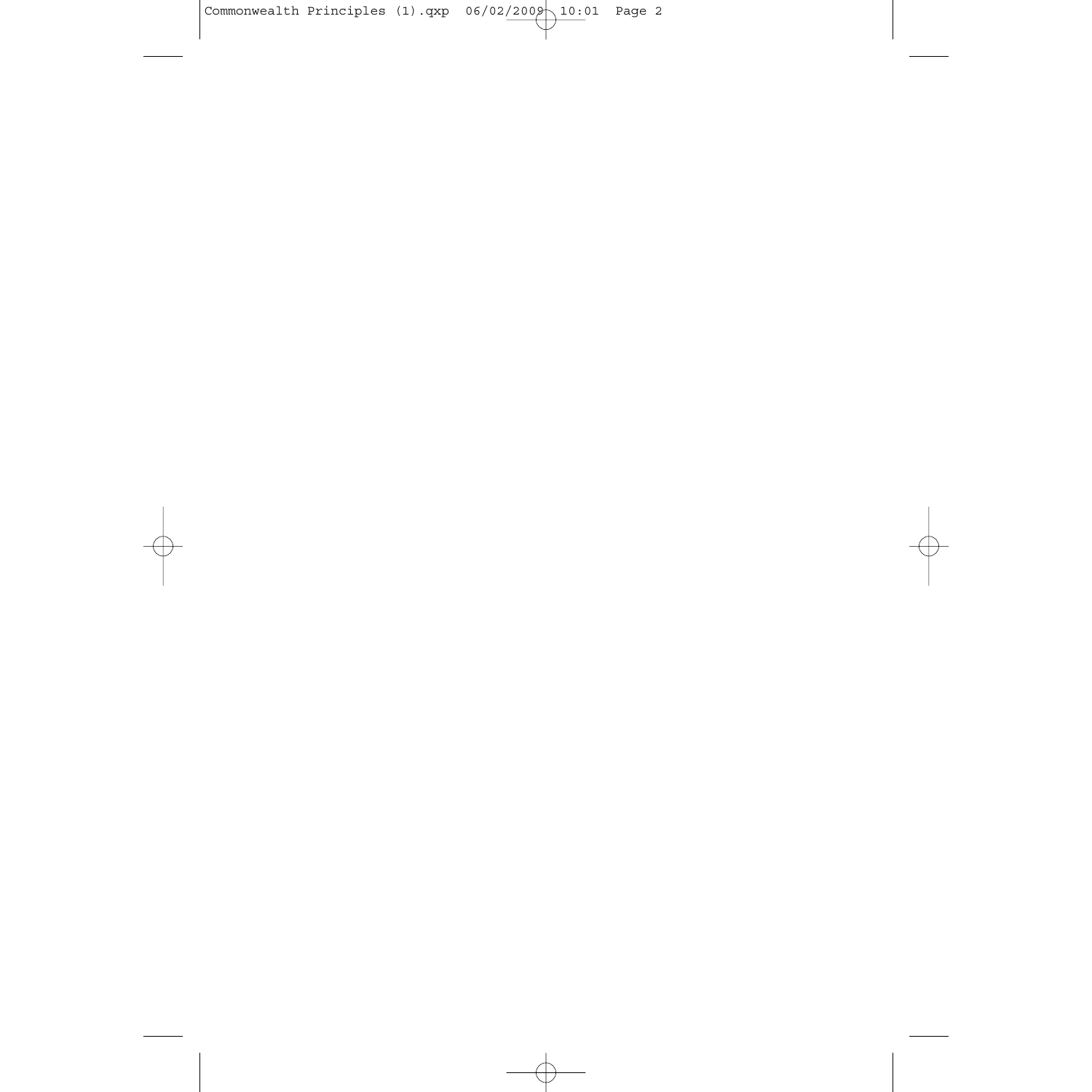# **CONTENTS**

| <b>COMMONWEALTH SECRETARY-GENERAL FOREWORD</b>    |    |
|---------------------------------------------------|----|
| <b>INTRODUCTION BY COMMONWEALTH ORGANISATIONS</b> | 6  |
| <b>COMMONWEALTH (LATIMER HOUSE) PRINCIPLES</b>    |    |
| <b>PLAN OF ACTION FOR AFRICA</b>                  | 25 |
| <b>EDINBURGH PLAN OF ACTION</b>                   | 39 |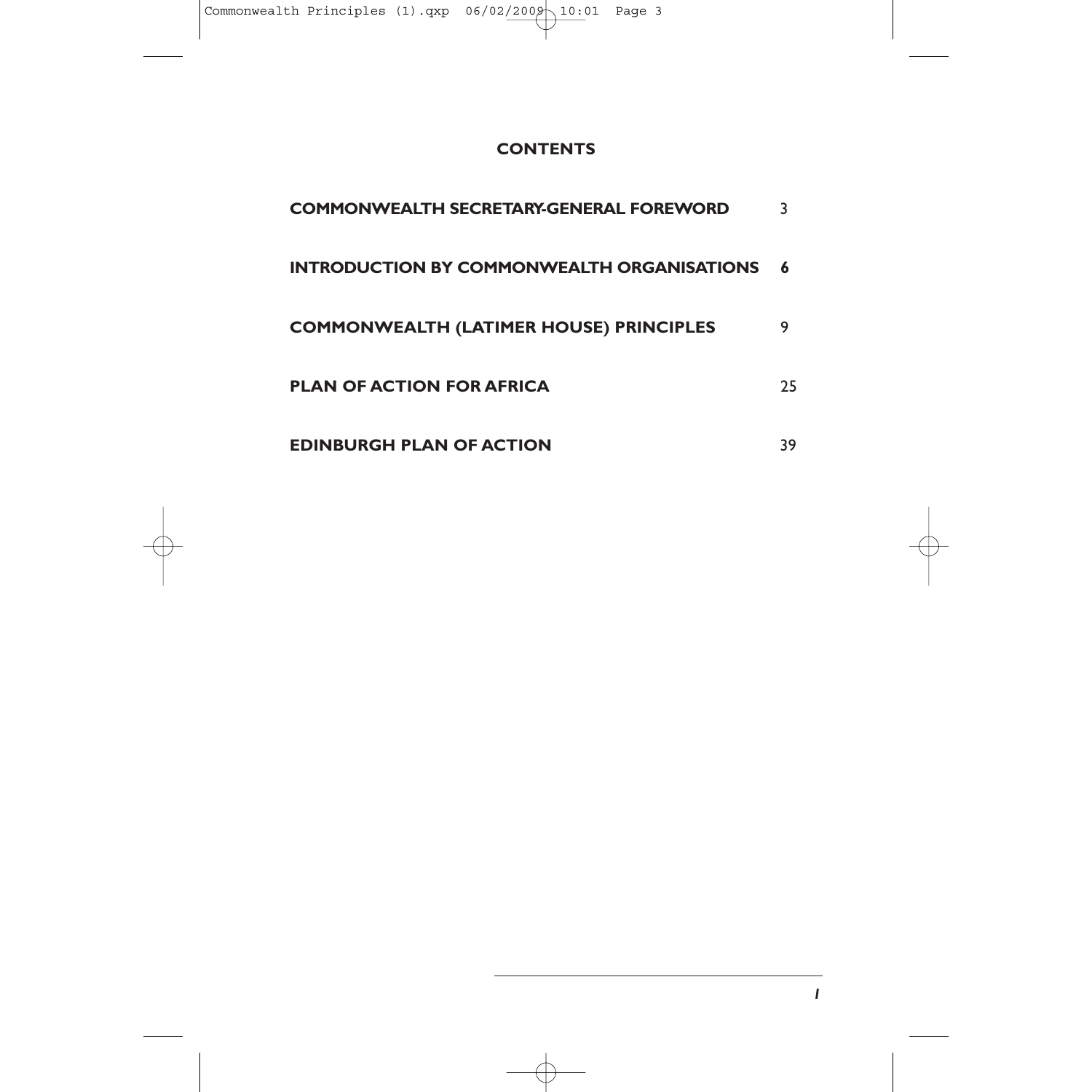*2*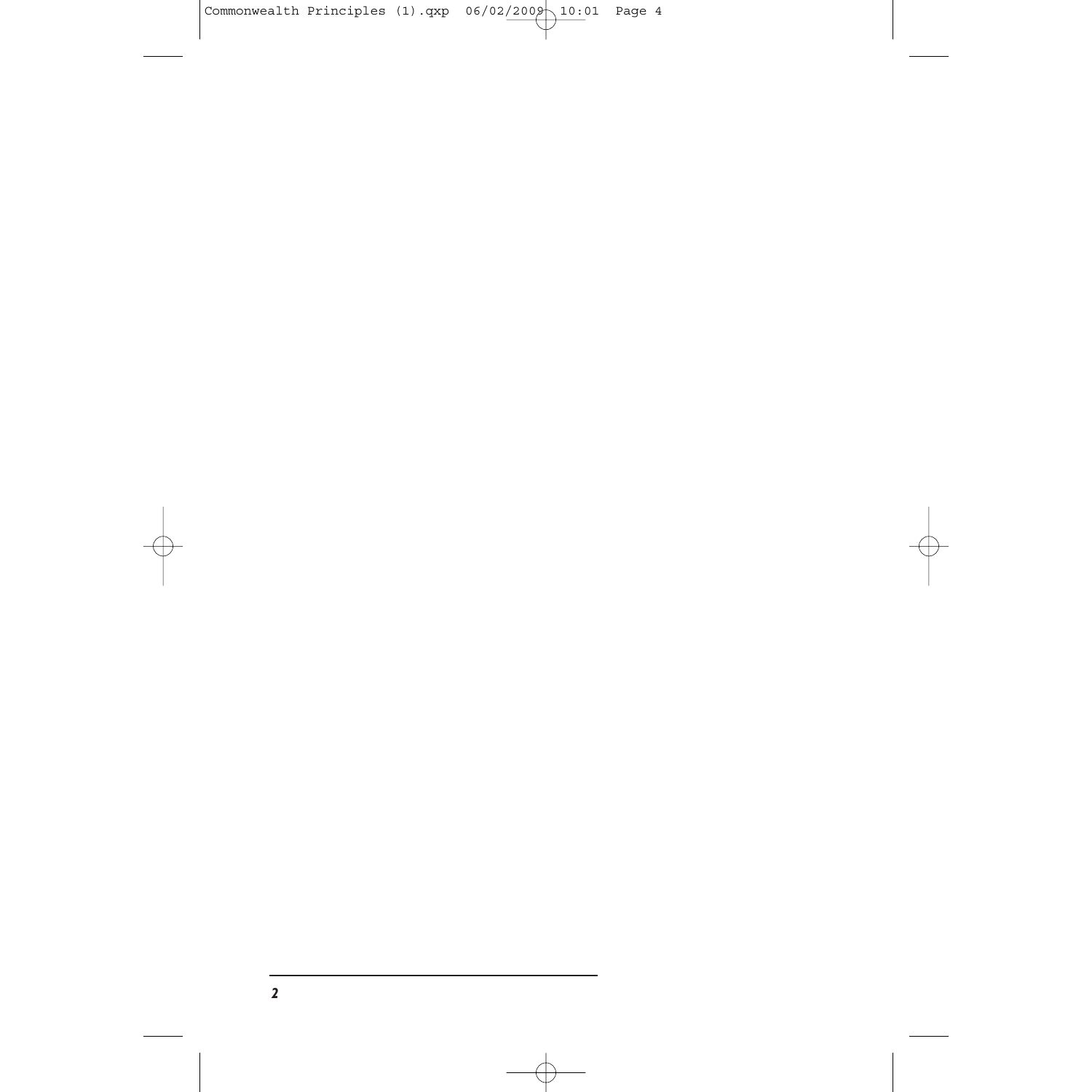# **FOREWORD**

The Commonwealth is an organisation of values, and the values – or Principles – of Latimer House are irreversibly embedded in the canon and the creed of this organisation.They were debated and adopted by Heads of Government in Abuja in 2003, and - in being so - they greatly strengthened the existing body of beliefs and goals of this organisation, as set down in Singapore in 1971, Harare in 1991, and Millbrook in 1995.

The 'Separation of Powers' may look well on paper and sound well in speeches.As a concept, it is as old as Montesquieu, who is believed to be the first to have articulated it, in his great work De L'Esprit des Loix (On the Spirit of the Laws), published in 1748.

On numberless occasions – on podiums such as these – we have spoken about the primacy of 'the accountability of, and the relationship between, the three branches of government', and stressed the independence of those bodies: the Executive, the Legislature, and the Judiciary.And what is the origin of these cherished Principles, as adopted by our leaders? Who initiated them? You did: Commonwealth partner organisations, Commonwealth Law Ministers, senior officials, and the Commonwealth legal community. Because the rule of law sits alongside democracy and human rights as the key beliefs of this organisation – just as another threesome - governments, business and civil society - are its main actors.

But every Commonwealth member must continuously pose itself the question: how well does it observe the separation of powers? Do our Executives respect the freedom of the Legislature and the Judiciary to discharge their responsibilities? Theirs, of course is the greatest temptation to jettison these Principles – and there was a time, perhaps a generation ago, when many Legislatures and Judiciaries wilfully complied with over-reaching Executives. In other words, they didn't properly believe in their own independence and power, as a key element of the sharing of power.

For *all* of us, from time immemorial, power has been difficult to separate, and thereby to control. All are complicit, and in being so make ourselves dangerously vulnerable to poor governance, corruption and instability.

You all know that there is a continuing gulf between the rhetoric and the reality.You are continuing a process that began some twelve years ago in Kuala Lumpur, when Commonwealth Law Ministers first examined the role played by judges and lawyers in a healthy democracy.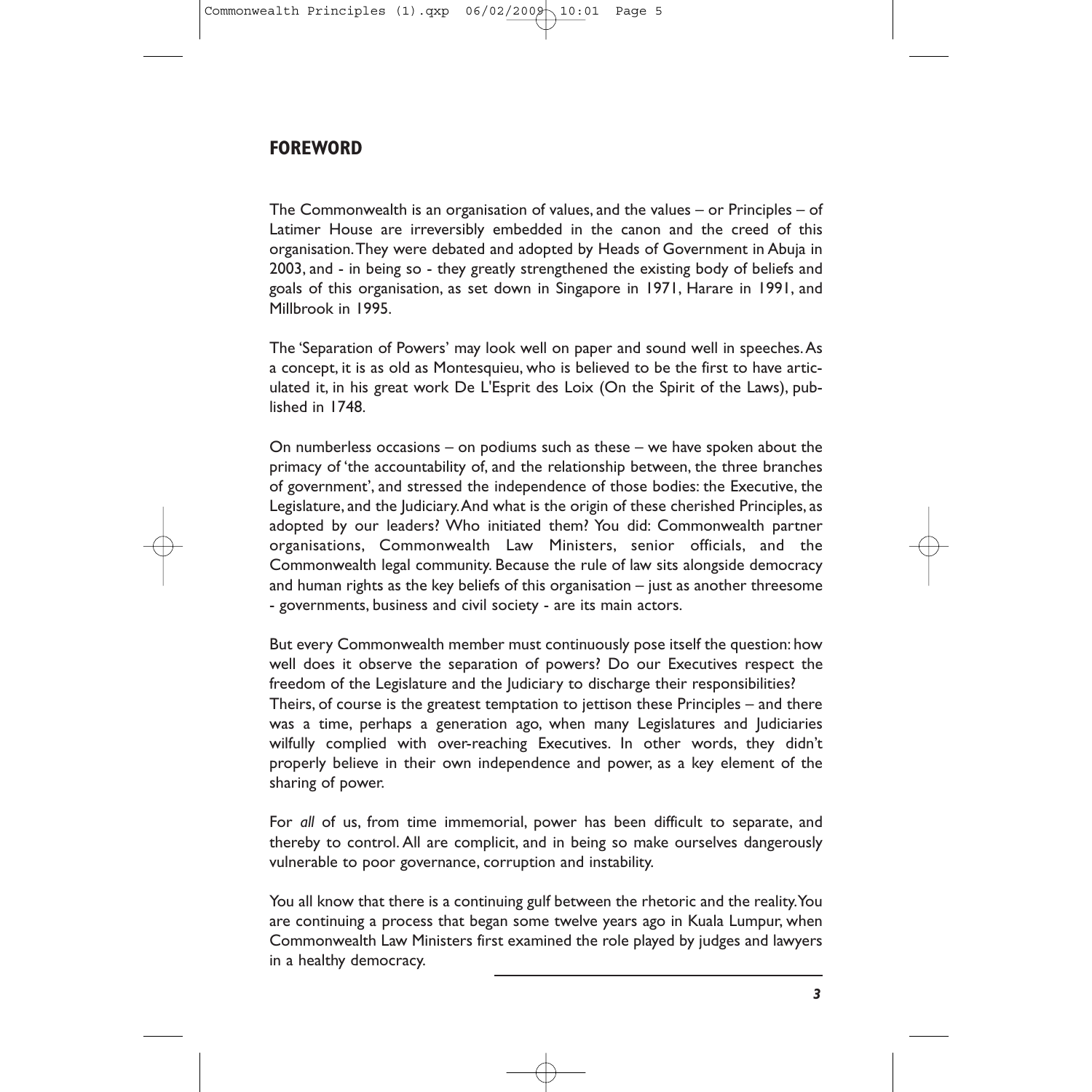Ten years ago – cajoled, inspired and actively assisted by four exceptional Commonwealth organisations – we produced the first Guidelines, at Latimer House in Buckinghamshire.

Here, I pay tribute to our Commonwealth Lawyers Association, our Legal Education Association, our Magistrates and Judges Association, and our Parliamentary Association, for their part in this great enterprise.

Those first guidelines focused on just one of the three 'branches': that of Parliament.

Then six years ago in St Vincent and the Grenadines, Law Ministers both widened them, and refined them.

Five years ago at the Heads of Government Meeting in Abuja, the 'Guidelines' were officially adopted, and became 'Principles'.There followed a summit in Africa in early 2005, where we set out what we called the Nairobi Action Plan.

The final step in the establishment of the Latimer House Principles by the Commonwealth came three years ago, at our Heads of Government Meeting in Malta.

I draw your attention to Paragraph 8 of its Communique, which established the Principles as integral to the Commonwealth's fundamental political values.

But look further – at Paragraph 12 just below it, which states (with regard to Pakistan at that time, but it could have been to any member state…) 'that the holding by the same person of the offices of Head of State and Chief of Army Staff is incompatible with the basic principles of democracy and the spirit of…. Commonwealth principles'.

My point is: this has taken time and will take more time – but it has been and remains an investment to which we are deeply committed.We should go further: our next task is to focus on adherence to the Principles, and to enhance accountability.That will take time.For now, we acknowledge how far we have come and take encouragement from it.

Also, let us acknowledge the virtues of our pragmatism.

It is one of the key strengths of the Principles that they go beyond the "pure doctrine" of the separation of powers, and into the grey areas.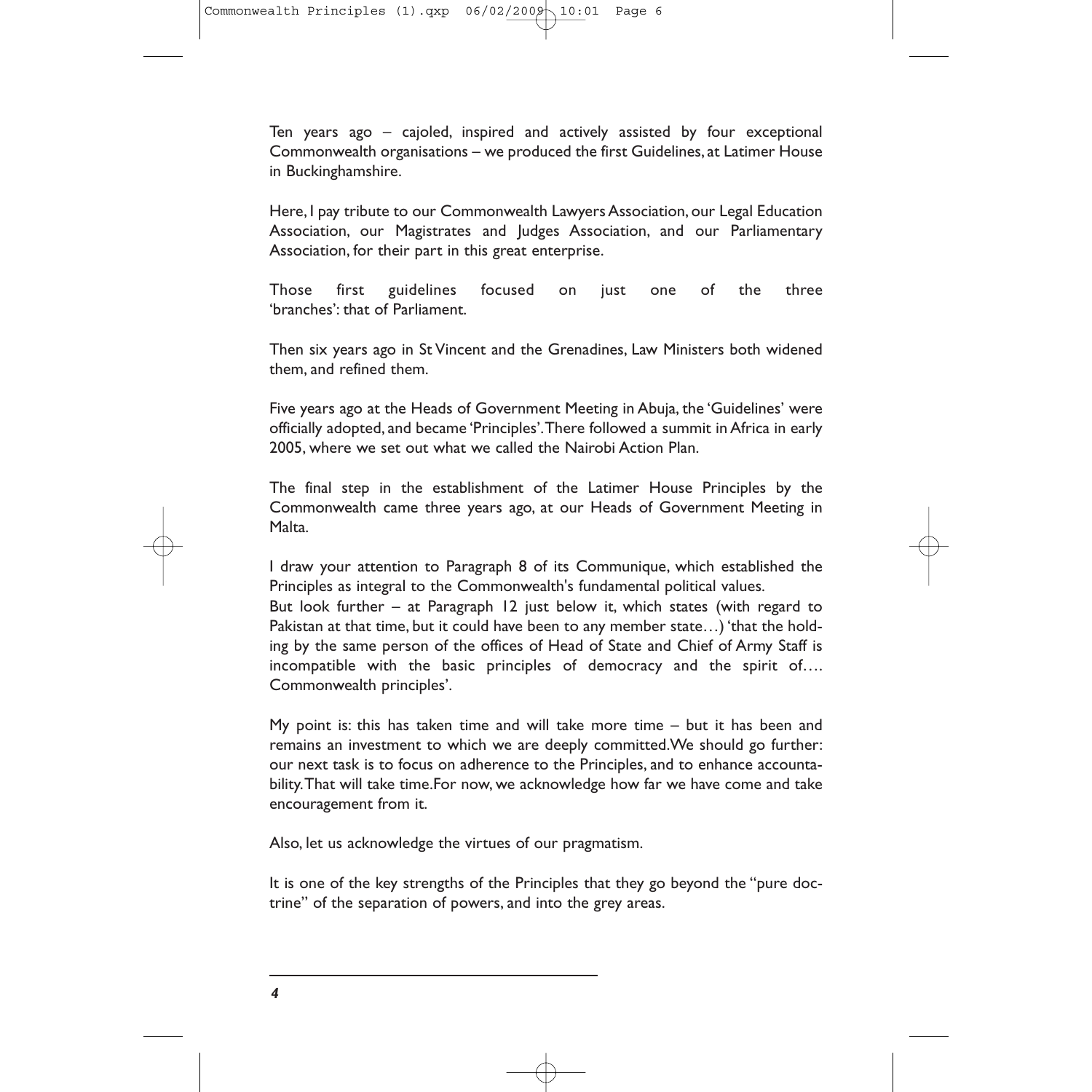They recognise the complex and interlocking network of the relations betweenthe legislature, the executive, and the judiciary.They acknowledge the need for oversight mechanisms through which officers may be held responsible for their actions.

We recognise, for instance, that while the Judiciary is independent of the Executive, it is dependent on it financially.

Further, let us acknowledge the value of our capacity to prioritise our concerns – on issues like accountability and gender equality. I very much welcome civil society's involvement.

I end where I began, with the primacy of principle – in this case, the Latimer House Principles.This is our strength.

And I pose a simple question – what, or who, is the Commonwealth for? I would answer that it is for Governments and Peoples.

These Latimer House Principles are designed to help the business of fair, efficient, transparent, responsive government - government for the people.The confidence, belief and trust that people have in their government is the ultimate litmus test.

Let us not forget that we are not just splitting hairs about status here – we are trying to ensure a system of government whereby citizens have a voice, a role, a future, and that they live in the confidence that they are under the rule of law.

So in looking back ten years today, we also look forward to the time – whenever it may be – when there will be another gathering like this, where our successors will take stock, record further progress, and identify further work to do. We need these gatherings to maintain the momentum and achievement.Thank you for contributing to this important cause.

**Mr Kamalesh Sharma Commonwealth Secretary-General July 2008** *(Adapted from the closing remarks made at the Colloquium, July 2009)*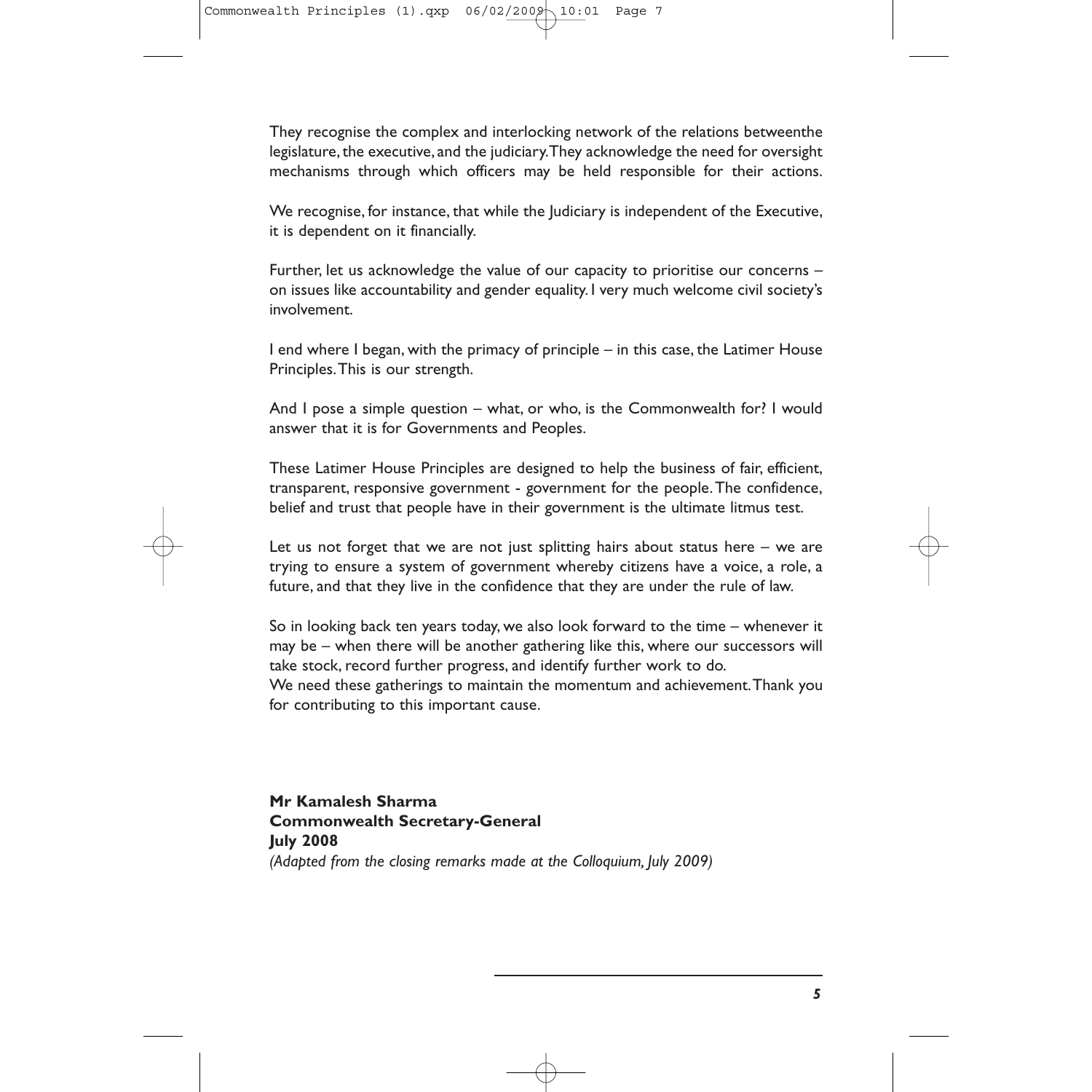# **INTRODUCTION**

By the Commonwealth Lawyers' Association, the Commonwealth Legal Education Association, the Commonwealth Magistrates' and Judges' Association and the Commonwealth Parliamentary Association

In their Communiqué of December 2003, Commonwealth Heads of Government re-affirmed their commitment to the fundamental principles of the Commonwealth and "endorsed the recommendations of their Law Ministers on Commonwealth Principles on the accountability of and relationship between the three branches of Government.They acknowledged that judicial independence and delivery of efficient justice services were important for maintaining the balance of power between the Executive, Legislature and Judiciary".Their endorsement confirms the value of co-operation between the Commonwealth professional organisations, the Commonwealth Secretariat and Commonwealth Law Ministers in the promotion of the fundamental political values of the Commonwealth.

In June 1998 a group of distinguished Parliamentarians, judges, lawyers and legal academics joined together at Latimer House in Buckinghamshire, United Kingdom, at a Colloquium on Parliamentary Sovereignty and Judicial Independence within the Commonwealth.The Colloquium was sponsored by, the Commonwealth Lawyers' Association, the Commonwealth Legal Education Association, the Commonwealth Magistrates' and Judges' Association and the Commonwealth Parliamentary Association with the support of the Commonwealth Foundation, the Commonwealth Secretariat and the United Kingdom Foreign and Commonwealth Office.

The gathering was inspired by the formal recognition by Commonwealth Law Ministers in 1996 of the importance of the role played by judges and lawyers in "healthy democracy" and by a meeting in February 1997 of the Heads of Government of 18 Commonwealth African countries which sought to evaluate the state of democracy in Africa.The object of the Colloquium was to draft guidelines which would provide an operational manual of good practice with regard to the commitments contained in the Harare Declaration and Millbrook Plan of Action and which would to be implemented in every Commonwealth country.

The product of the Colloquium,The Latimer House Guidelines on Parliamentary Supremacy and Judicial Independence, were placed before Commonwealth Law Ministers at their meeting in Port of Spain in May 1999.They asked Senior Officials to study The Guidelines and report to the next Law Ministers Meeting. Events in the Commonwealth following the publication of The Guidelines confirmed the need to analyse the core issues at stake in protecting judicial and parliamentary

*6*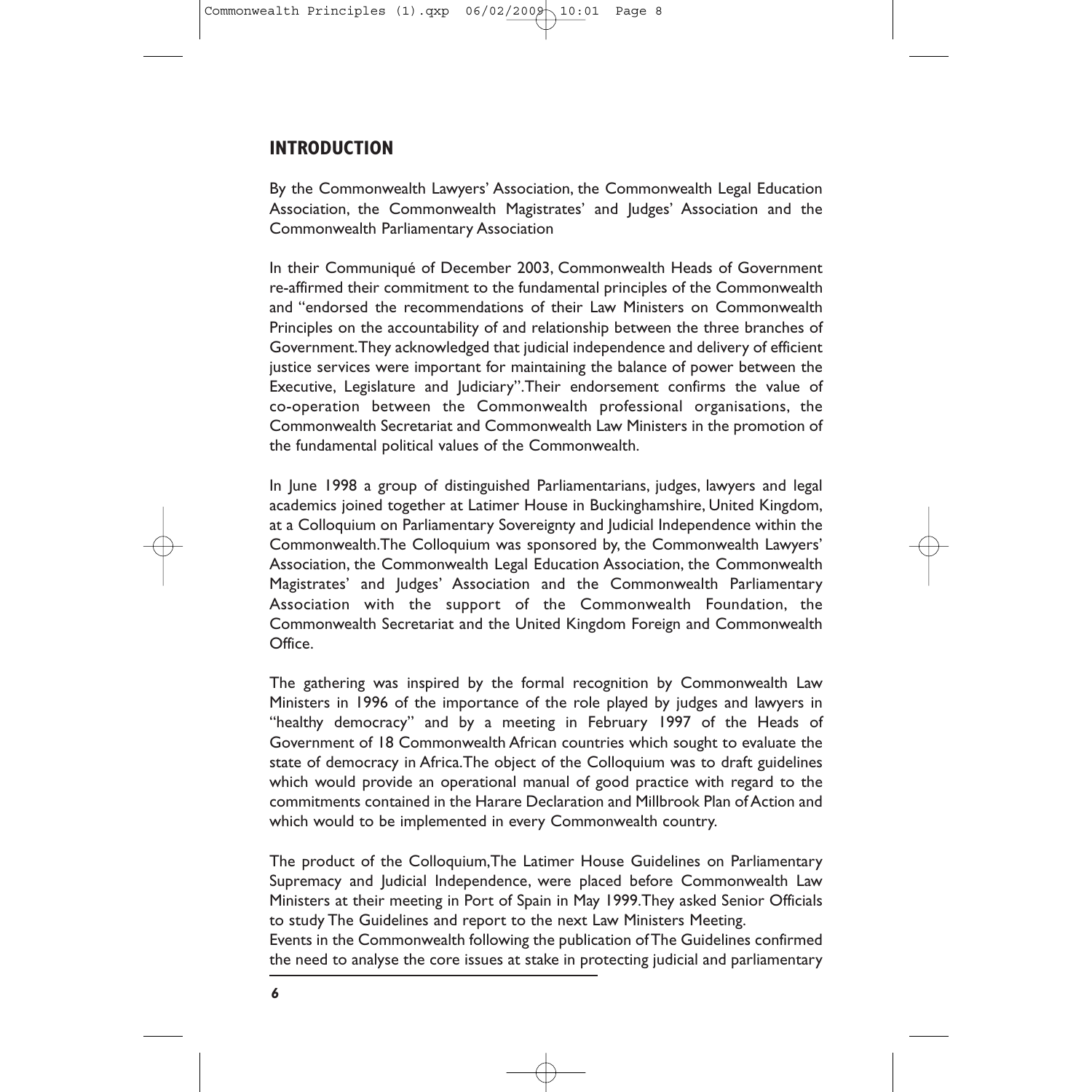independence, in scrutinising the delicate relationship between the branches of Government and in recognizing the part to be played in civil society by non-governmental organizations in achieving those ends.

The Guidelines were approved by the CLEA members at their 1998 Conference in Ocho Rios and were supported at later CLEA meetings held in Malaysia, South Africa, Sri Lanka and the United Kingdom.

In September 1999, the principles underlying The Guidelines were debated by judges and lawyers at a session on judicial independence held at the Commonwealth Law Conference in Kuala Lumpur. In September 2000, a meeting of Commonwealth Chief Justices commended them for consideration by Heads of Government in a statement issued at the Triennial Conference of the Commonwealth Magistrates' and Judges' Association, held in Edinburgh. The statement was subsequently endorsed by Chief Justices from 31 Commonwealth countries. In February 2001, the Pacific Island Chief Justices endorsed the Edinburgh statement and expressed support for the efforts of the sponsoring organizations.

In November 2001, Senior Officials meeting in London "noted that the principles of good governance and judicial independence had been clearly endorsed by Commonwealth Heads of Government and welcomed the general thrust of the declaration of those principles in The Guidelines". Subject to refinement of the text in a number of respects including those in relation to judicial appointments, they agreed sthat the Guidelines would be laid before Law Ministers at their next meeting.

At their Meeting in St Vincent and the Grenadines in November 2002, Law Ministers gave detailed consideration to The Guidelines, which had been refined by a working group consisting of the sponsoring associations and the Commonwealth Secretariat. Ministers fully endorsed the importance of the issues involved in the document and "hoped that it would be possible for Commonwealth Heads of Government to agree a statement of principles which could assist reflection on these issues". They invited the Commonwealth Secretary-General to convene a small group of Law Ministers to work with the Commonwealth Secretariat in order to refine and develop principles based on The Guidelines for submission to Heads of Government.

The resulting text was approved by Law Ministers and placed on the agenda of the 2003 Heads of Government Meeting in Abuja. The Principles were endorsed in paragraph 8 of the Abuja Communiqué.Thus Heads of Government have recognised the valuable work undertaken by the Commonwealth parliamentary, legal and judicial associations to further the commitments made in the Harare Declaration and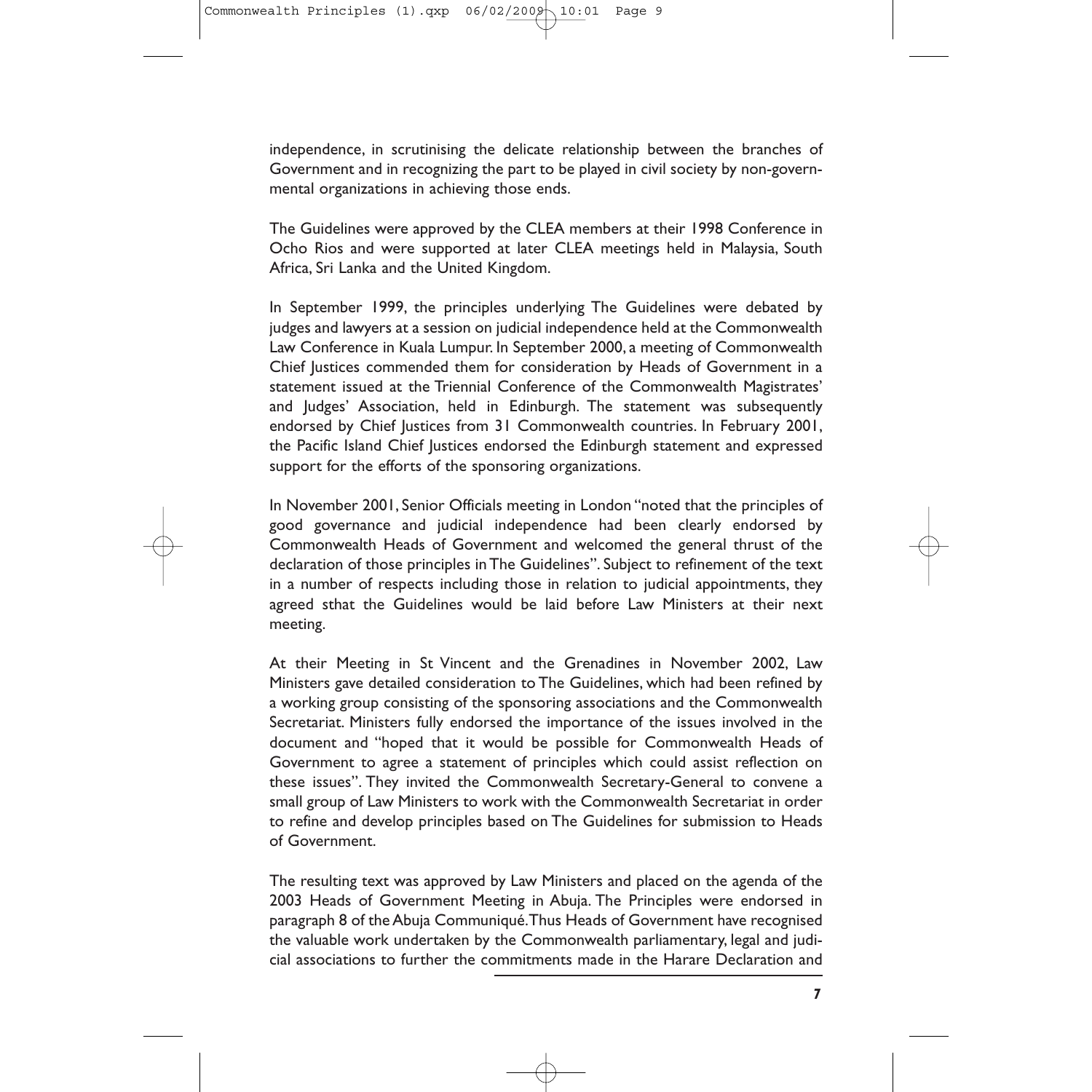Millbrook Plan of Action in the promotion of good governance, fundamental human rights, the rule of law and the independence of the judiciary.

In 2005, the Commonwealth Heads of Government "noting that the Commonwealth Principles on the Accountability of and Relationship Between the Three Branches of Government 2003 which recognise the importance of a balance of power between the Executive, Legislative and Judiciary, constitute an integral part of the Commonwealth fundamental political values as set out in the Harare Commonwealth Declaration". (*Paragraph eight of the Communique*)

In 2005, at a Pan African Forum held in Nairobi, Kenya, organised by the Commonwealth Secretariat in conjunction with the four sponsoring organisations, the Plan of Action for Africa on the Implementation of the Commonwealth (Latimer House) Principles, was agreed and in 2008, a Colloquium meeting in Edinburgh, produced the Edinburgh Plan of Action on the Development and Implementation of the Commonwealth (Latimer House) Principles."

In the view of our associations, the implementation of the Principles is essential for the realisation of the legitimate aspirations of all the peoples of the Commonwealth.

**Mr Ron Heinrich President Commonwealth Lawyers' Association**

**Prof. David McQuoid-Mason President Commonwealth Legal Education Association**

**Sir Henry Brooke Executive Vice-President Commonwealth Magistrates' and Judges' Association**

**Dr William F. Shija Secretary-General Commonwealth Parliamentary Association**

*July 2008*

*8*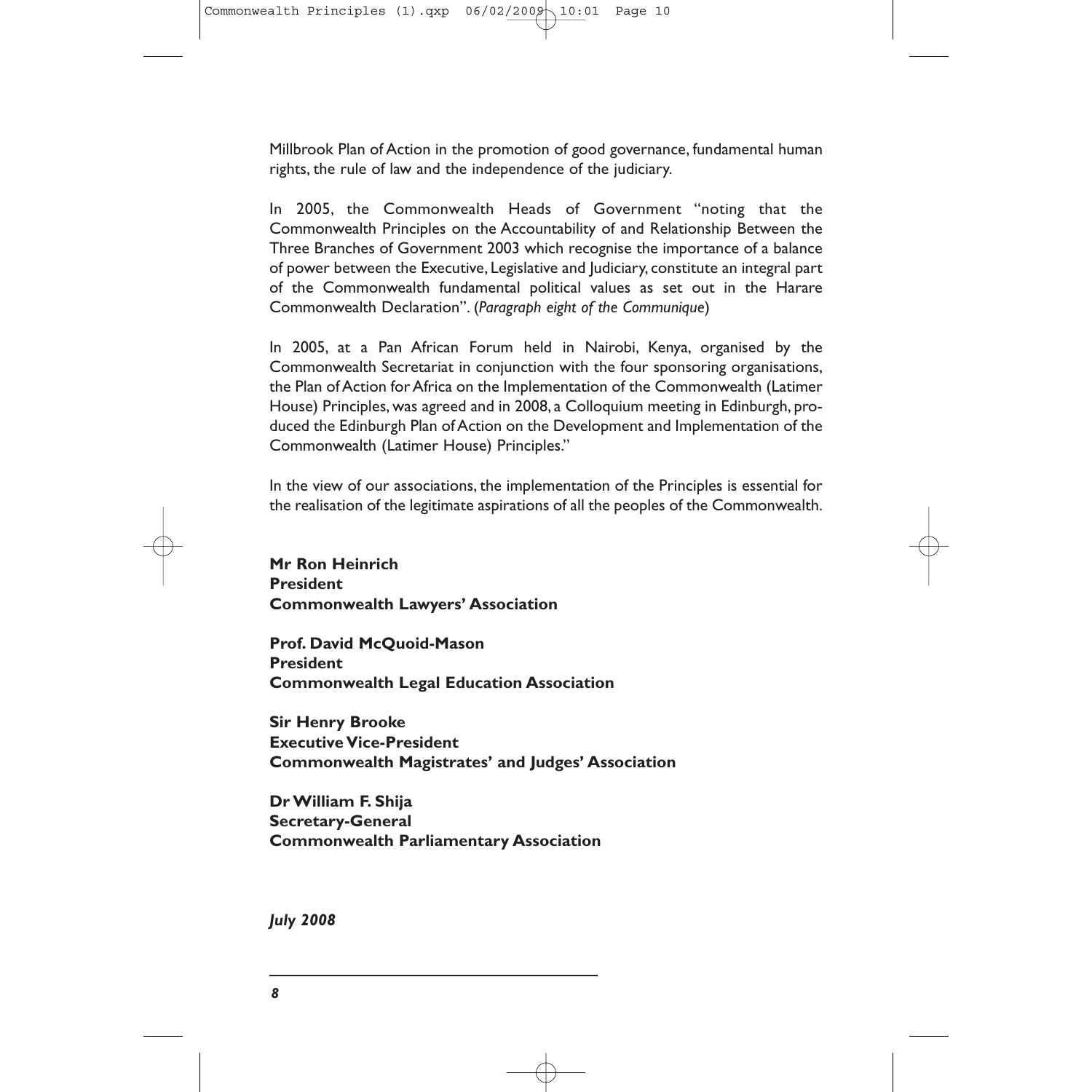# **COMMONWEALTH (LATIMER HOUSE) PRINCIPLES ON THE THREE BRANCHES OF GOVERNMENT**

**NOVEMBER 2003**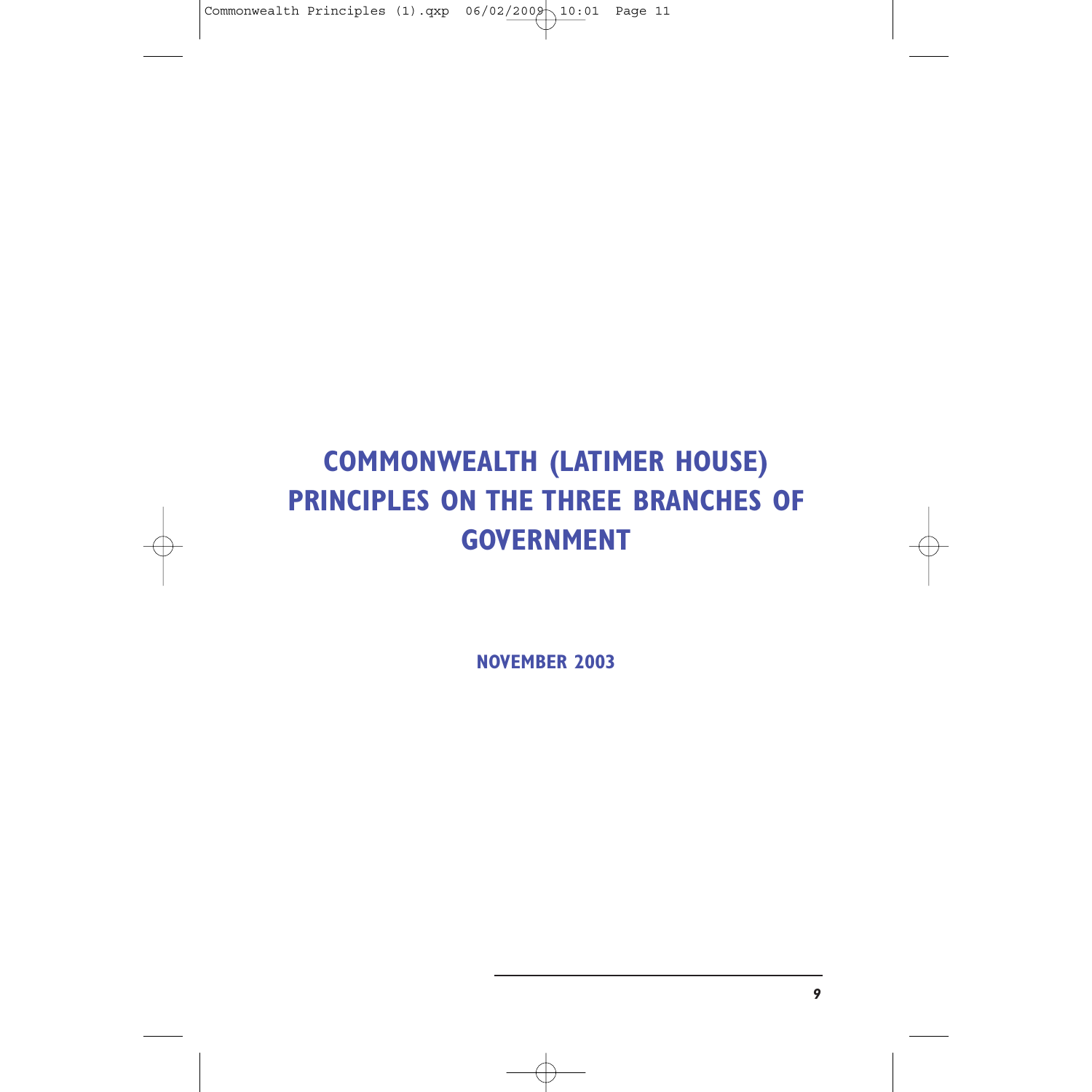Commonwealth Heads of Government warmly welcome the contribution made by the Commonwealth Parliamentary Association and the legal profession of the Commonwealth represented by the Commonwealth Magistrates' and Judges' Association, the Commonwealth Lawyers' Association and the Commonwealth Legal Education Association to further the Commonwealth Harare Principles.

They acknowledge the value of the work of these Associations to develop the Latimer House Guidelines and resolve, in the spirit of those Guidelines, to adopt the Commonwealth Principles on the Accountability of and the Relationship Between the Three Branches of Government.

#### **OBJECTIVE**

The objective of these Principles is to provide, in accordance with the laws and customs of each Commonwealth country, an effective framework for the implementation by governments, parliaments and judiciaries of the Commonwealth's fundamental values.

#### **I) The Three Branches of Government**

Each Commonwealth country's Parliaments, Executives and Judiciaries are the guarantors in their respective spheres of the rule of law, the promotion and protection of fundamental human rights and the entrenchment of good governance based on the highest standards of honesty, probity and accountability.

# **II) Parliament and the Judiciary**

(a) Relations between parliament and the judiciary should be governed by respect for parliament's primary responsibility for law making on the one hand and for the judiciary's responsibility for the interpretation and application of the law on the other hand.

(b) Judiciaries and parliaments should fulfill their respective but critical roles in the promotion of the rule of law in a complementary and constructive manner.

#### **III) Independence of Parliamentarians**

(a) Parliamentarians must be able to carry out their legislative and constitutional functions in accordance with the Constitution, free from unlawful interference.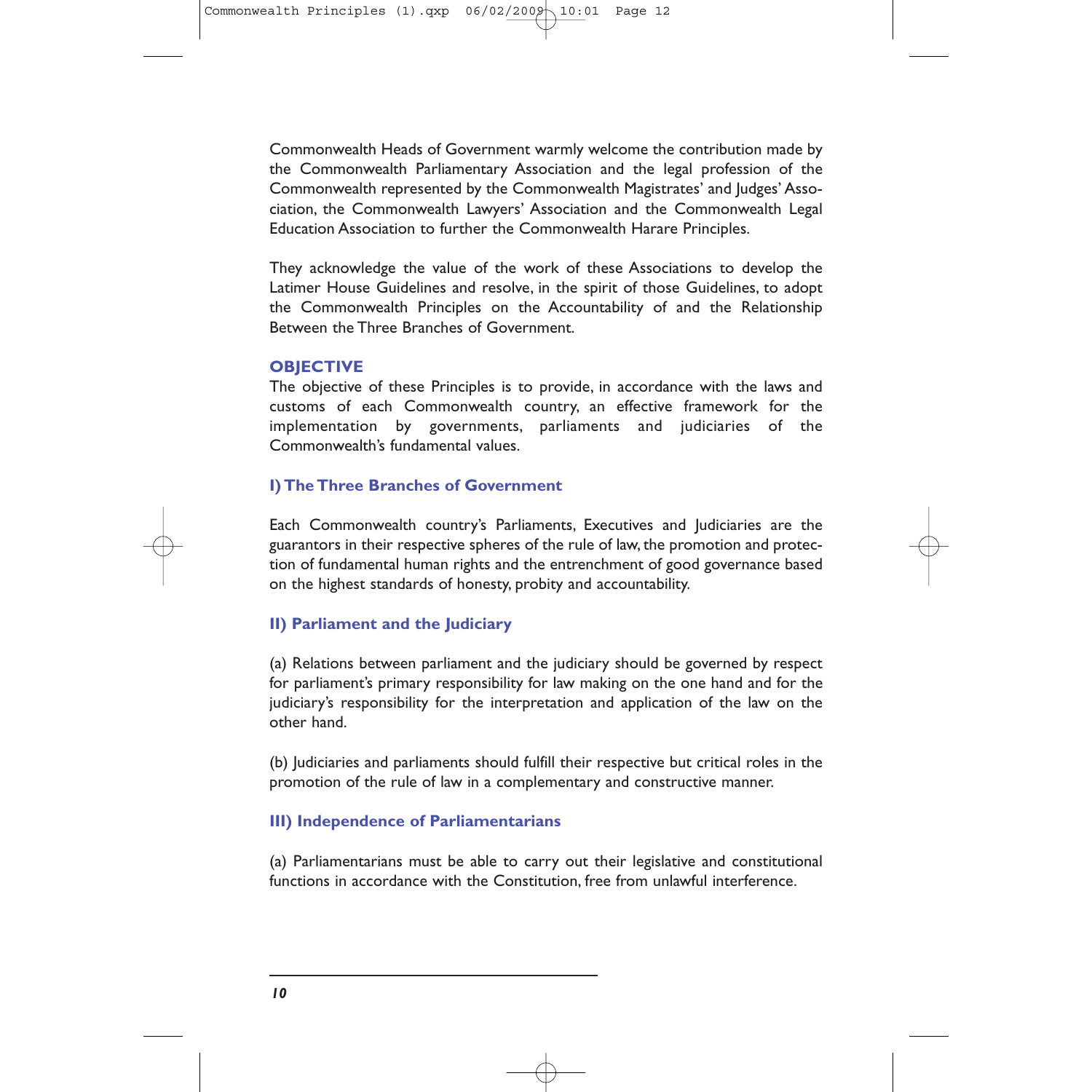(b) Criminal and defamation laws should not be used to restrict legitimate criticism of Parliament; the offence of contempt of parliament should be narrowly drawn and reporting of the proceedings of parliament should not be unduly restricted by narrow application of the defence of qualified privilege.

# **IV) Independence of the Judiciary**

An independent, impartial, honest and competent judiciary is integral to upholding the rule of law, engendering public confidence and dispensing justice.The function of the judiciary is to interpret and apply national constitutions and legislation, consistent with international human rights conventions and international law, to the extent permitted by the domestic law of each Commonwealth country.

To secure these aims:

(a) Judicial appointments should be made on the basis of clearly defined criteria and by a publicly declared process.The process should ensure:

equality of opportunity for all who are eligible for judicial office;

appointment on merit; and

that appropriate consideration is given to the need for the progressive attainment of gender equity and the removal of other historic factors of discrimination;

(b) Arrangements for appropriate security of tenure and protection of levels of remuneration must be in place;

(c) Adequate resources should be provided for the judicial system to operate effectively without any undue constraints which may hamper the independence sought;

(d) Interaction, if any, between the executive and the judiciary should not compromise judicial independence.

Judges should be subject to suspension or removal only for reasons of incapacity or misbehaviour that clearly renders them unfit to discharge their duties. Court proceedings should, unless the law or overriding public interest otherwise dictates, be open to the public. Superior Court decisions should be published and accessible to the public and be given in a timely manner.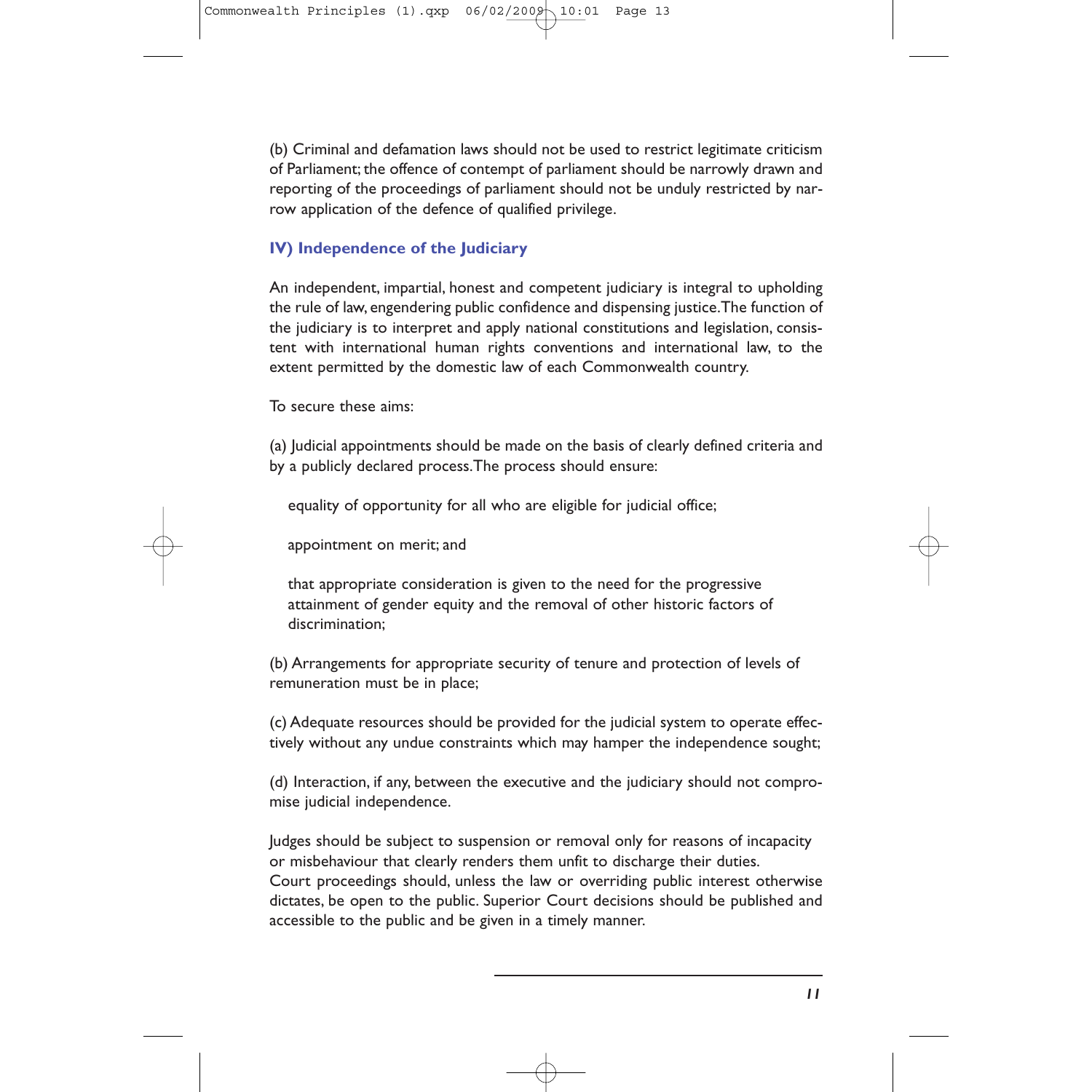An independent, effective and competent legal profession is fundamental to the upholding of the rule of law and the independence of the judiciary.

# **V) Public Office Holders**

(a) Merit and proven integrity, should be the criteria of eligibility for appointment to public office;

(b) Subject to (a), measures may be taken, where possible and appropriate, to ensure that the holders of all public offices generally reflect the composition of the community in terms of gender, ethnicity, social and religious groups and regional balance.

# **VI) Ethical Governance**

Ministers, Members of Parliament, judicial officers and public office holders in each jurisdiction should respectively develop, adopt and periodically review appropriate guidelines for ethical conduct.These should address the issue of conflict of interest, whether actual or perceived, with a view to enhancing transparency, accountability and public confidence.

# **VII) Accountability Mechanisms**

(a) Executive Accountability to Parliament

Parliaments and governments should maintain high standards of accountability, transparency and responsibility in the conduct of all public business.

Parliamentary procedures should provide adequate mechanisms to enforce the accountability of the executive to Parliament.

#### (b) Judicial Accountability

Judges are accountable to the Constitution and to the law which they must apply honestly, independently and with integrity.The principles of judicial accountability and independence underpin public confidence in the judicial system and the importance of the judiciary as one of the three pillars upon which a responsible government relies.

In addition to providing proper procedures for the removal of judges on grounds of incapacity or misbehaviour that are required to support the principle of independence of the judiciary, any disciplinary procedures should be fairly and objectively administered. Disciplinary proceedings which might lead to the

*12*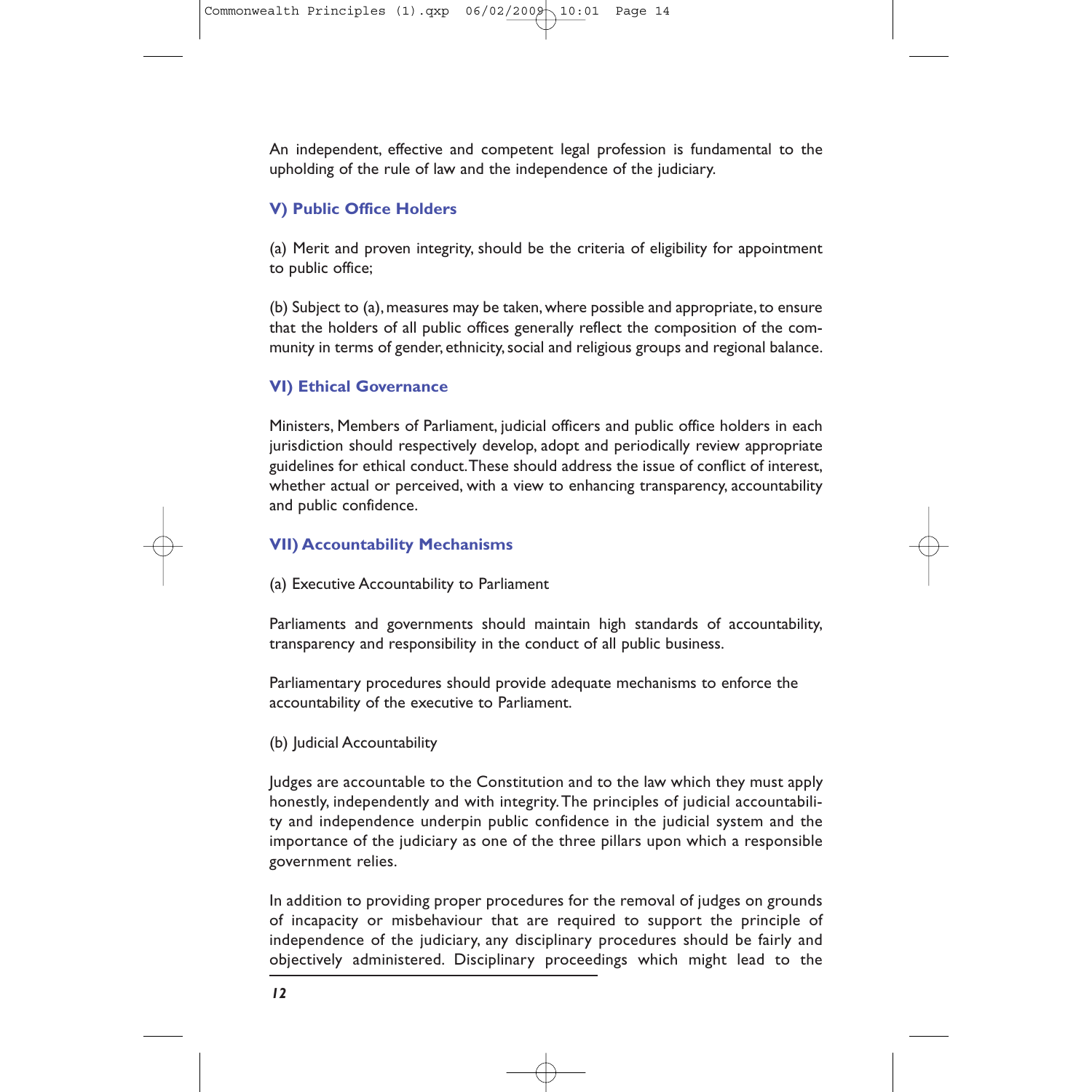removal of a judicial officer should include appropriate safeguards to ensure fairness.

The criminal law and contempt proceedings should not be used to restrict legitimate criticism of the performance of judicial functions.

#### (c) Judicial review

Best democratic principles require that the actions of governments are open to scrutiny by the courts, to ensure that decisions taken comply with the Constitution, with relevant statutes and other law, including the law relating to the principles of natural justice.

#### **VIII) The law-making process**

In order to enhance the effectiveness of law making as an essential element of the good governance agenda:

There should be adequate parliamentary examination of proposed legislation;

Where appropriate, opportunity should be given for public input into the legislative process;

Parliaments should, where relevant, be given the opportunity to consider international instruments or regional conventions agreed to by governments.

# **IX) Oversight of Government**

The promotion of zero-tolerance for corruption is vital to good governance. A transparent and accountable government, together with freedom of expression, encourages the full participation of its citizens in the democratic process.

Steps which may be taken to encourage public sector accountability include:

(a) The establishment of scrutiny bodies and mechanisms to oversee Government, enhances public confidence in the integrity and acceptability of government's activities. Independent bodies such as Public Accounts Committees, Ombudsmen, Human Rights Commissions, Auditors-General, Anti-corruption commissions, Information Commissioners and similar oversight institutions can play a key role in enhancing public awareness of good governance and rule of law issues. Governments are encouraged to establish or enhance appropriate oversight bodies in accordance with national circumstances,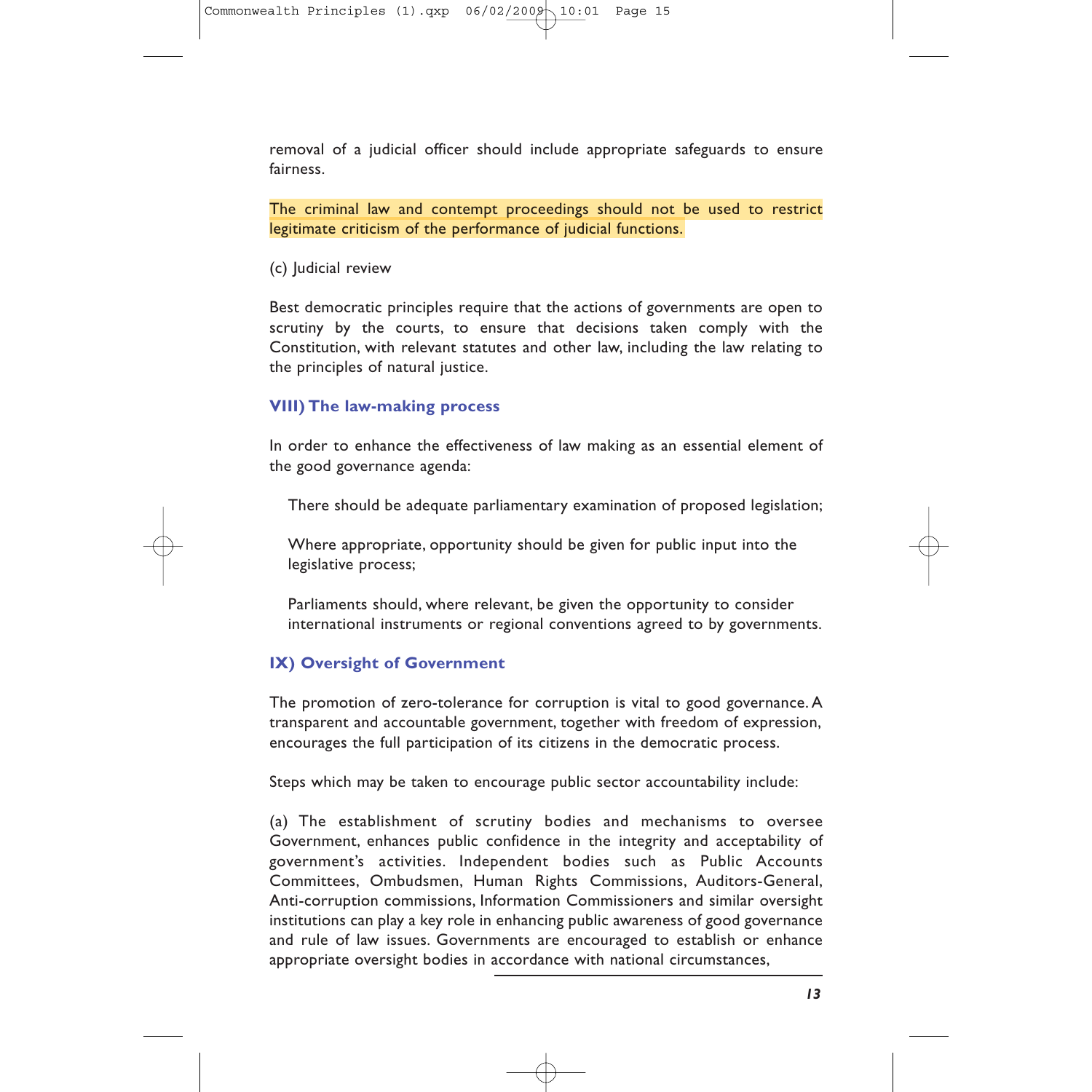(b) Government's transparency and accountability is promoted by an independent and vibrant media which is responsible, objective and impartial and which is protected by law in its freedom to report and comment upon public affairs.

# **X) Civil Society**

Parliaments and governments should recognise the role that civil society plays in the implementation of the Commonwealth's fundamental values and should strive for a constructive relationship with civil society to ensure that there is broader opportunity for lawful participation in the democratic process.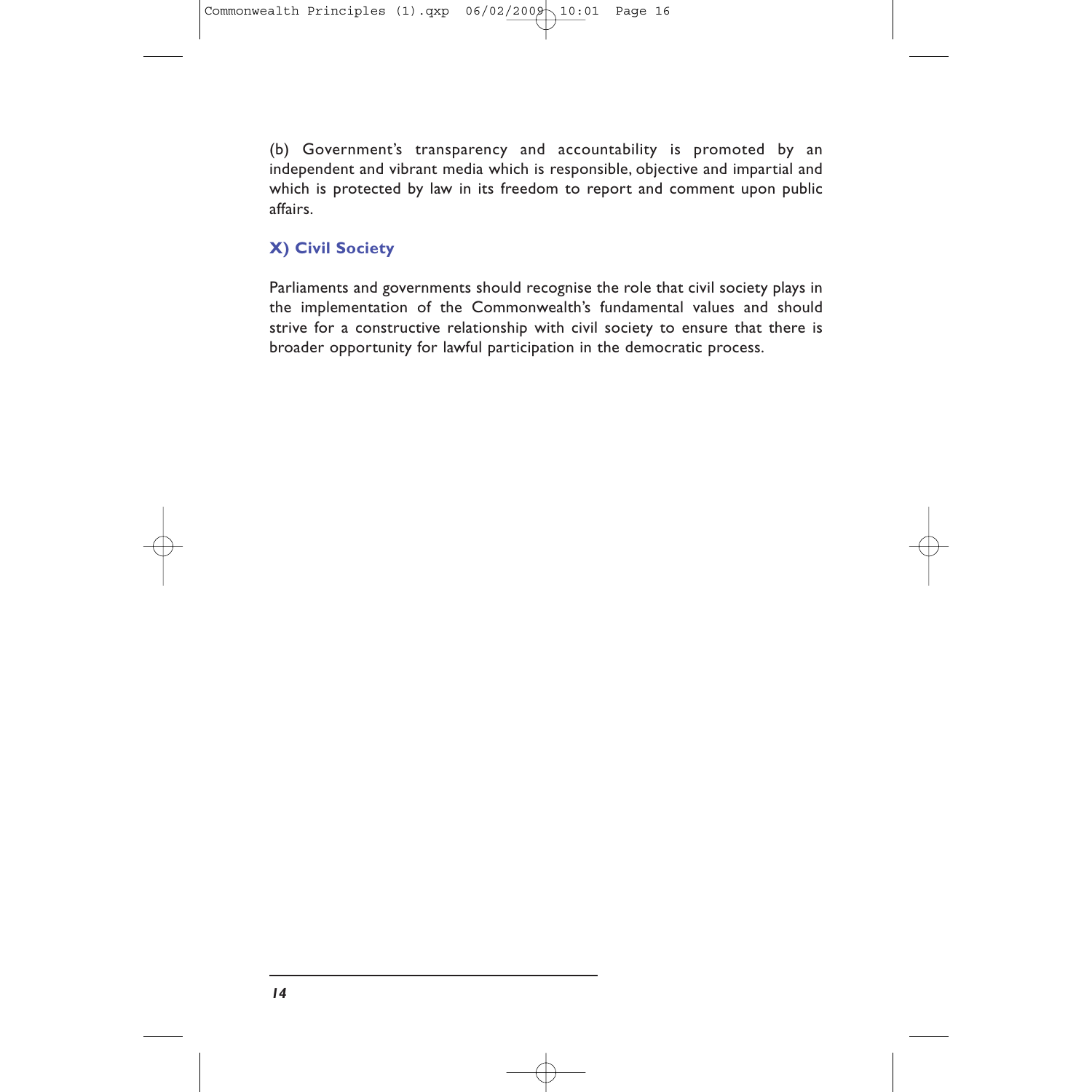# **ANNEX**

# **PARLIAMENTARY SUPREMACY JUDICIAL INDEPENDENCE LATIMER HOUSE GUIDELINES FOR THE COMMONWEALTH 19 JUNE 1998**

*Guidelines on good practice governing relations between the Executive, Parliament and the Judiciary in the promotion of good governance, the rule of law and human rights to ensure the effective implementation of the Harare Principles.*

# **PREAMBLE**

RECALLING the renewed commitment at the 1997 Commonwealth Heads of Government Meeting at Edinburgh to the Harare Principles and the Millbrook Commonwealth Action Programme and, in particular, the pledge in paragraph 9 of the Harare Declaration to work for the protection and promotion of the fundamental political values of the Commonwealth:

- Democracy;
- Democratic processes and institutions which reflect national circumstances, the rule of law and the independence of the judiciary;
- lust and honest government;
- Fundamental human rights, including equal rights and opportunities for all citizens regardless of race, colour, creed or political belief, and
- Equality for women, so that they may exercise their full and equal rights.

Representatives of the Commonwealth Parliamentary Association, the Commonwealth Magistrates' and Judges' Association, the Commonwealth Lawyers' Association and the Commonwealth Legal Education Association meeting at Latimer House in the United Kingdom from 15 to 19 June 1998:

HAVE RESOLVED to adopt the following Principles and Guidelines and propose them for consideration by the Commonwealth Heads of Government Meeting and for effective implementation by member countries of the Commonwealth.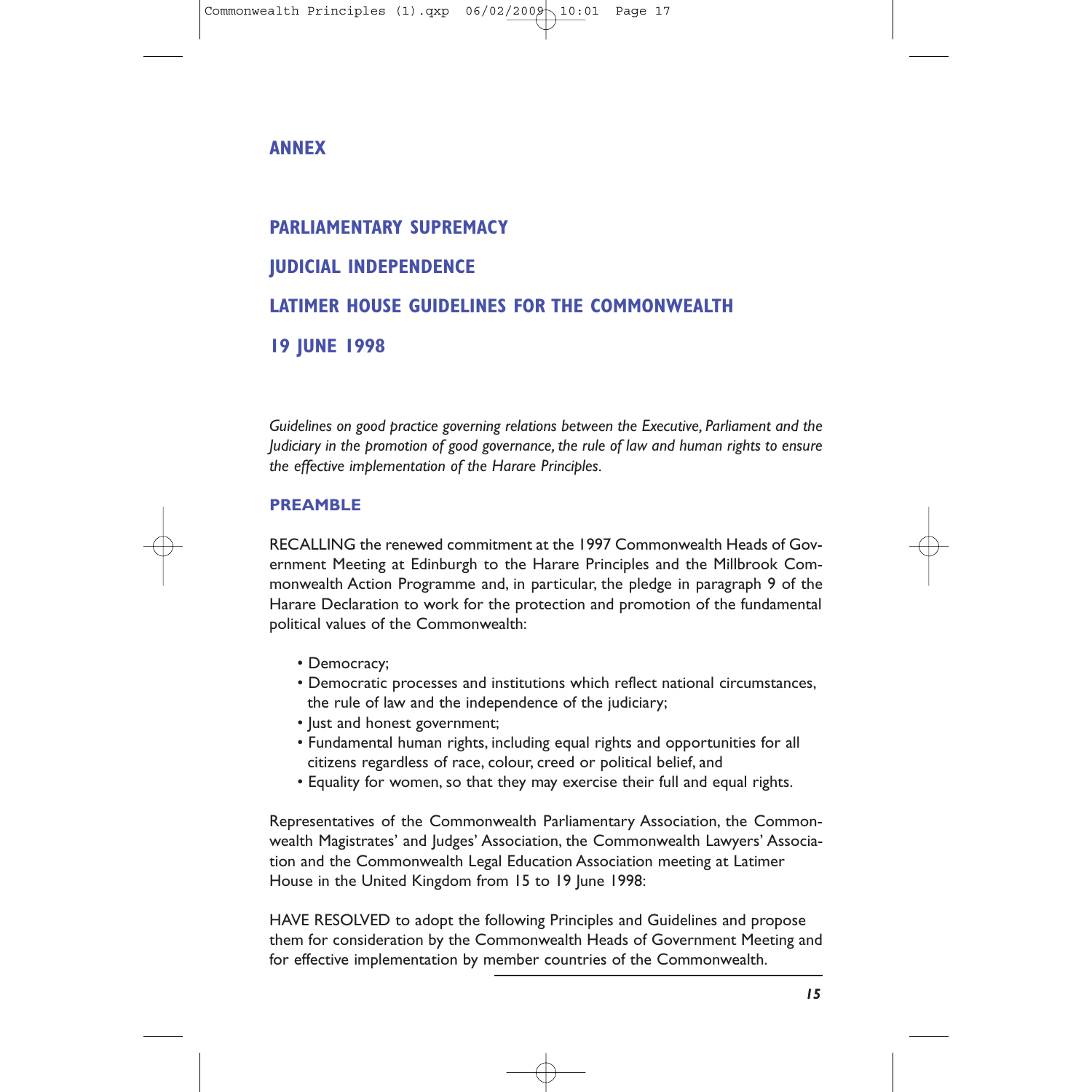# **PRINCIPLES**

The successful implementation of these Guidelines calls for a commitment, made in the utmost good faith, of the relevant national institutions, in particular the executive, parliament and the judiciary, to the essential principles of good governance,fundamental human rights and the rule of law, including the independence of the judiciary, so that the legitimate aspirations of all the peoples of the Commonwealth should be met.

Each institution must exercise responsibility and restraint in the exercise of power within its own constitutional sphere so as not to encroach on the legitimate discharge of constitutional functions by the other institutions.

It is recognised that the special circumstances of small and/or under-resourced jurisdictions may require adaptation of these Guidelines.

It is recognised that redress of gender imbalance is essential to accomplish full and equal rights in society and to achieve true human rights.<sup>1</sup> Merit and the capacity to perform public office regardless of disability should be the criteria of eligibility for appointment or election.

# **GUIDELINES**

# **I) PARLIAMENT AND THE JUDICIARY**

1. The legislative function is the primary responsibility of parliament as the elected body representing the people. Judges may<sup>2</sup> be constructive and purposive in the interpretation of legislation, but must not usurp Parliament's legislative function. Courts should have the power to declare legislation to be unconstitutional and of no legal effect. However, there may be circumstances where the appropriate remedy would be for the court to declare the incompatibility of a statute with the Constitution, leaving it to the legislature to take remedial legislative measures.

2. Commonwealth parliaments should take speedy and effective steps to implement their countries' international human rights obligations by enacting appropriate human rights legislation. Special legislation (such as equal opportunity laws) is required to extend the protection of fundamental rights to the private sphere. Where domestic incorporation has not occurred, international instruments should be applied to aid interpretation.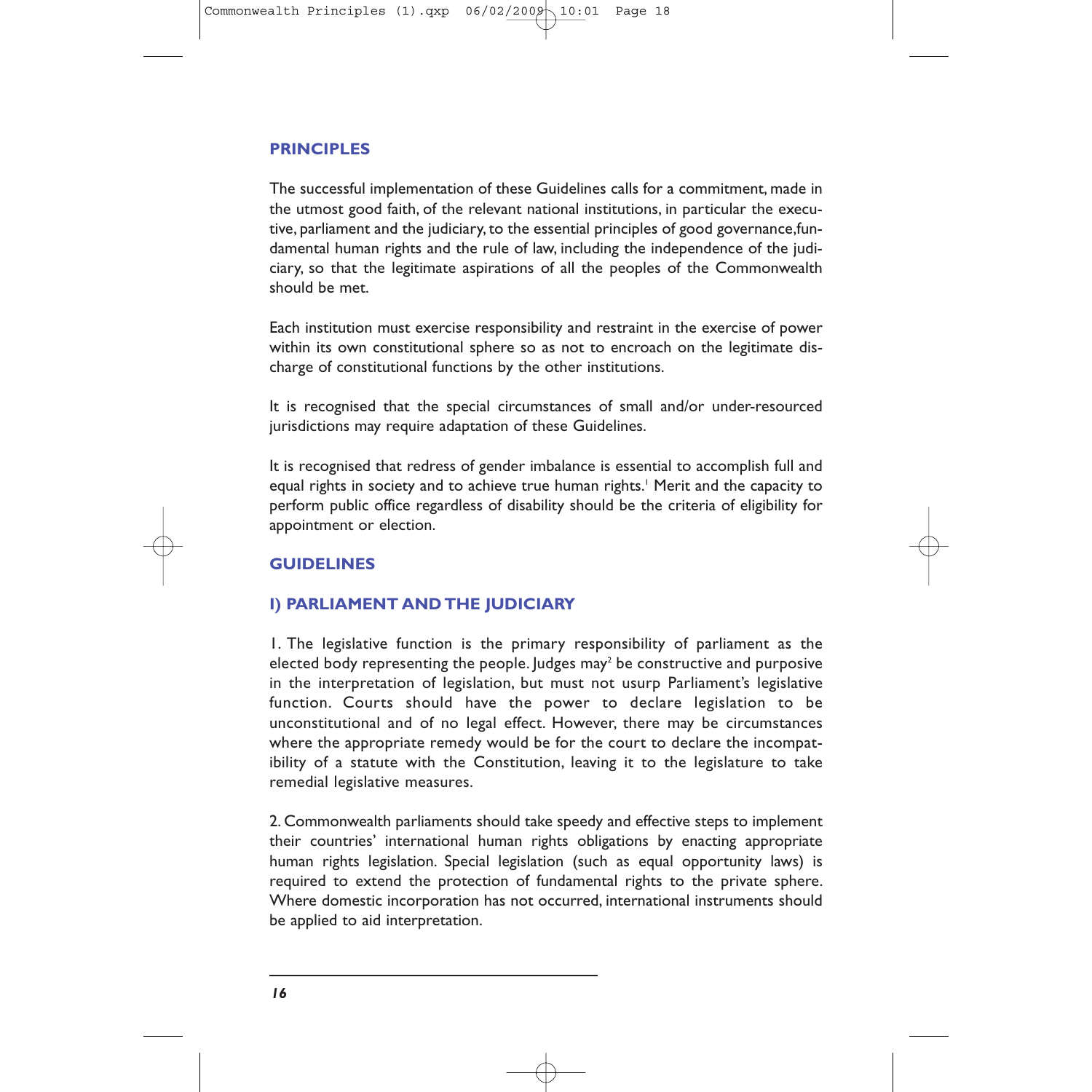3. Judges should adopt a generous and purposive approach in interpreting a Bill of Rights.This is particularly important in countries which are in the process of building democratic traditions. Judges have a vital part to play in developing and maintaining a vibrant human rights environment throughout the Commonwealth.

4. International law and, in particular, human rights jurisprudence can greatly assist domestic courts in interpreting a Bill of Rights. It also can help expand the scope of a Bill of Rights making it more meaningful and effective.

5. While dialogue between the judiciary and the government may be desirable or appropriate, in no circumstances should such dialogue compromise judicial independence.

6. People should have easy and unhindered access to courts, particularly to enforce their fundamental rights. Any existing procedural obstacles to access to justice should be removed.

7. People should also be made aware of, and have access to, other important fora for human rights dispute resolution, particularly Human Rights Commissions, Offices of the Ombudsman and mechanisms for alternative dispute resolution.

8. Everyone, especially judges, Parliamentarians and lawyers, should have access to human rights education.

# **II) PRESERVING JUDICIAL INDEPENDENCE**

### 1. Judicial appointments

Jurisdictions should have an appropriate independent process in place for judicial appointments.Where no independent system already exists, appointments should be made by a judicial services commission (established by the Constitution or by statute) or by an appropriate officer of state acting on the recommendation of such a commission.<sup>3</sup>

The appointment process, whether or not involving an appropriately constituted and representative judicial services commission, should be designed to guarantee the quality and independence of mind of those selected for appointment at all levels of the judiciary.

Judicial appointments to all levels of the judiciary should be made on merit with appropriate provision for the progressive removal of gender imbalance and of other historic factors of discrimination.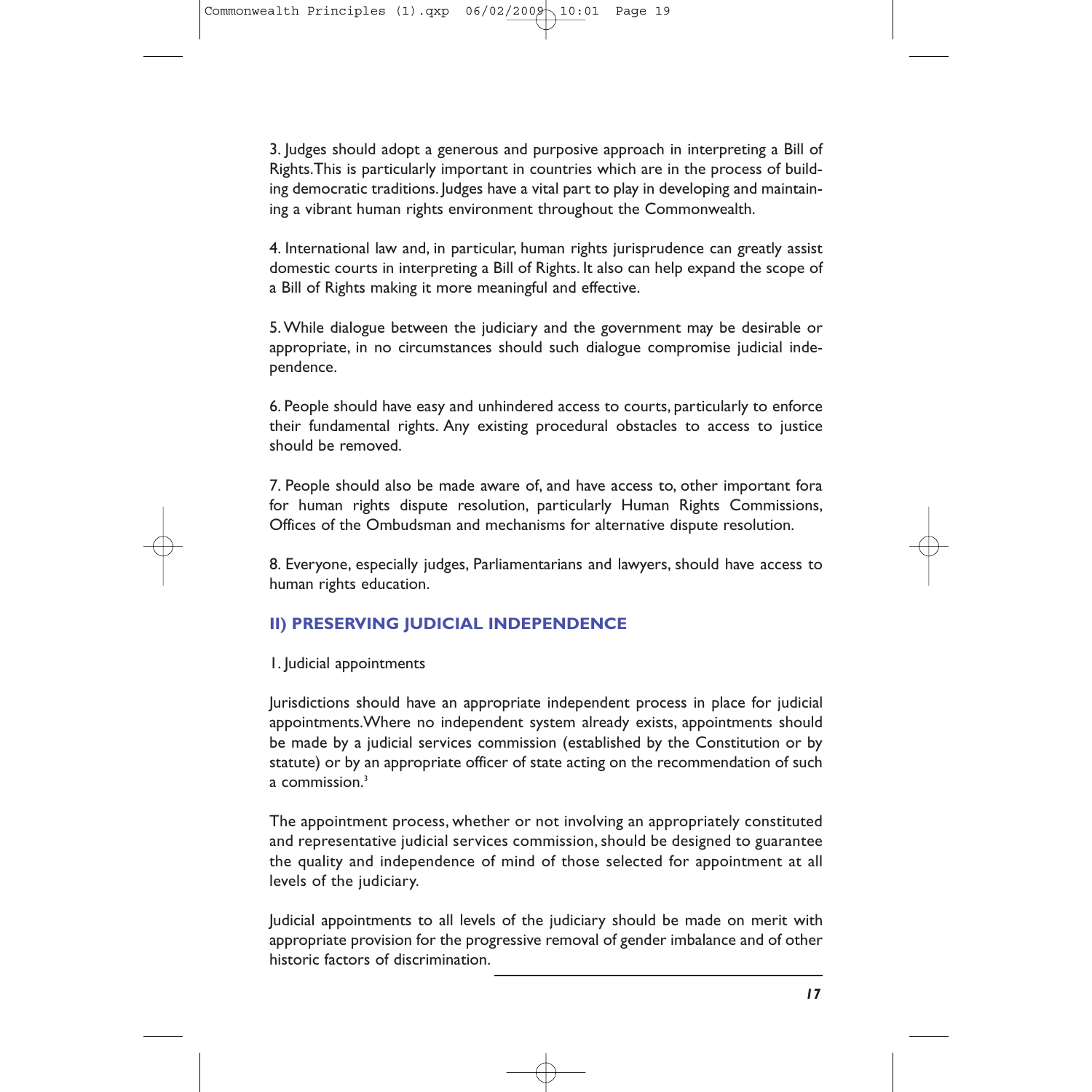Judicial appointments should normally be permanent; whilst in some jurisdictions, contract appointments may be inevitable, such appointments should be subject to appropriate security of tenure.<sup>4</sup>

Judicial vacancies should be advertised.

2. Funding

Sufficient and sustainable funding should be provided to enable the judiciary to perform its functions to the highest standards. Such funds, once voted for the judiciary by the legislature, should be protected from alienation or misuse. The allocation or withholding of funding should not be used as a means of exercising improper control over the judiciary.<sup>5</sup>

Appropriate salaries and benefits, supporting staff, resources and equipment are essential to the proper functioning of the judiciary.

As a matter of principle, judicial salaries and benefits should be set by an independent body and their value should be maintained.

3.Training6

A culture of judicial education should be developed.

Training should be organised, systematic and ongoing and under the control of an adequately funded judicial body.

Judicial training should include the teaching of the law, judicial skills and the social context including ethnic and gender issues.

The curriculum should be controlled by judicial officers who should have the assistance of lay specialists.

For jurisdictions without adequate training facilities, access to facilities in other jurisdictions should be provided.

Courses in judicial education should be offered to practising lawyers as part of their ongoing professional development training.<sup>7</sup>

# **III) PRESERVING THE INDEPENDENCE OF PARLIAMENTARIANS<sup>8</sup>**

1.Article 9 of the Bill of Rights 1688 is re-affirmed.This article provides:

*18*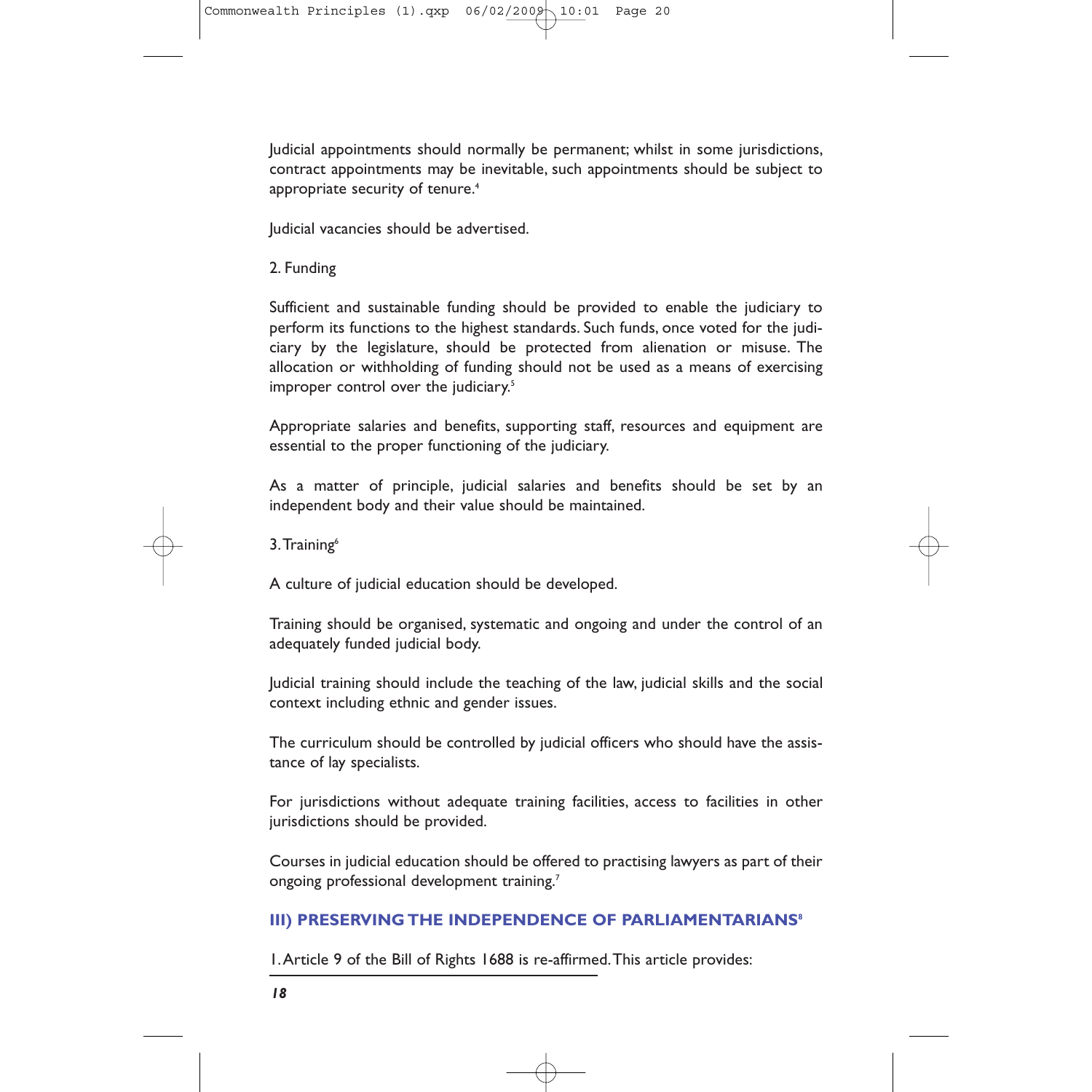*"That the Freedome of Speech and Debates or Proceedings in Parlyement ought not to be impeached or questioned in any court or place out of Parlyement."*

2. Security of members during their parliamentary term is fundamental to parliamentary independence and therefore:

- (a) the expulsion of members from parliament as a penalty for leaving their parties (floor-crossing) should be viewed as a possible infringement of members' independence; anti-defection measures may be necessary in some jurisdictions to deal with corrupt practices<sup>9</sup>;
- (b) laws allowing for the recall of members during their elected term should be viewed with caution, as a potential threat to the independence of members;
- (c) the cessation of membership of a political party of itself should not lead to the loss of a member's seat.

3. In the discharge of their functions, members should be free from improper pressures and accordingly:

- (a) the criminal law and the use of defamation proceedings are not appropriate mechanisms for restricting legitimate criticism of the government or the parliament;
- (b) the defence of qualified privilege with respect to reports of parliamentary proceedings should be drawn as broadly as possible to permit full public reporting and discussion of public affairs;
- (c) the offence of contempt of parliament should be drawn as narrowly as possible.

# **IV) WOMEN IN PARLIAMENT<sup>10</sup>**

1.To improve the numbers of women members in Commonwealth parliaments, the role of women within political parties should be enhanced, including the appointment of more women to executive roles within political parties.

2. Pro-active searches for potential candidates should be undertaken by political parties.

3. Political parties in nations with proportional representation should be required to ensure an adequate gender balance on their respective lists of candidates for election. Women, where relevant, should be included in the top part of the candidates lists of political parties. Parties should be called upon publicly to declare the degree of representation of women on their lists and to defend any failure to maintain adequate representation.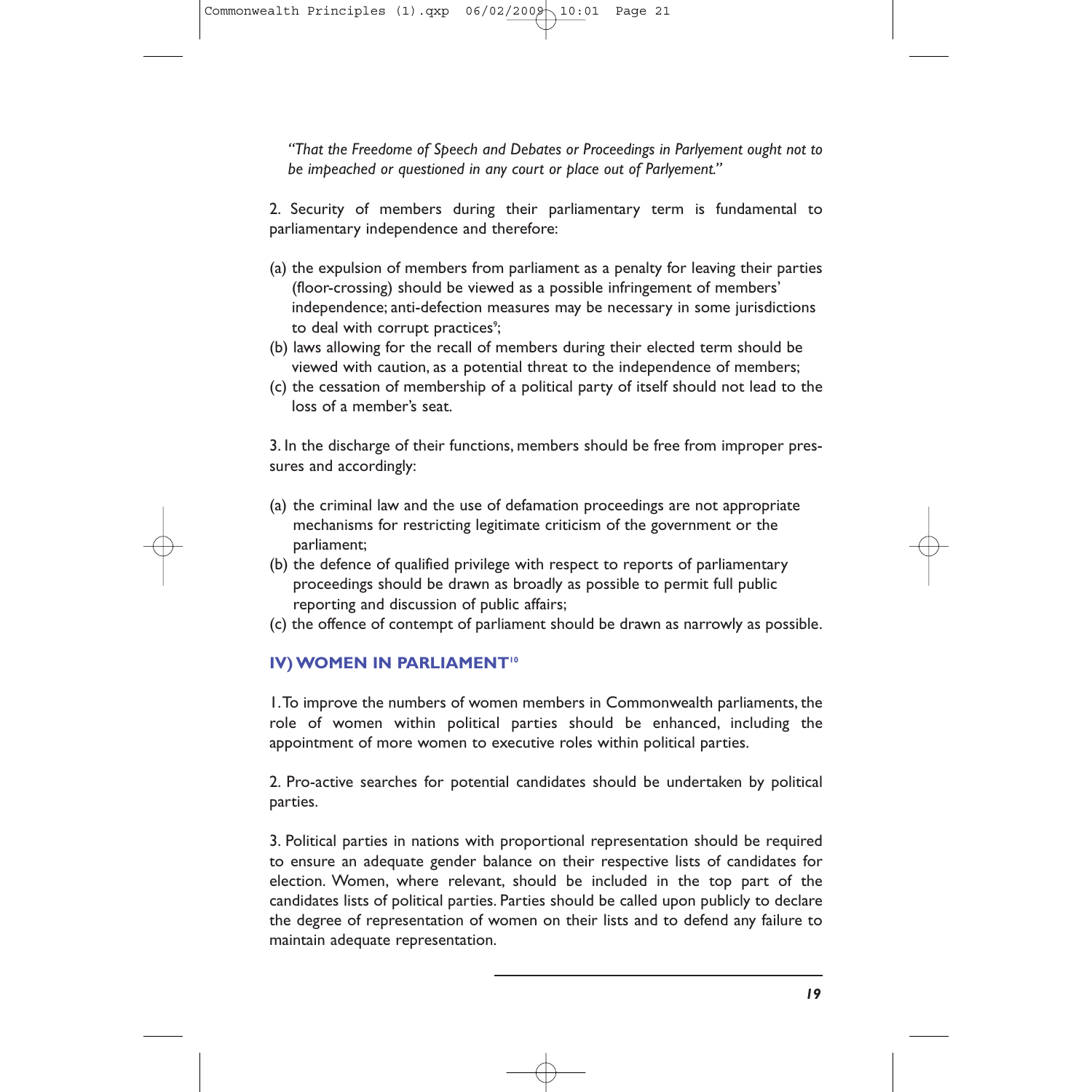4.Where there is no proportional representation, candidate search and/or selection committees of political parties should be gender-balanced as should representation at political conventions and this should be facilitated by political parties by way of amendment to party constitutions; women should be put forward for safe seats.

5.Women should be elected to parliament through regular electoral processes.The provision of reservations for women in national constitutions, whilst useful, tends to be insufficient for securing adequate and long-term representation by women.

6. Men should work in partnership with women to redress constraints on women entering parliament.True gender balance requires the oppositional element of the inclusion of men in the process of dialogue and remedial action to address the necessary inclusion of both genders in all aspects of public life.

# **V) JUDICIAL AND PARLIAMENTARY ETHICS**

#### 1. Judicial Ethics

(a) A Code of Ethics and Conduct should be developed and adopted by each judiciary as a means of ensuring the accountability of judges; (b) the Commonwealth Magistrates' and Judges' Association should be encour aged to complete its Model Code of Judicial Conduct now in development<sup>11</sup>; (c) the Association should also serve as a repository of codes of judicial conduct developed by Commonwealth judiciaries, which will serve as a resource for other jurisdictions.

#### 2. Parliamentary Ethics

(a) Conflict of interest guidelines and codes of conduct should require full dis closure by ministers and members of their financial and business interests; (b) members of parliament should have privileged access to advice from statutorily-established Ethics Advisors;

(c) whilst responsive to the needs of society and recognising minority views in society, members of parliament should avoid excessive influence of lobbyists and special interest groups.

# **VI) ACCOUNTABILITY MECHANISMS**

# 1. Judicial Accountability

- (a) Discipline:
- (i) In cases where a judge is at risk of removal, the judge must have the right to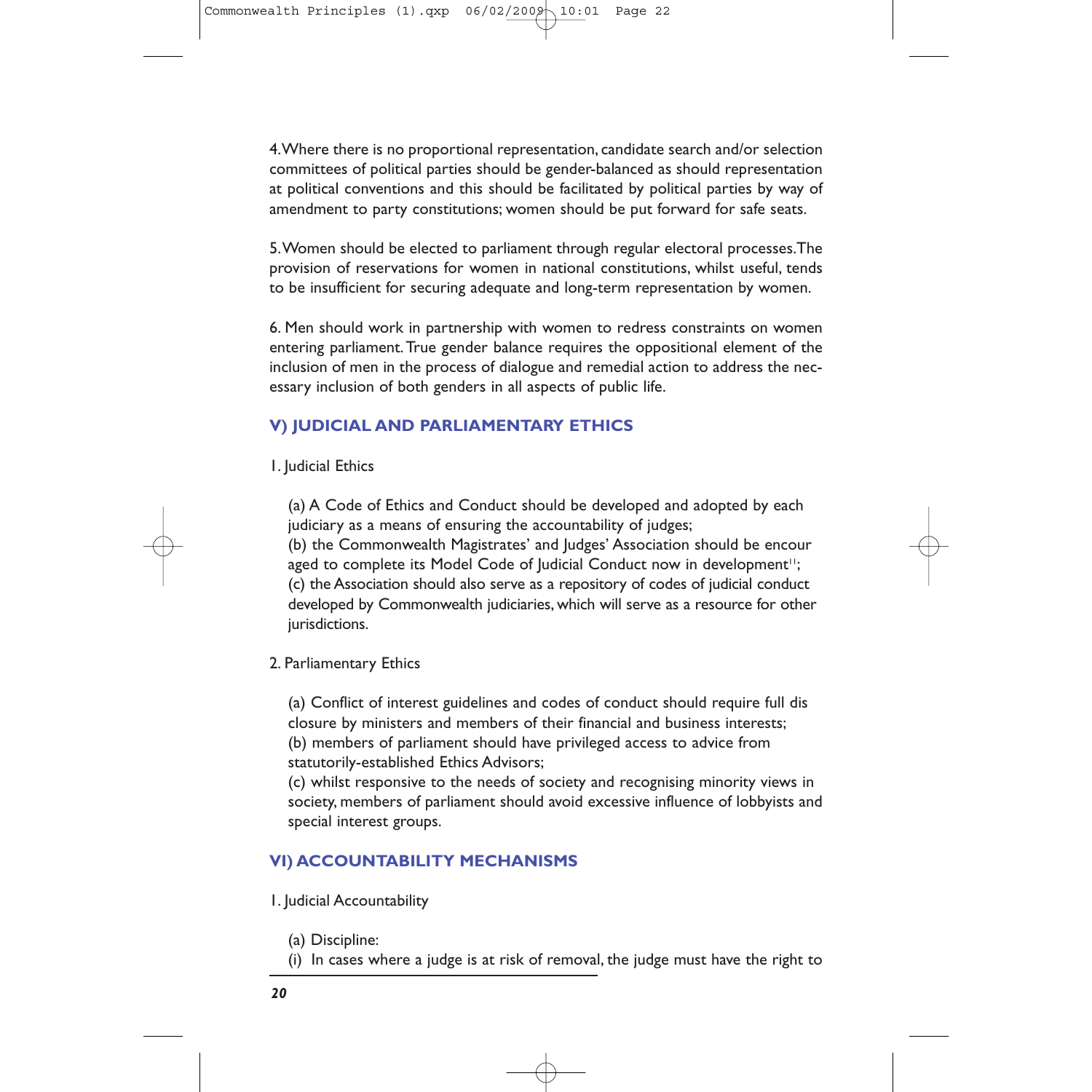be fully informed of the charges, to be represented at a hearing, to make a full defence and to be judged by an independent and impartial tribunal. Grounds for removal of a judge should be limited to:

(A) inability to perform judicial duties and

(B) serious misconduct.

(ii) In all other matters, the process should be conducted by the chief judge of the courts;

(iii) Disciplinary procedures should not include the public admonition of judges. Any admonitions should be delivered in private, by the chief judge.

(b) Public Criticism<sup>12</sup>:

(i) Legitimate public criticism of judicial performance is a means of ensuring accountability;

(ii) The criminal law and contempt proceedings are not appropriate mechanisms for restricting legitimate criticism of the courts.

2. Executive Accountability

(a) Accountability of the Executive to Parliament

Parliamentary procedures should provide adequate mechanisms to enforce the accountability of the executive to parliament.These should include:

(i) a committee structure appropriate to the size of parliament, adequately resourced and with the power to summon witnesses, including ministers. Governments should be required to announce publicly, within a defined time period, their responses to committee reports;

(ii) standing orders should provide appropriate opportunities for members to question ministers and full debate on legislative proposals;

(iii) the public accounts should be independently audited by the Auditor General who is responsible to and must report directly to parliament; (iv) the chair of the Public Accounts Committee should normally be an

opposition member;

(v) offices of the Ombudsman, Human Rights Commissions and Access to Infor mation Commissioners should report regularly to parliament.

(b) Judicial Review

Commonwealth governments should endorse and implement the principles of judicial review enshrined in the Lusaka Statement on Government under the Law.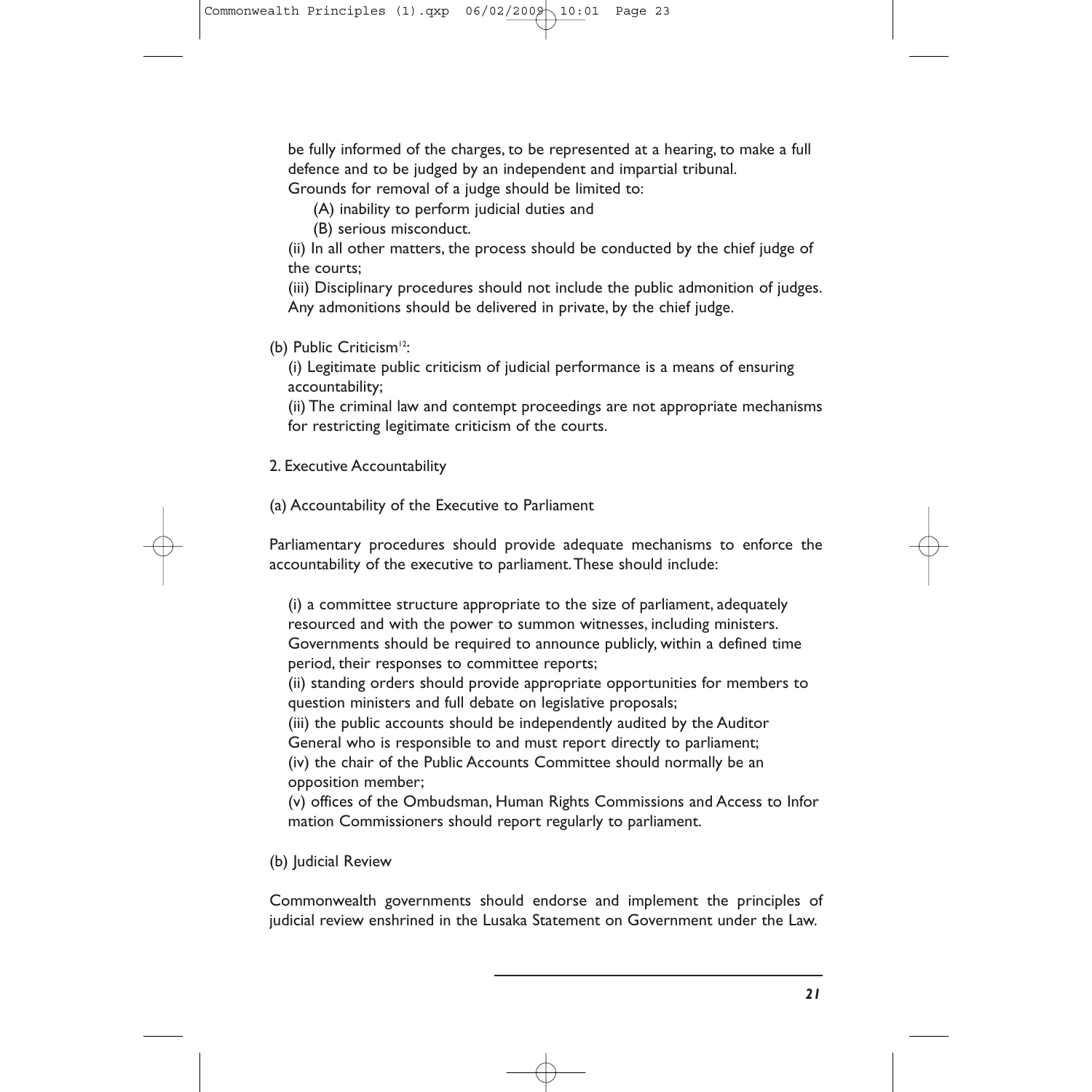# **VII) THE LAW-MAKING PROCESS**

1.Women should be involved in the work of national law commissions in the lawmaking process. Ongoing assessment of legislation is essential so as to create a more gender-balanced society. Gender-neutral language should be used in the drafting and use of legislation.

2. Procedures for the preliminary examination of issues in proposed legislation should be adopted and published so that:

(a) there is public exposure of issues, papers and consultation on major reforms including, where possible, a draft bill;

(b) standing orders provide a delay of some days between introduction and debate to enable public comment unless suspended by consent or a significantly high percentage vote of the chamber, and

(c) major legislation can be referred to a select committee allowing for the detailed examination of such legislation and the taking of evidence from members of the public.

3. Model standing orders protecting members' rights and privileges and permitting the incorporation of variations, to take local circumstances into account, should be drafted and published.

4.Parliament should be serviced by a professional staff independent of the regular public service.

5.Adequate resources to government and non-government backbenchers should be provided to improve parliamentary input and should include provision for:

- (a) training of new members;
- (b) secretarial, office, library and research facilities;
- (c) drafting assistance including private members' bills.

6.An all-party committee of members of parliament should review and administer parliament's budget which should not be subject to amendment by the executive.

7. Appropriate legislation should incorporate international human rights instruments to assist in interpretation and to ensure that ministers certify compliance with such instruments, on introduction of the legislation.

8. It is recommended that "sunset" legislation (for the expiry of all subordinate legislation not renewed) should be enacted subject to power to extend the life of such legislation.

*22*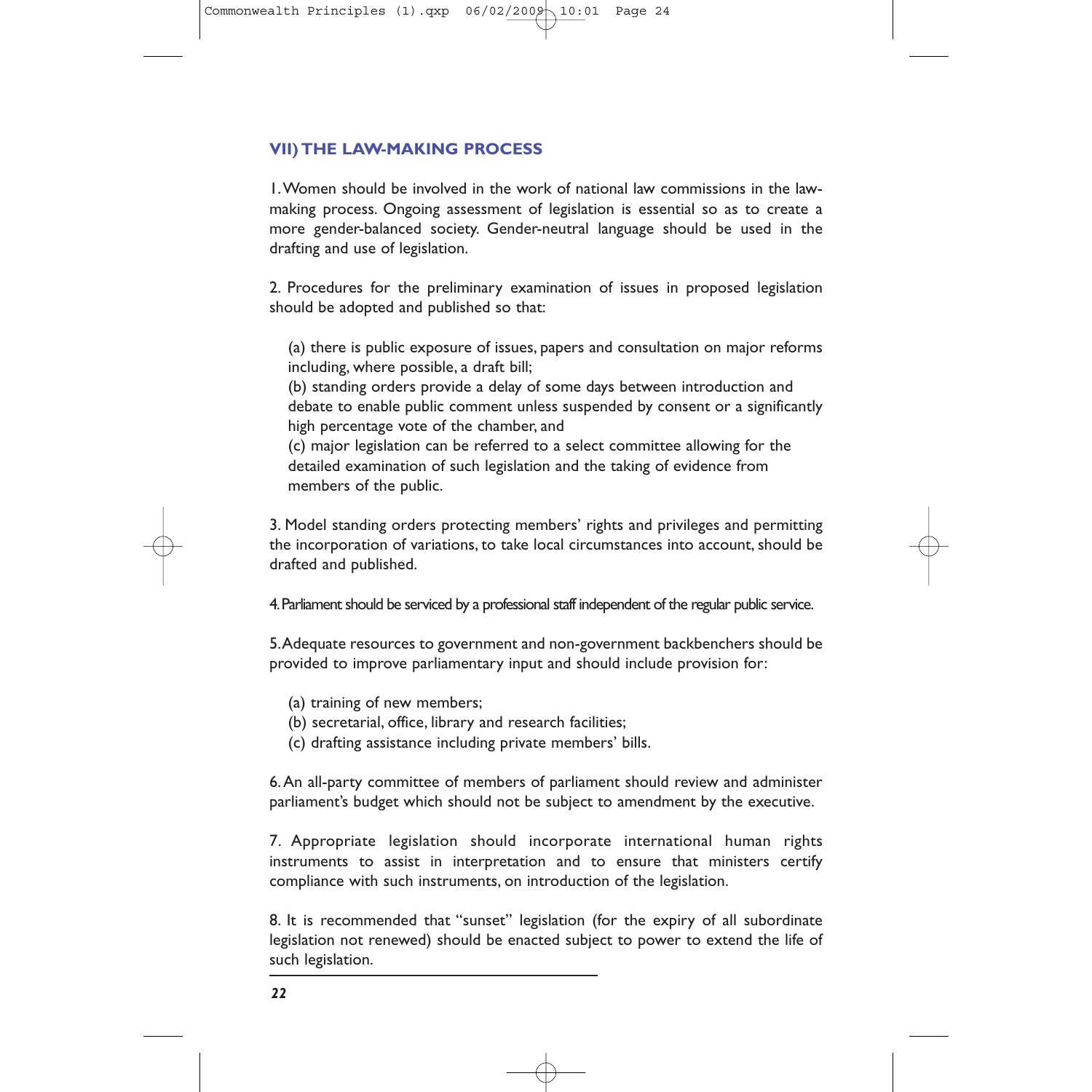# **VIII) THE ROLE OF NON-JUDICIAL AND NON-PARLIAMENTARY INSTITUTIONS**

1. The Commonwealth Statement on Freedom of Expression<sup>13</sup> provides essential guarantees to which all Commonwealth countries should subscribe. 2.The Executive must refrain from all measures directed at inhibiting the freedom of the press, including indirect methods such as the misuse of official advertising.

3.An independent, organised legal profession is an essential component in the protection of the rule of law.

4. Adequate legal aid schemes should be provided for poor and disadvantaged litigants, including public interest advocates.

5. Legal professional organisations should assist in the provision, through pro bono schemes, of access to justice for the impecunious.

6. The executive must refrain from obstructing the functioning of an independent legal profession by such means as withholding licensing of professional bodies.

7. Human Rights Commissions, Offices of the Ombudsman and Access to Information Commissioners can play a key role in enhancing public awareness of good governance and rule of law issues, and adequate funding and resources should be made available to enable them to discharge these functions. Parliament should accept responsibility in this regard.

Such institutions should be empowered to provide access to alternative disputeresolution mechanisms.

# **IX) MEASURES FOR IMPLEMENTATION AND MONITORING COMPLIANCE**

These guidelines should be forwarded to the Commonwealth Secretariat for consideration by Law Ministers and Heads of Government.<sup>14</sup>

If these Guidelines are adopted, an effective monitoring procedure, which might include a Standing Committee, should be devised under which all Commonwealth jurisdictions accept an obligation to report on their compliance with these Guidelines.

Consideration of these reports should form a regular part of the Meetings of Law Ministers and of Heads of Government.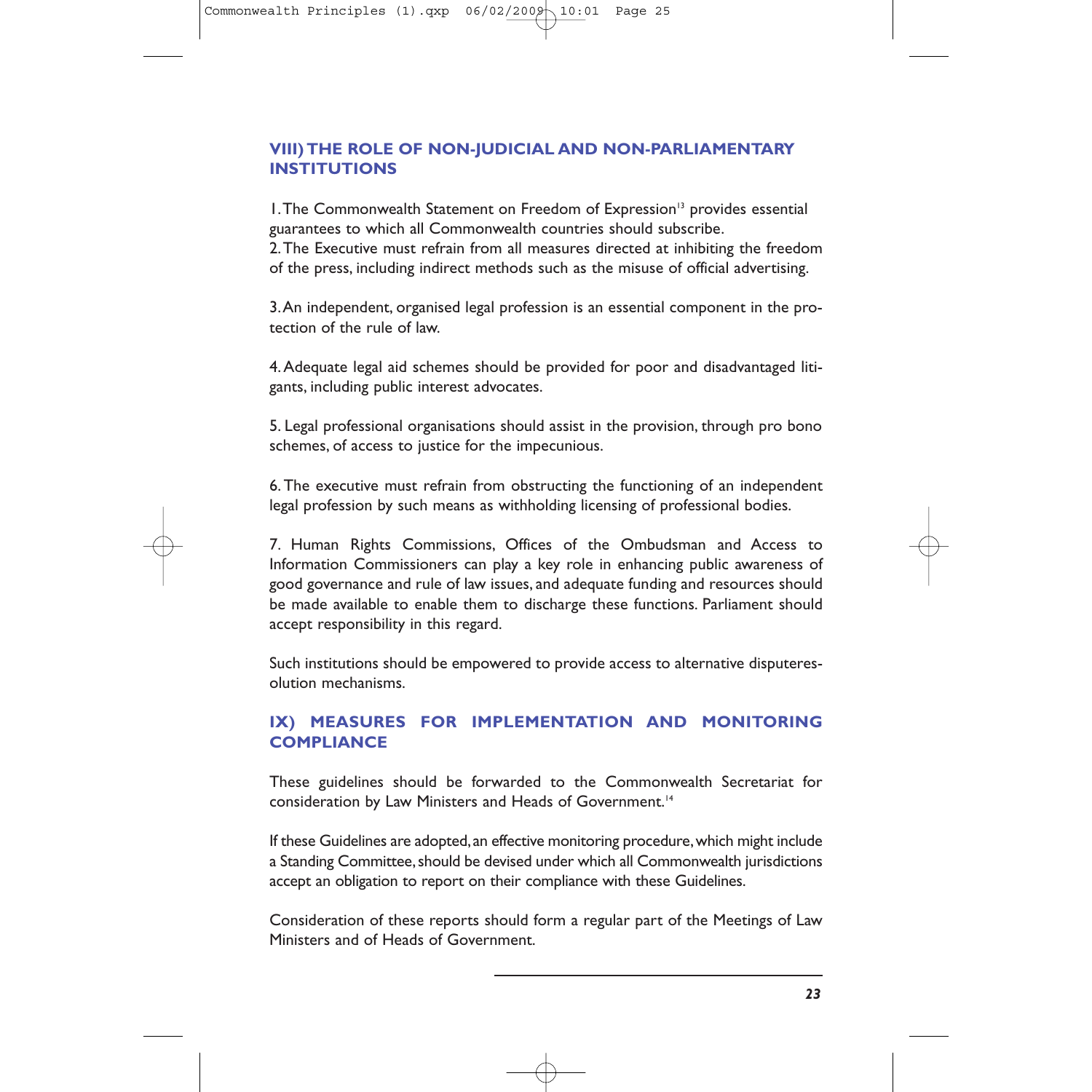#### *End Notes*

*1.The final paragraph does not refer expressly to other forms of discrimination, e.g. on ethnic or religious grounds.There are a number of approaches to the redress of existing imbalances, such as selection based on "merit with bias", i.e. where, for example, if two applicants are of equal merit, the bias should be to appoint a woman where there exists gender imbalance.*

*2. It has been suggested that judges "shall" have a duty to adopt a constructive and purposive approachto the interpretation of legislation, particularly in a human rights context, as indicated in paragraph 3.*

*3.The Guidelines clearly recognise that, in certain jurisdictions, appropriate mechanisms for judicial appointments not involving a judicial service commission are in place. However, such commissions exist in many jurisdictions, though their composition differs.There are arguments for and against a majority of senior judges and in favour of strong representation of other branches of the legal profession, members of parliament and of civil society in general.*

*4.The making of non-permanent judicial appointments by the executive without security of tenure remains controversial in a number of jurisdictions. 5.The provision of adequate funding for the judiciary must be a very high priority in order to uphold the rule of law, to ensure that good governance and democracy are sustained and to provide for the effective and efficient administration of justice. However, it is acknowledged that a shortfall in anticipated national income might lead to budgetary constraints. Finance ministries are urged to engage in appropriate consultations in order to set realistic and sustainable budgets which parliaments should approve to ensure adequate funds are available.*

*6.This is an area where the sponsoring associations can play a cost-effective role in co-operation with the Commonwealth Secretariat. Resources need to be provided in order to support the judiciary in the promotion of the rule of law and good governance.*

*7.The drafters of the Guidelines did not wish by this provision to impinge on either the independence of the judiciary or the independence of the legal profession. However, in many jurisdictions throughout the Commonwealth, magistrates and judges are given no formal training on commencement of their duties. It was felt that appointees to the bench would benefit from some training prior to appointment in order to make them more aware of the duties and obligations of judicial officers and aid their passage to the bench.*

*8. It has been observed that the Guidelines are silent about the elected composition of the popular chamber. In a number of jurisdictions, nominated members may have a decisive influence on the outcome of a vote. If properly used, however, the power of nomination may be used to redress, for example, gender imbalance and to ensure representation of ethnic or religious minorities.The role of non-elected senates or upper chambers must also be considered in this context.*

*9.There remains controversy about the balance to be struck between anti-floor-crossing measures as a barrier against corruption and the potential threat to the independence of MPs.*

*10.The emphasis on gender balance is not intended to imply that there are not other issues of equity in representation which need to be considered. Parliament should reflect the composition of the community which it represents in terms of ethnicity, social and religious groups and regional balance. Some countries have experimented with regulation of national political parties to ensure, for example, that their support is not confined to one regional or ethnic group, a notion which would be profoundly hostile to the political culture in other jurisdictions.*

*11. Following discussion of the Guidelines, it has been accepted by the Working Group that a "uniform" Model Code of Judicial Conduct is inappropriate. Judicial Officers in each country should develop, adopt and periodically review codes of ethics and conduct appropriate to their jurisdiction.The CMJA will promote that process in its programmes and will serve as a repository for such codes when adopted.*

*12. In certain jurisdictions, the corruption of the judiciary is acknowledged as a real problem.The recommendations contained in the Guidelines are entirely consistent with the Framework for Commonwealth Principles in Promoting Good Governance and Combating Corruption approved by CHOGM in Durban in 1999.There is some support for the creation of a Judicial Ombudsman who may receive complaints from the public regarding the conduct of judges.*

*13. Since the Guidelines were drafted, the draft Statement on Freedom of Expression has been subject to further consideration and the reference should take account of the new developments.The Commonwealth Heads of Government, in the Coolum Declaration of 5 March 2002, included a commitment to freedom of expression: "We stand united in: our commitment to democracy, the rule of law, good governance, freedom of expression and the protection of human rights…."*

*14. Under active consideration is the creation of a monitoring procedure outside official Commonwealth processes.This initially may involve an "annual report" on the implementation of the Guidelines in all Commonwealth jurisdictions, noting "good" and "bad" practice.*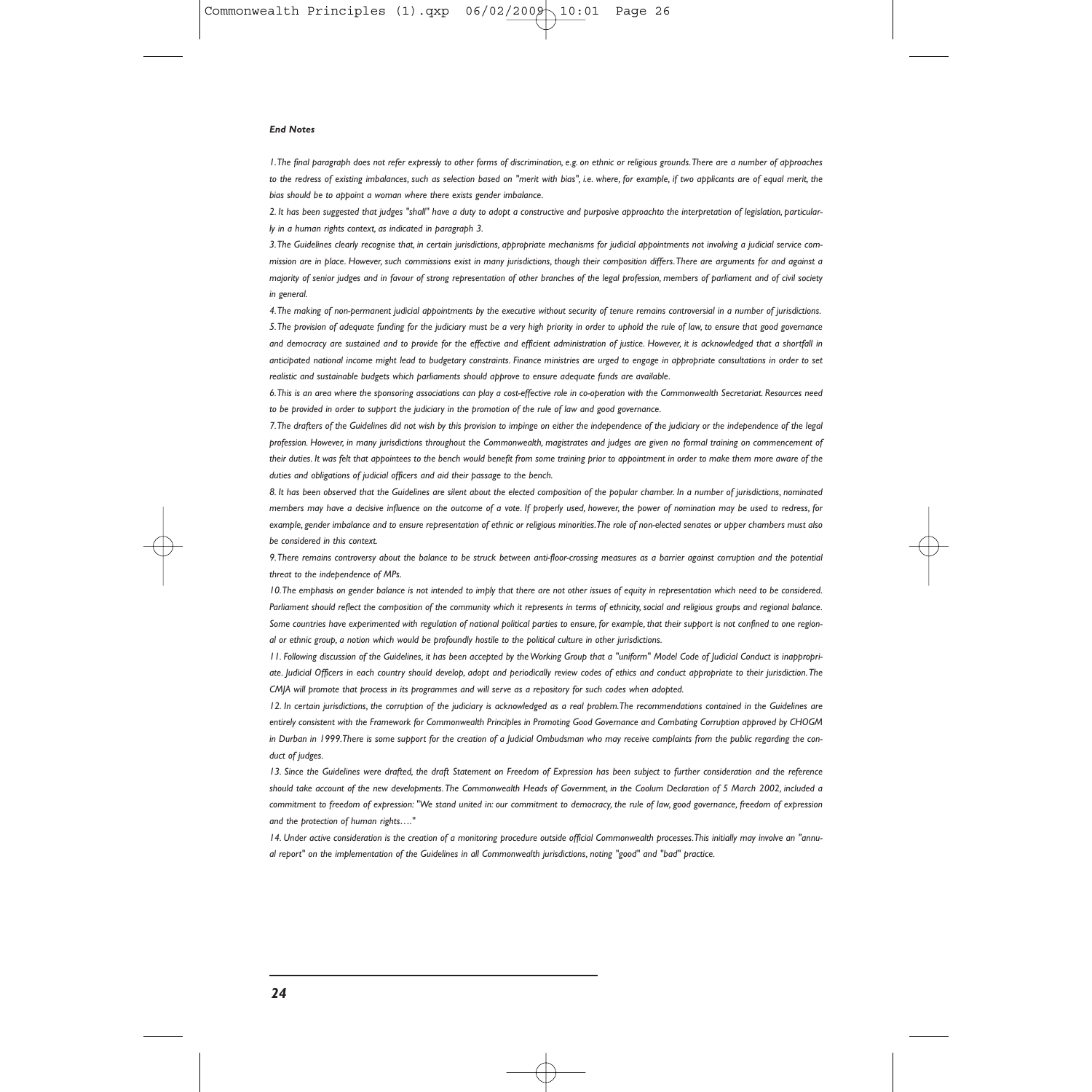# **PLAN OF ACTION FOR AFRICA**

**APRIL 2005**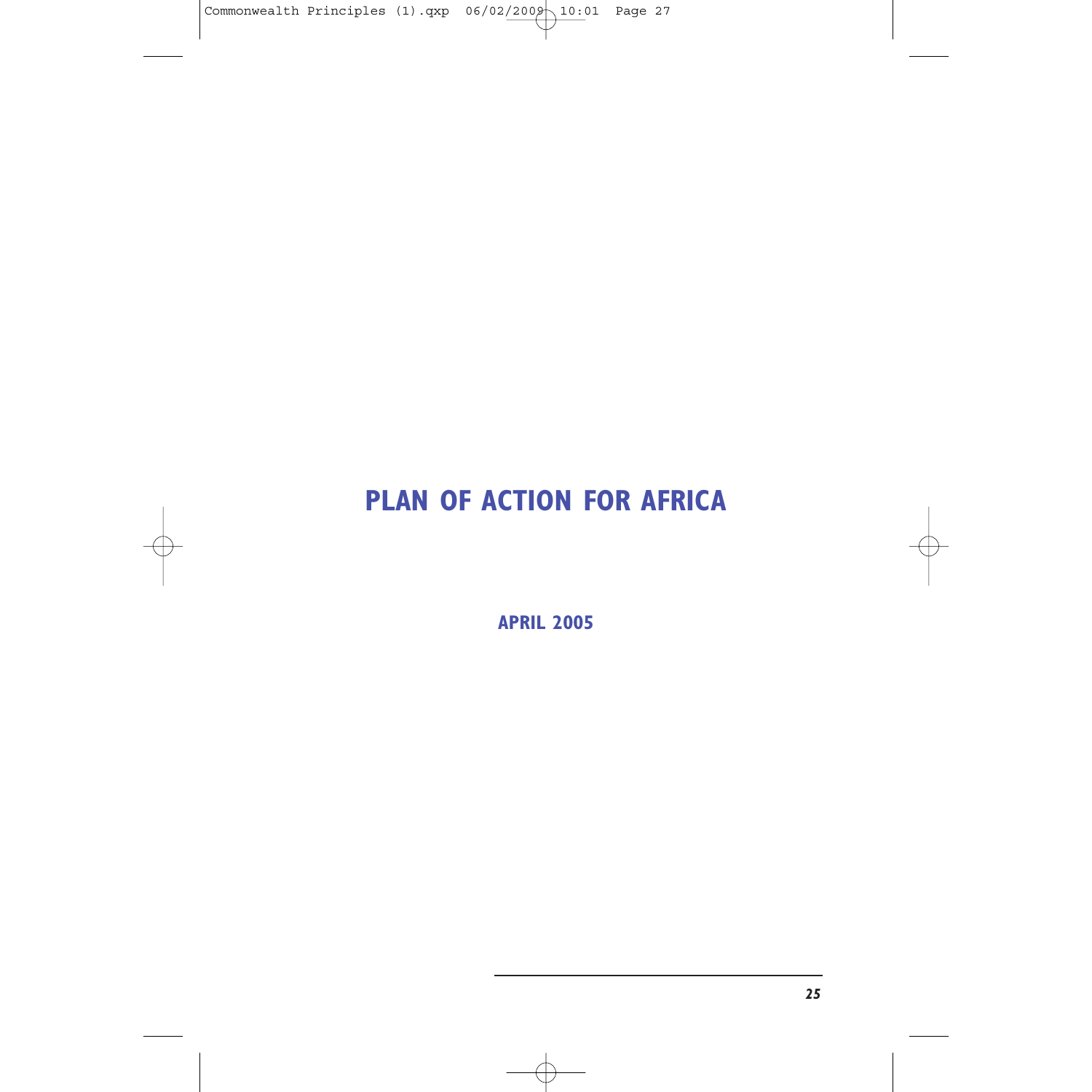#### **1 INTRODUCTION**

In June 1998, a group of distinguished Parliamentarians, judges, lawyers and legal academics joined together at Latimer House, Buckinghamshire, United Kingdom, at a Colloquium on Parliamentary Sovereignty and Judicial Independence within the Commonwealth.The Colloquium was sponsored by the Commonwealth Lawyers' Association,The Commonwealth Legal Education Association,The Commonwealth Parliamentary Association and The Commonwealth Magistrates' and Judges' Association with the support of the Commonwealth Foundation, the Commonwealth Secretariat and the United Kingdom Foreign and Commonwealth Office.The product of the Colloquium, The Latimer Houser Guidelines on Parliamentary and Judicial Independence were initially placed before Commonwealth Law Ministers at their meeting in Port of Spain in May 1999 and again at their meeting in St Vincent and the Grenadines in November 2002.

In November 2002, Law Ministers gave detailed consideration to the Guidelines which had been refined by a working group consisting of the sponsoring associations and the Commonwealth Secretariat and invited the Commonwealth Secretary General to convene a small group of Law Ministers to work with the Commonwealth Secretariat in order to refine and develop principles based on the Guidelines for submission to Heads of Government.

The resulting text was approved by Law Ministers and subsequently endorsed by Commonwealth Heads of Government at their meeting in Abuja, Nigeria in December 2003.

Leaders from the Executive, the Judiciary, the Legislature, Commonwealth partner organizations and representatives of civil society from all the 18 Commonwealth countries in Africa met in Nairobi from 4-6 April 2005.The Forum was organized by the Commonwealth Secretariat and hosted by the Government of Kenya. The Forum was convened to consider ways and means of promoting and advancing the Commonwealth (Latimer House) Principles following their adoption by Commonwealth Heads of Government in Abuja in December 2003. This document represents a draft blue print prepared by the Commonwealth Secretariat and the Partner organisations for such action plan.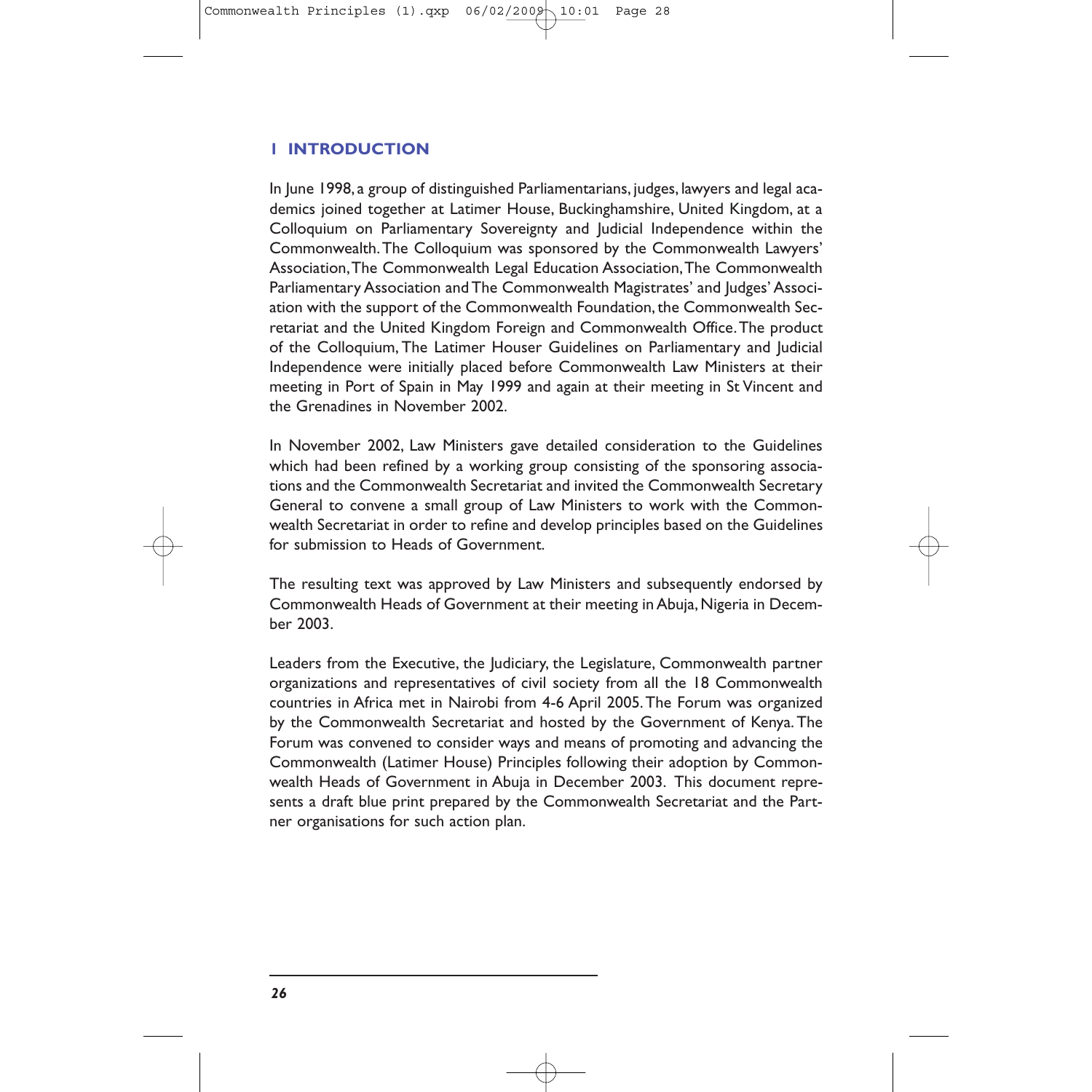# **2. PLAN OF ACTION**

# **2.1 Relationship between the three branches of Government**

Historically the concentration of powers has rested in the hands of the executive arm of government.The Principles specify that each institution must exercise responsibility and restraint in the exercise of power within its own constitutional sphere so as not to encroach on the legitimate power vested constitutionally on the other institutions. It was affirmed that Commonwealth Africa needed to pay particular attention to processes of democratisation that meet the needs of Africa's historical, cultural and economic peculiarities and in a manner which is consistent with the Principles.

# **2.1.1 Interaction between the Judiciary and the Executive**

It was affirmed that Commonwealth Africa should devote more attention to establishing and maintaining processes of democratisation that meet the needs of Africa's historical, cultural and economic realities but always in accordance with the letter and spirit of the Principles.This relationship should be governed by the principle of cooperative governance, with each branch fulfilling their respective critical role in a constitutional, complementary and constructive manner.

*Proposed actions*

*Governments and Judiciaries* are encouraged to:

• *establish effective mechanisms of communication between the Executive and the Judiciary so as to strengthen mutual understanding of their respective functions.*

# **2.1.2 Independence of Parliamentarians**

Parliamentarians should be able to carry out their legislative and constitutional duties in accordance with the constitution free from unlawful interference.

# *Proposed actions*

# *Governments* are encouraged to:

• *ensure that members of Parliaments are free from undue pressure or interference;*

# *Parliaments* should:

• *attempt to clarify the issue of floor crossing with some degree of certainty in their jurisdictions;*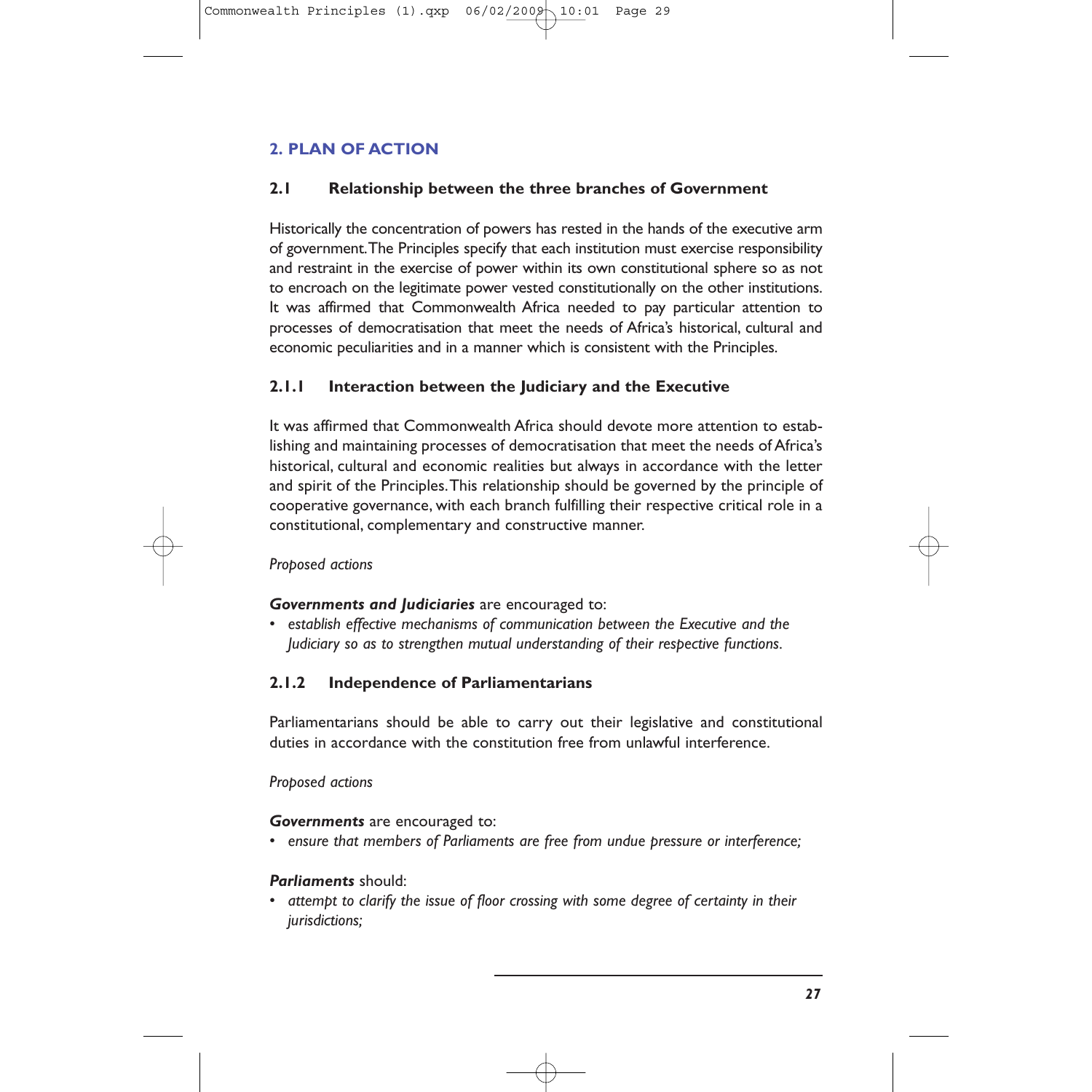#### *Political parties* should:

• *ensure an adequate gender balance in their nominations of candidates for elections;*

# *The Commonwealth Secretariat and the Commonwealth Parliamentary Association* should:

• *continue to provide support through capacity building through the Political Affairs Division.*

# **2.1.3 Legislative role of Parliament**

The capacity of national legislatures should be enhanced to enable them adequately to scrutinize legislation, international instruments and other proposed measures.

#### *Proposed actions*

# *Parliaments and Governments* are encouraged to:

- *provide necessary resources to members of parliament to enable them fulfil their functions;*
- *engage civil society as partners in order that they play a more proactive role in legislative processes.*

# **2.1.4 The role of Gender in Governance**

In the past decade, women's visibility and representation in governance has improved. Mainstreaming gender as an institutional and cultural process will facilitate the elimination of gender biases in development. Bearing in mind that Commonwealth target requiring that by 2005 at least 30 per cent of those in political and decision-making positions should be women has not been achieved, the three branches of governments should treat women in public positions on an equal footing with men in all circumstances to help avoid tokenism that is prevailing at the moment.

#### *Proposed actions*

#### **Governments** are encouraged to:

- *involve women in governance at all levels including local government level and to undertake reforms of their electoral system as a mechanism for increasing representation of women in governance at all levels;*
- *to implement the Commonwealth Gender and Equality Plan of Action;*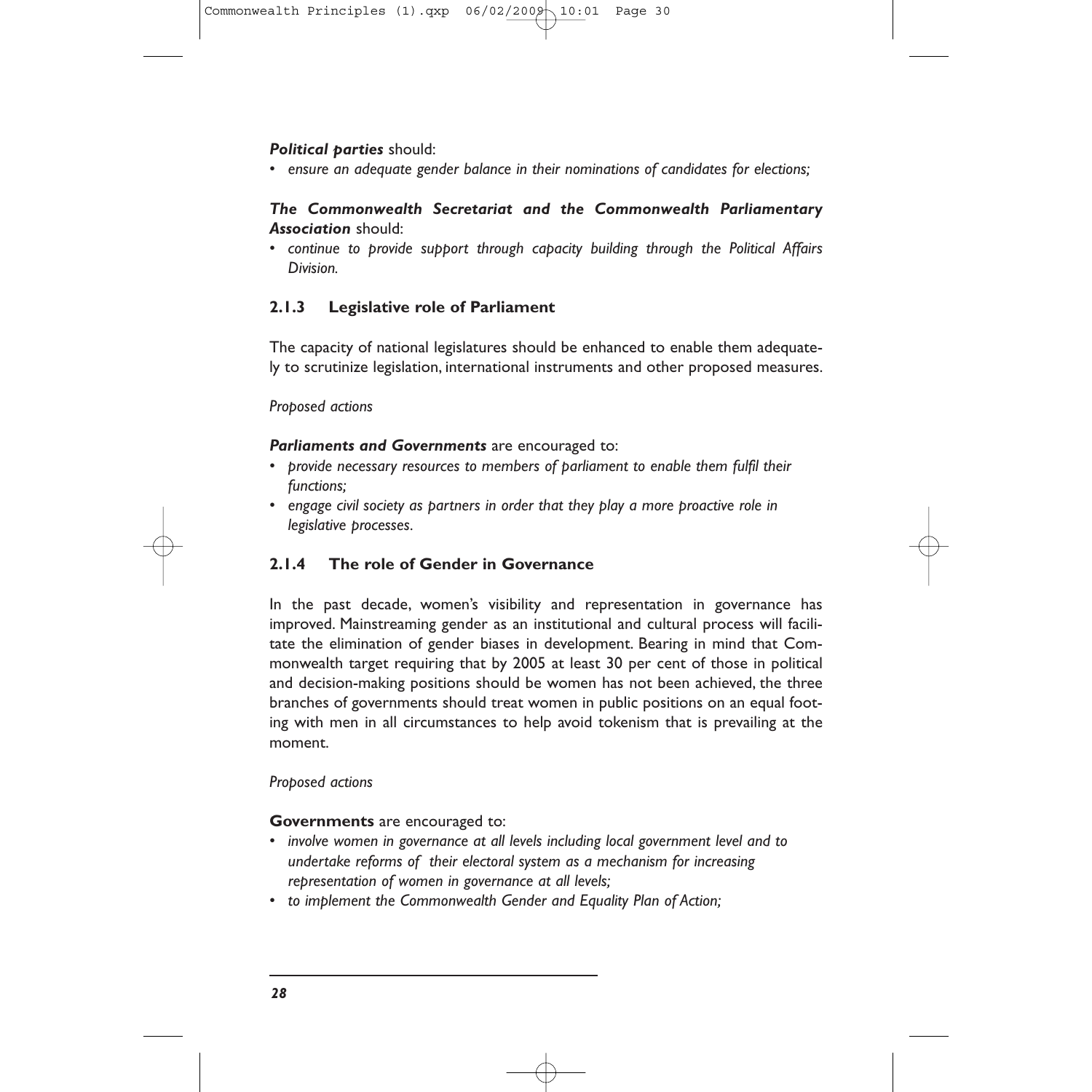#### **The Commonwealth Secretariat** to:

- *continue its work on assisting governments, National Women's Ministries, political parties, civil society and other partners achieve the target of 30 per cent of women's representation in the political, public and private sectors;*
- *support legislative reviews, policies and programmes including women-specific measures that guarantee equal opportunities and treatment to women and men in all sectors and at all levels;*
- *continue to provide support and assistance in accordance with the Commonwealth Plan of Action for Gender Equality 2005-2015.*

# **2.2 Good Governance and Accountability**

The Commonwealth (Latimer House) Principles require that the three branches of government should maintain high standards of accountability, transparency and responsibility in the conduct of all public business.

# **2.2.1 Parliamentary oversight and the role of Public Accounts Committees**

Public Accounts Committees (PACs) in Commonwealth Africa need to strengthen their role as oversight bodies and Parliaments should improve the functioning of these committees to make them more effective.

#### *Proposed actions*

#### *Parliaments* are encouraged to:

- *reinforce the role of PACs by constituting them into Standing Committees of Parliament and to ensure that membership of the PACs are as diverse as possible free from party interference and not be dominated by the majority party;*
- *provide adequate and efficient staffing for the Offices of the Auditor-General and the PAC;*

# *The Commonwealth Secretariat and the Commonwealth Parliamentary Association* should:

• *encourage and facilitate the drafting of model rules on the functioning, powers and procedures of PACs to be adopted by Commonwealth Parliaments.*

# **2.2.2 Judicial accountability and confidence building**

The independence of the Judiciary is a vital guarantee of a democratic society, and is built on the foundation of public confidence.As such,it was essential that there be adequate observance of principles of accountability in its processes, professional ethics and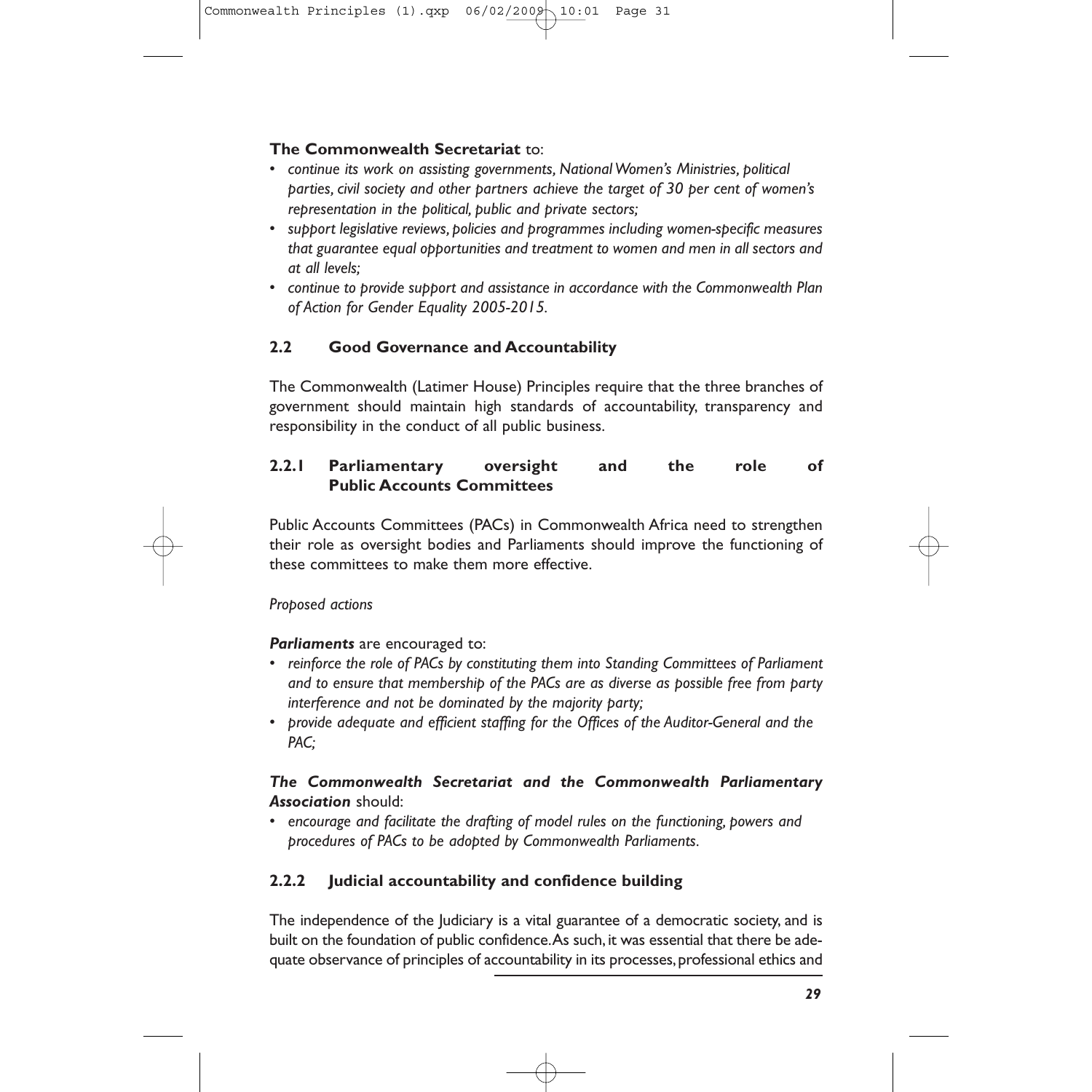conduct among the judicial officers as well as court officials. The institution of peer review mechanisms by members of the profession, appropriate criticism through the media, legislative reversal of judicial precedent and case law should be considered. For accountability to be effective there must be judicial independence and security of tenure.The Judiciary should be well resourced and there must be an effective system for the dissemination and evaluation of judicial decisions. There is a particular need to provide security of tenure for judicial officers serving in the lower courts as provided for in the Principles in order to build public confidence in the judicial system

#### *Proposed actions*

#### *Judiciaries* are encouraged to:

- *adopt Codes of Ethics and Conduct for judicial officers;*
- *embark on judicial outreach programmes to communicate to the general public the role and functions of the Judiciary.*

## **2.2.3 Accountability,Transparency and Procurement Guidelines**

To achieve transparency in public procurement, government procurement officials must comply with international standards and best practices in procurement matters.

#### *Proposed actions*

#### *Governments* are encouraged to:

- *publicly advertise tenders and business opportunities in an adequate and timely fashion, and where possible, on the websites of the procuring entities;*
- *ensure that procurement opportunities are made available publicly and consistently and the evaluation criteria for any particular procurement should clearly identify the relative importance of all relevant factors and provide a sound basis for a procurement decision;*

# *The Commonwealth Secretariat* to:

• *build on existing work being undertaken and provide support and information on suitable procurement guidelines.*

# **2.3 Mechanisms for safeguarding Ethical Governance and Accountability**

Each branch of government should, in accordance with its constitutional role and responsibilities, strive to ensure that effective laws, mechanisms, methods, systems and rules of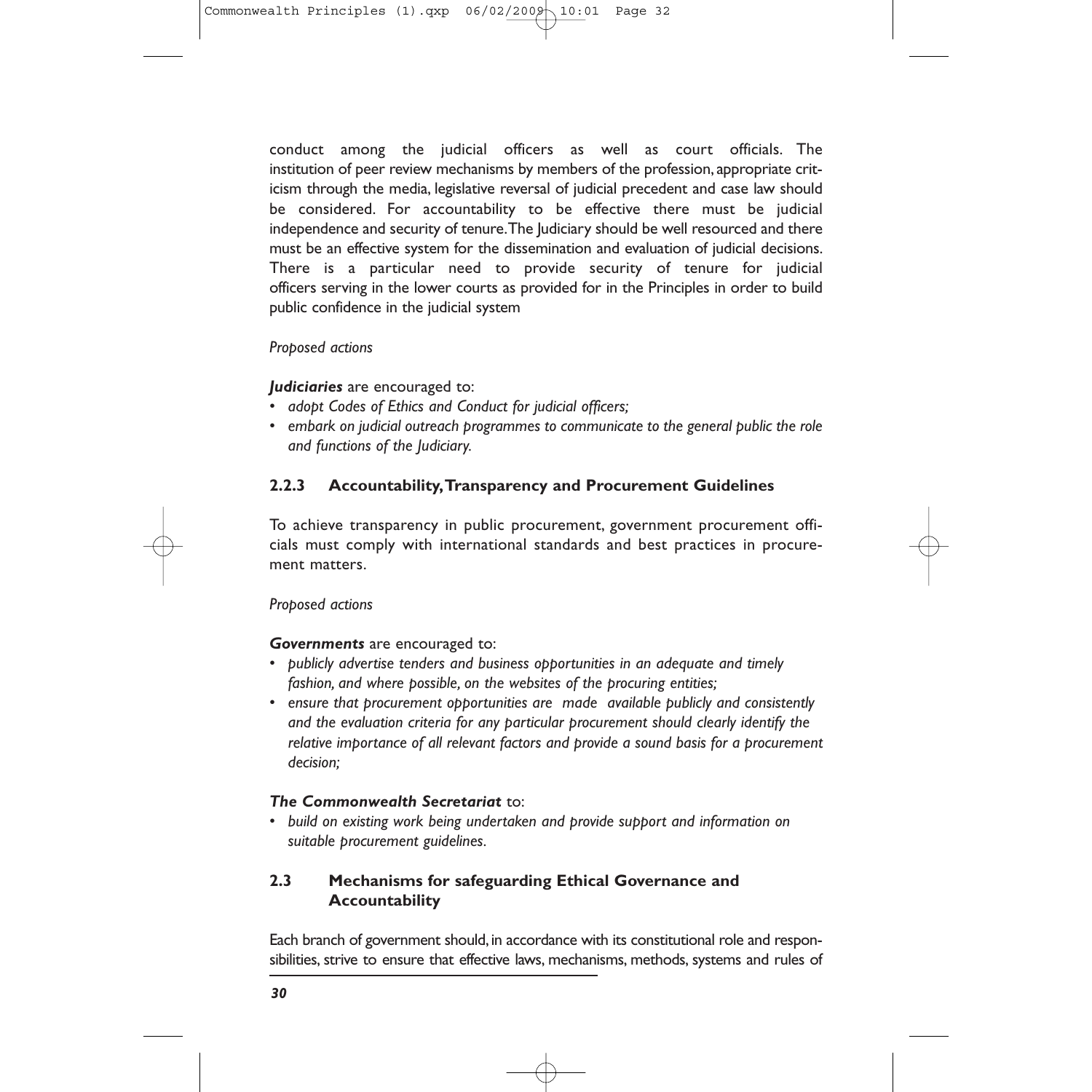checks and balances are in place to strengthen the observance, promotion and protection of Human Rights including the rights of the disadvantaged to prevent the abuse of power.

# **2.3.1 National Institutions and Civil Society**

In ensuring that principles of good governance under the rule of law are properly and effectively addressed, effective mechanisms should be put in place.These should include the development of effective methods and systems of oversight, accountability, confidence building and for the inculcation of a culture of transparency, openness and judicious use of public resources in African member states.

The diminishing role of the State in the provision of public services is a concern. The increasing role of civil society organizations in enhancing processes of democracy and development. Accordingly governments should embrace the new role of civil society in advancing the principles.

*Proposed actions*

*Governments* are encouraged to:

• *establish, if they do not already exist, independent oversight institutions such as offices of Human Rights Commissions, the Ombudsman, Public Accounts Committees,Auditors-General Offices, Anti-Corruption Commissions, and Access to Information Commissions and ensure that appointments to these bodies are done through a transparent process.*

# *The Commonwealth Secretariat* to:

• *continue to strengthen its technical assistance in sustaining oversight institutions.*

# **2.3.2 Mechanisms for ethical conduct for the Administration of Justice**

The vital importance of adequate training of judicial officers and other relevant group of actors in ethical conduct was emphasised. It was essential that judicial officers had a sense of ownership of codes which regulate their conduct. Such codes should take into account the provisions of the Limassol Conclusions.The issue of ethical conduct had to be seen in the context of the provision of adequate conditions of service and funding, the need for a holistic approach, regardless of the status of a particular judicial officer and appropriate mechanisms for dealing with complaints by the public which do not prejudice the independence of the judiciary.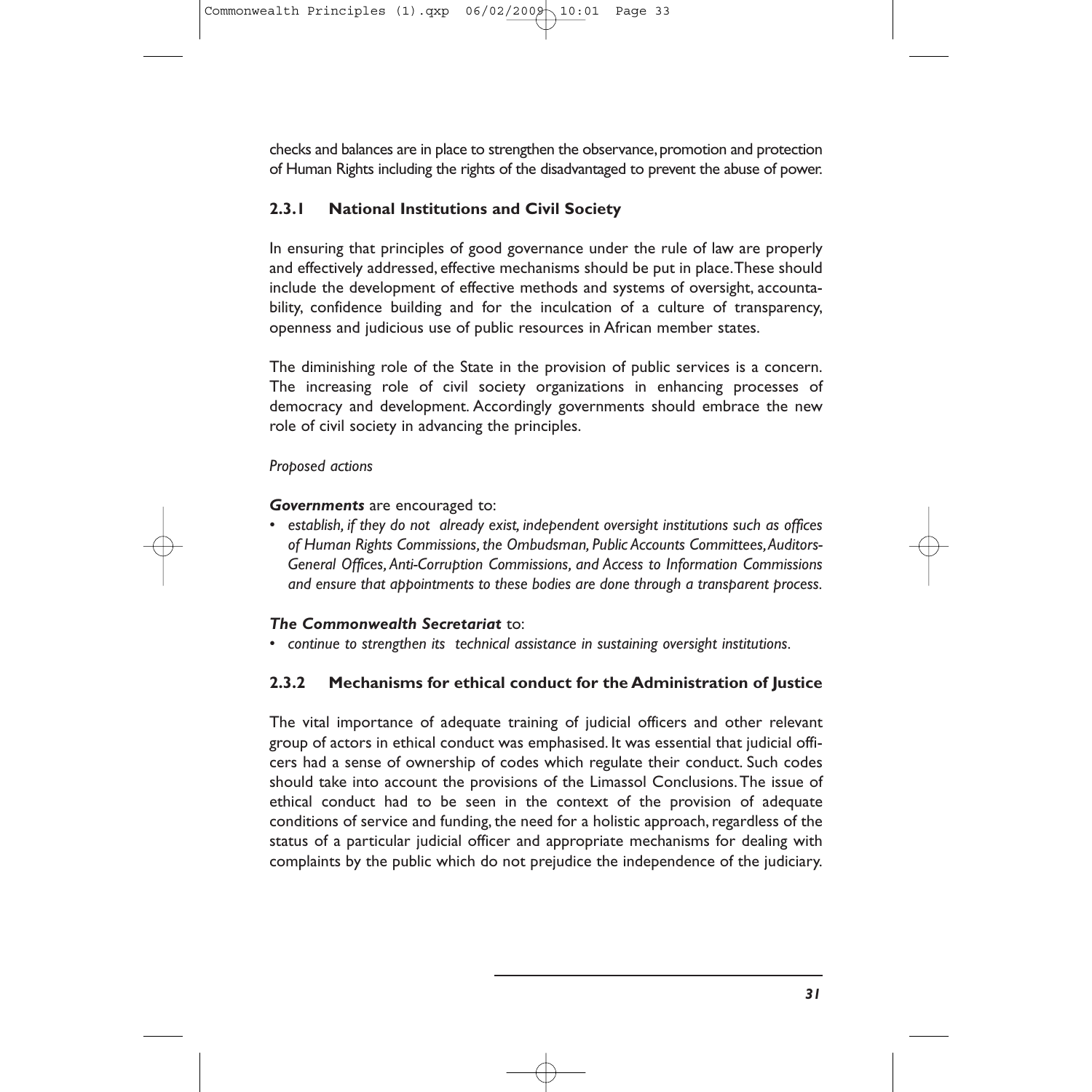*Proposed actions*

*Judiciaries* are encouraged to:

• *adopt, if not in place, codes of conduct for judicial officers and judicial personnel and review these codes regularly;*

# *The Commonwealth Secretariat and the Commonwealth Magistrates and Judges Association:*

- *provide guidance on codes of conduct for judicial officers and court personnel;*
- *should continue, with other relevant institutions, to further develop training programmes within a structure whereby judicial officers can strengthen ethical standards, revisit codes of conduct and exchange information.*

# **2.3.3 Maintaining an independent Judiciary: Judicial training**

The need for judiciary-driven training should target not only judicial officers but also all personnel of the judicial and para-judicial staff.The objective should be to sensitise them more particularly on the issues of court service to the community, citizens' rights and how the legal system should be used and improved in pursuit of these rights.

# *Proposed action*

# *Governments* to:

• *recognise the importance of judicial-driven training and education in maintaining the independence of the judiciary and to make judicial continuing education an integral part of the administration of justice and provide adequate funding for this;*

#### *Judiciaries* are encouraged to:

- *identify and prioritise areas for judicial training;*
- *form a core group of judicial officers to become trainers to ensure that judicial training programmes can be sustained;*

# **The Commonwealth Secretariat and the Commonwealth Magistrates and Judges Association to:**

- *continue to develop with the creation of opportunities for trainers to be trained;*
- *facilitate judicial training programmes.*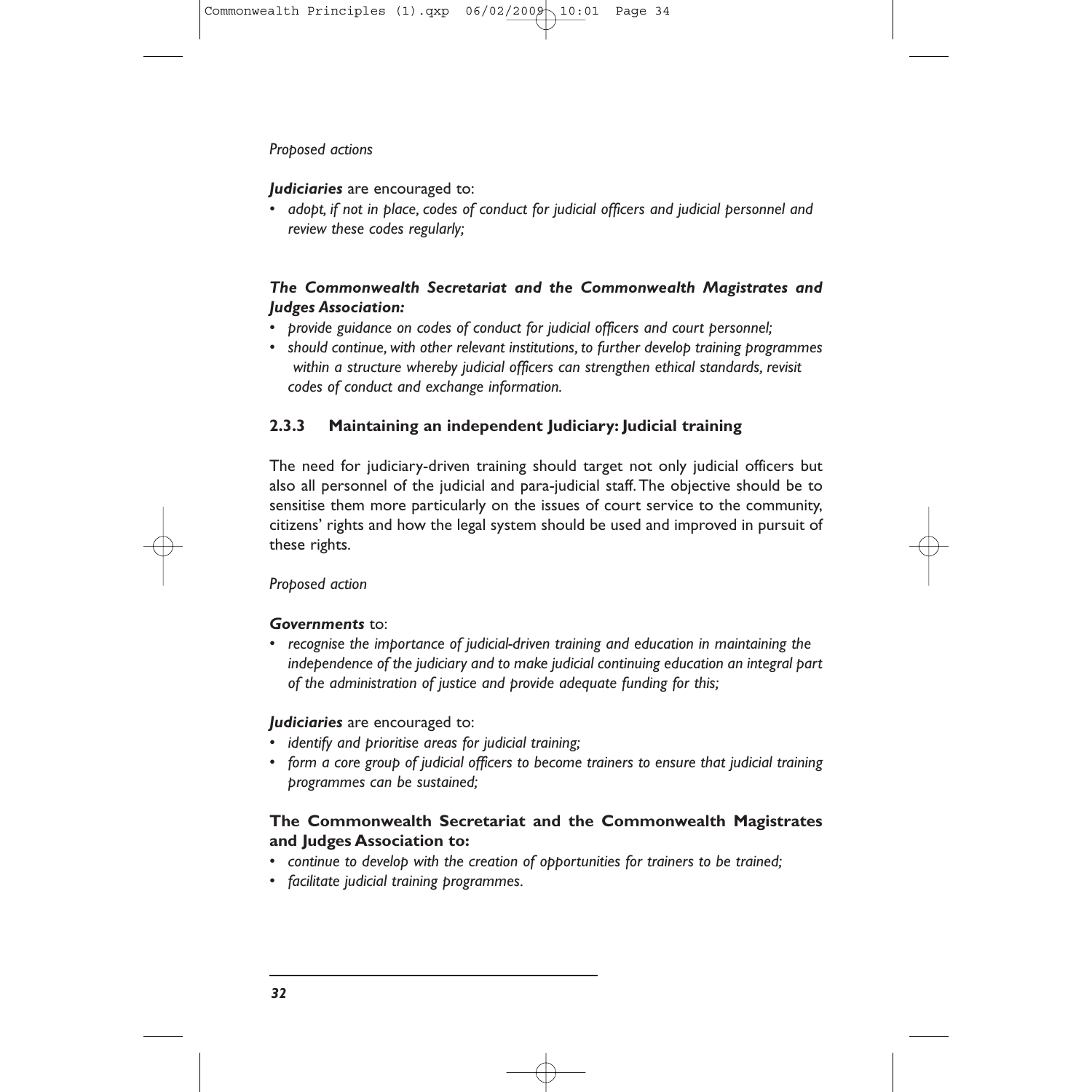# **2.3.4 An independent legal profession**

The legal profession is a key partner in the promotion of democracy and that governments should see them in that role. The legal profession was called upon to maintain and promote the highest standards of excellence and integrity; support the legislature by providing advice; support the judiciary by pressing for entrenched independence of the courts; speak out again administrative action and inaction; and help to create public awareness of legal issues, particularly relating to ethics and human rights. In all these matters, the profession should have regard to its social responsibility and avoid being used as an instrument of party politics.

# *Proposed actions*

# *The Commonwealth Secretariat, the Commonwealth Lawyers' Association and the Commonwealth Legal Education Association and any other relevant institution should:*

• *provide support to legal professional associations and may have regard to the Basic Principles on the Role of Lawyers adopted by the United Nations Congress 1990;*

# *Law Societies and Bar Associations* are encouraged to:

- *establish programmes for continuing legal education and to seek where appropriate the assistance and advice of the Commonwealth Lawyers'Association in partnership with the Commonwealth Legal Education Association;*
- *develop appropriate codes of ethics for legal practitioners;*

# *Governments* are encouraged to:

• *provide a suitable legal framework for enable law societies and bar associations to carry out their functions independently.*

# **2.3.5 Role of the Media**

The media plays a vital role in promoting the Commonwealth (Latimer House) Principles. In particular, the media should contribute to democratic and accountable governance through accurate and responsible reporting.There is a need for the media to work effectively within systems of regulation that are in accordance with democratic principles and practices.

# *Proposed actions*

# *Governments* are encouraged to:

• *enable the media to function in accordance with democratic principles and practices and to ensure that the media functions in the public interest and is not used for propaganda broadcasting;*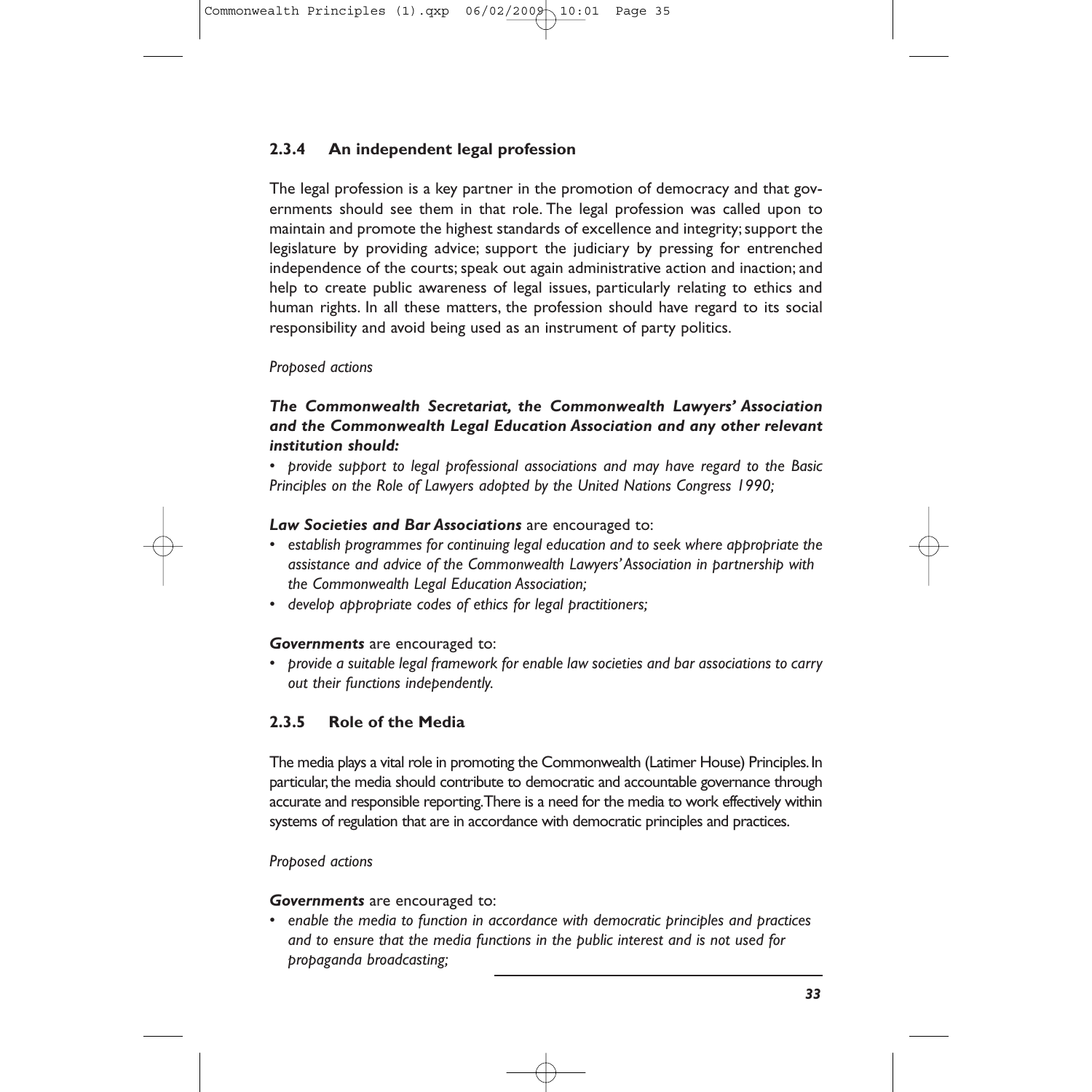#### *The Commonwealth Secretariat* to:

• *encourage the existing cooperation between Commonwealth partner organisation namely;The Commonwealth Broadcasting Association,The Commonwealth Press Union and the Commonwealth Journalists Association in the promotion of the Commonwealth (Latimer House) Principles.*

# **2.3.6 Freedom of Information**

Freedom of information is recognized as a human right which is guaranteed under international, regional and national laws.There is a trend in Commonwealth Africa towards the adoption of freedom of information laws and the call to adhere to the key elements of the Commonwealth Freedom of Information guidelines was supported. Hope was expressed that the emergence of new regional governance structures such as NEPAD and the African Peer Review Mechanism would enhance freedom of information legislation and its implementation in Africa as a whole.

#### *Proposed actions*

*Governments* are encouraged to:

- *enact legislation to provide access to information;*
- *adopt the declaration of Principles of Freedom of Expression of the African Union;*

#### *The Commonwealth Secretariat* to:

- *continue with existing programmes in providing technical assistance to develop policy, best practice, codes of conduct or draft freedom of information legislation for member states;*
- *cooperate with the Commonwealth Parliamentary Association/ Commonwealth Human Rights Initiative and other relevant institutions working on Freedom of Information.*

# **2.3.7 Access to Justice**

The formal structures of justice, high costs, and the culture of delays, and physical distances from courts limit the effective participation of the people, especially the poor in accessing justice. In the context of the need for alternatives to formal procedures, Commonwealth Africa needs to construct new ways of pursuing a human rights vision of justice due to the failure of the old formal approach to guarantee effective access to justice.There was a need to incorporate procedures and institutions into the mainstream judicial system that guarantee better access to justice.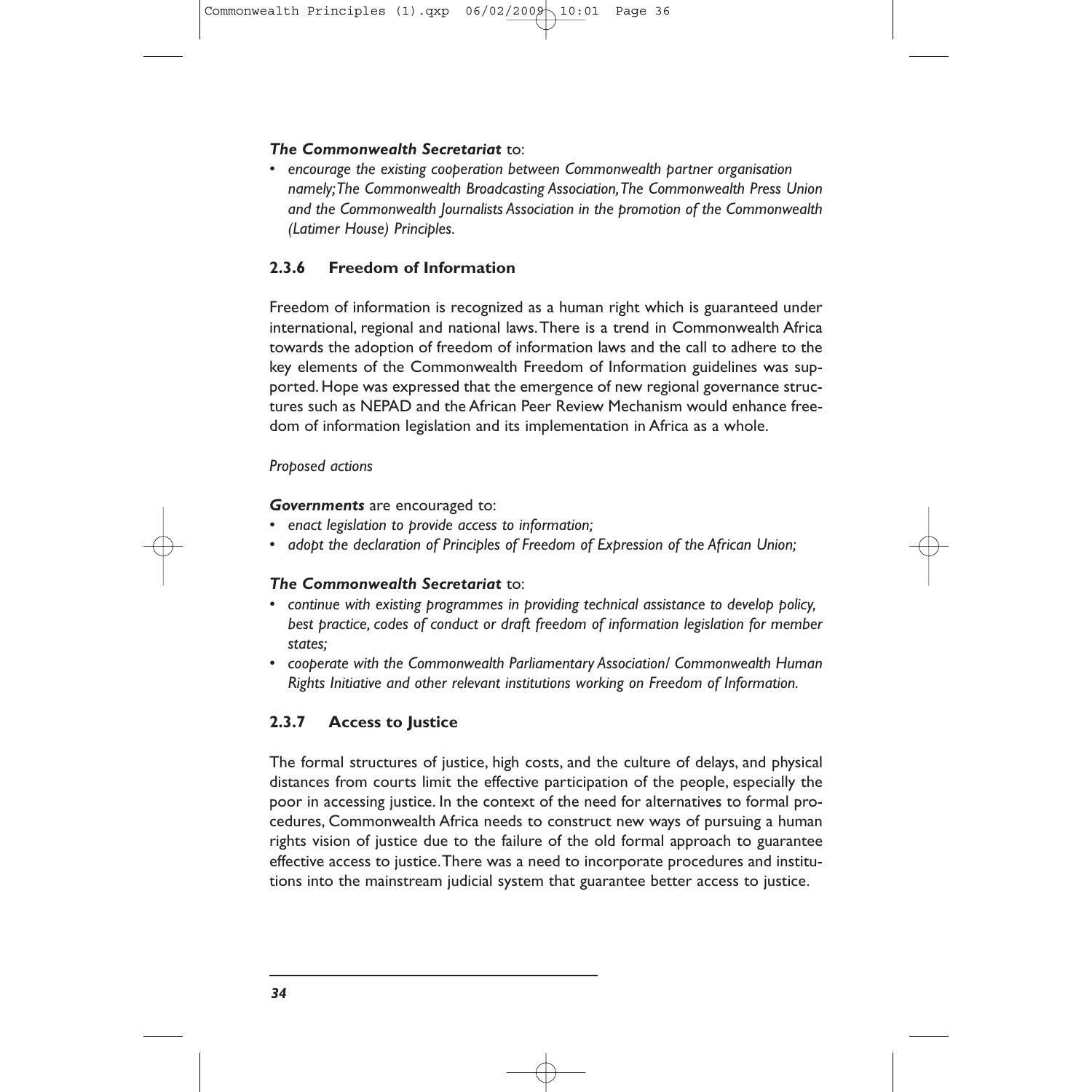*Proposed actions*

*Governments* are encouraged to:

- *provide legal aid to enhance access to justice;*
- *strengthen the formal and traditional court system to improve justice;*

# *Governments and the Commonwealth Secretariat* should:

• *support the establishment of alternative mechanisms for dispute resolution which avail the speedy delivery of justice.*

# **2.4 Combating Corruption**

Corruption, which undermines development, is generally an outcome and a symptom of poor governance. In accordance with the Framework for Commonwealth Principles on Promoting Good Governance and Combating corruption, a policy of "zero tolerance" must permeate national political cultures, governance, legal systems and administration. Legislators should therefore enact more effective laws to fight corruption decisively.

# **2.4.1 Proper Exercise of Executive Power**

In many Commonwealth African countries, the proper exercise of executive power means a radical departure from prevailing attitudes, whether official or unofficial, which appear to condone abuse of power and reward corruption in public administration. It was recognised that there was the need to tackle issues of corruption in the political context. It was also recognized that the media and the oversight institutions can play an important role in the exercise of executive power.The Executive is called upon to exercise its powers in accordance with the rule of law and constitution at all times.

#### *Proposed actions*

*Governments* are encouraged to:

- *establish codes of conduct for holders of public office;*
- *establish offices such as an Inspector General to investigate, report and even prosecute on corruption;*
- *provide support to institutions such as independent anti-corruption commissions, public accounts committees, human rights commissions, freedom of information commissions, offices of the ombudsman and other oversight institutions;*

# *The Commonwealth Secretariat*:

• *to provide assistance in the drafting of codes of conduct for holders of public office.*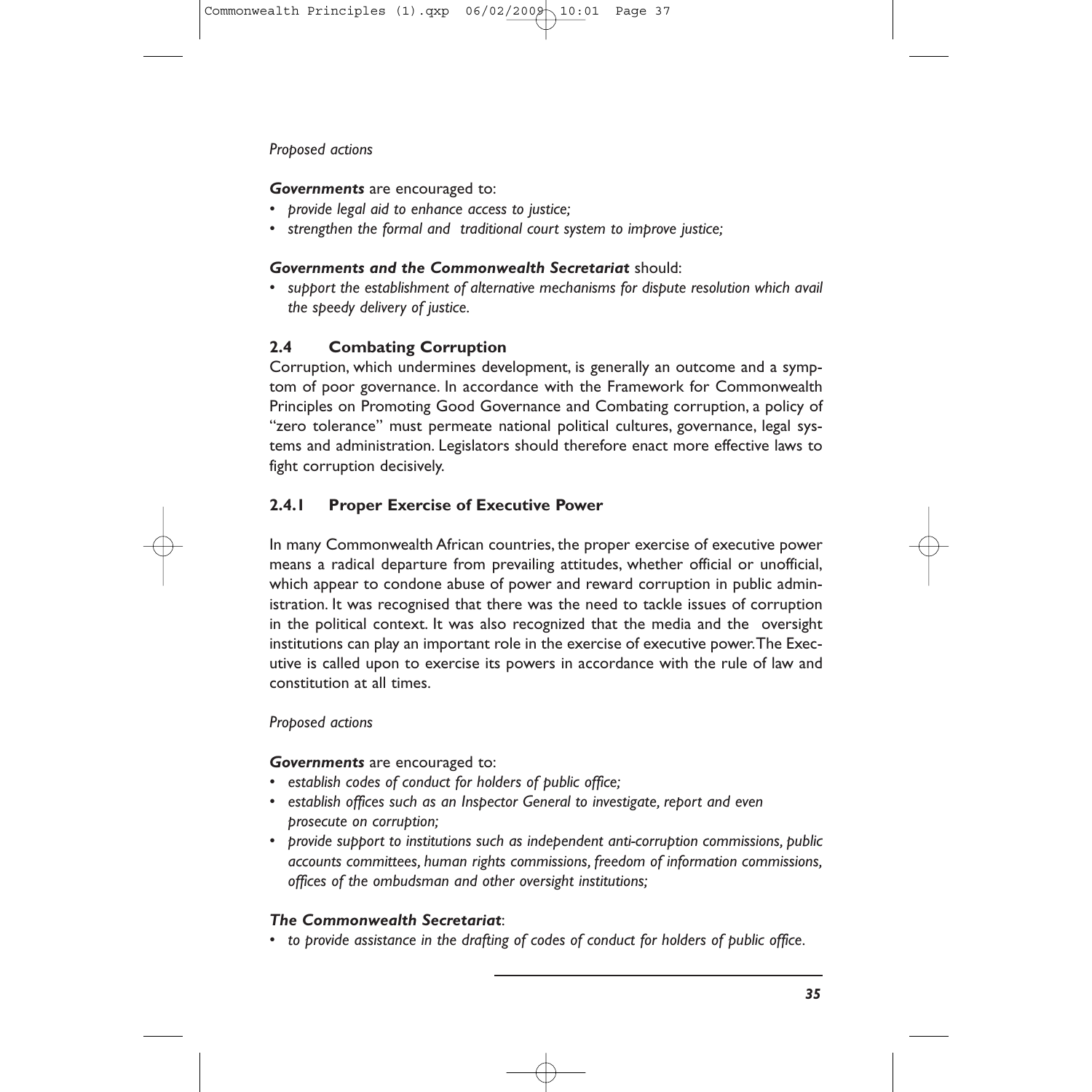# **2.4.2 Combating Corruption in the Judiciary**

Corruption is common and can be found in almost all jurisdictions throughout the Commonwealth.The fight against corruption in the judiciary should be spearheaded by Chief Justices and an adopted plan premised on the following actions: better conditions of service and security of tenure, strengthening the independence of the judiciary and upholding the dignity of the judiciary.

#### *Proposed actions*

#### *Governments* are encouraged to:

- *set in place clearly defined criteria and a publicly declared process for judicial appointments;*
- *review and establish adequate terms and conditions of service for the Judiciaries to minimise their vulnerability to corrupt influences;*

#### *Heads of Judiciaries* are encouraged to:

- *spearhead the fight against corruption in the Judiciary;*
- *ensure that court operations are transparent, and open to the public through awareness programmes;*
- *engage in appropriate interaction with the media;*
- *prepare annual reports on the work of the Courts and the Judiciary;*
- *support Chief Justices in Commonwealth Africa to network and meet regularly for the purpose of exchanging experiences, learning from one another, promoting best practices and developing strategies to improve relationships with other arms of government;*
- *where constitutional provisions are silent to put in place internal investigative mechanisms in the form of integrity, ethics or peer committees charged with the responsibility for investigating all complaints against judicial officers.*

# **2.4.3 Combating Corruption in Parliament**

Parliaments play a prominent role in fighting corruption since Parliament establishes democratic accountability and transparency and instils public confidence in government.

#### *Proposed actions*

# *Governments and Parliaments* should:

- *enact legislation to punish corruption and ensure the recovery of embezzled funds and forfeiture of assets;*
- *ensure that penal codes should allow the prosecution for wealth and earnings in excess of known sources of income;*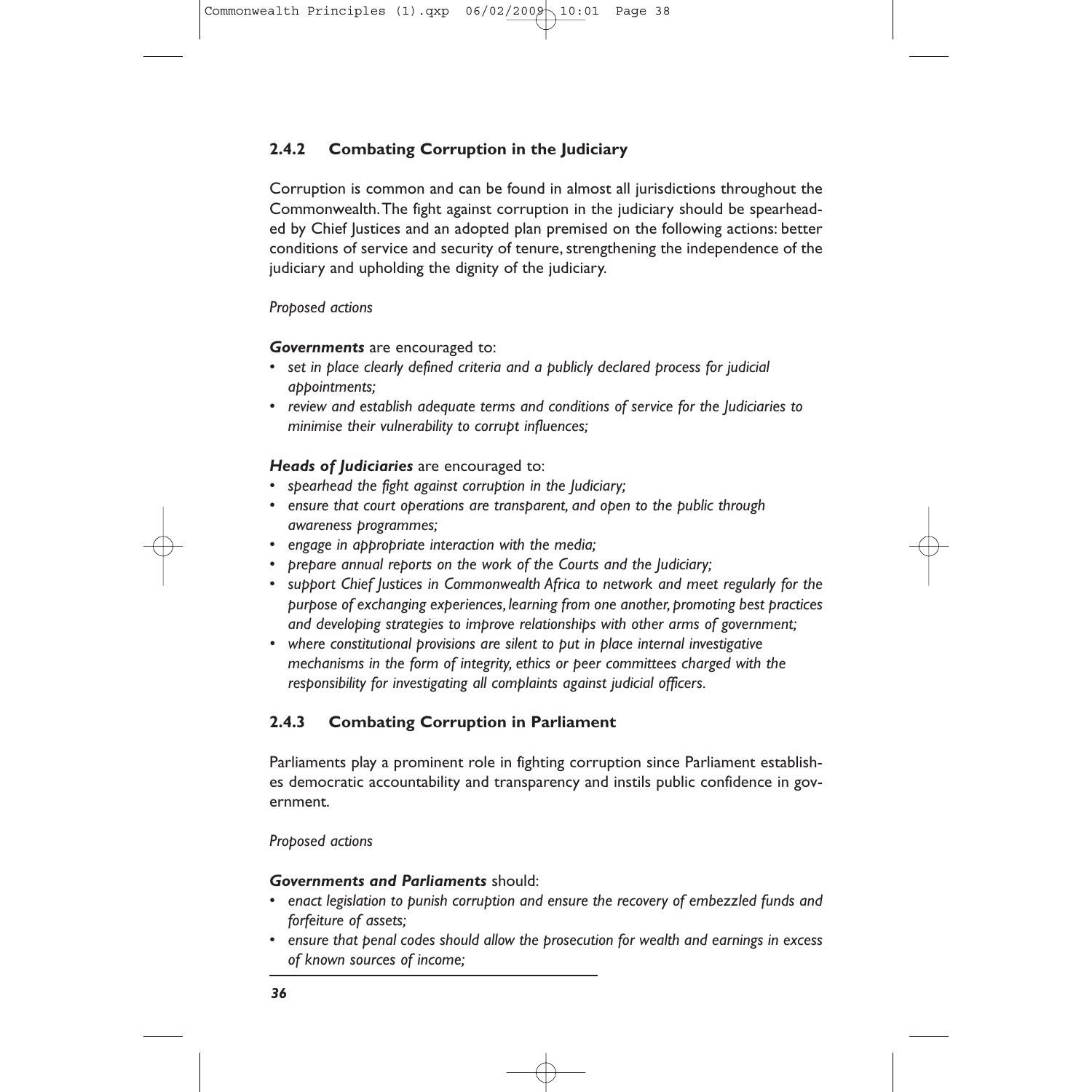- *to pass financial disclosure laws and codes of conduct requiring declaration of income, assets and liabilities;*
- *disqualify Parliamentarians who have been convicted of criminal (except civil and traffic) and electoral offences from contesting elections for an appropriate period;*

# *The Commonwealth Secretariat and the Commonwealth Parliamentary Association:*

- *to cooperate in providing technical assistance in the fight against corruption;*
- *to provide assistance in the drafting of codes of conduct for parliamentarians and officials.*

# **2.4.4 Tracing, Recovery and Repatriation of Illegally Acquired Wealth**

Corruption contributes significantly to underdevelopment and economic stagnation by depleting national resources. It is important that plundered assets be returned to their countries of origin.

# *Proposed actions*

# *Governments* are encouraged to:

- *enact appropriate domestic legislation against money laundering and organized crime;*
- *sign, ratify and, where appropriate, domesticate the UN Convention Against Corruption;*
- *take immediate actions to incorporate relevant international and regional conventions, such as the AU Convention on Preventing and Combating Corruption and the SADC Protocol Against Corruption in legislation;*
- *introduce civil and criminal forfeiture mechanisms into domestic legislation;*
- *ensure that a waiver of immunity from prosecution, currently enjoyed by some members of the executive arm, be withdrawn when dealing with cases of corruption;*
- *support the extension of the jurisdiction of the International Criminal Court to include cases of grand corruption;*

# *The Commonwealth Secretariat* should:

• *provide relevant technical assistance in developing model legislation on the recovery of illegally acquired wealth.*

# **2.4.5 Human Rights Education**

Human rights provisions are entrenched in Constitutions. To enhance awareness, there is a need for mainstreaming human rights education at the secondary and tertiary level.There is also a need for effective implementation of international human rights norms to which all the three branches of governments should be sensitized.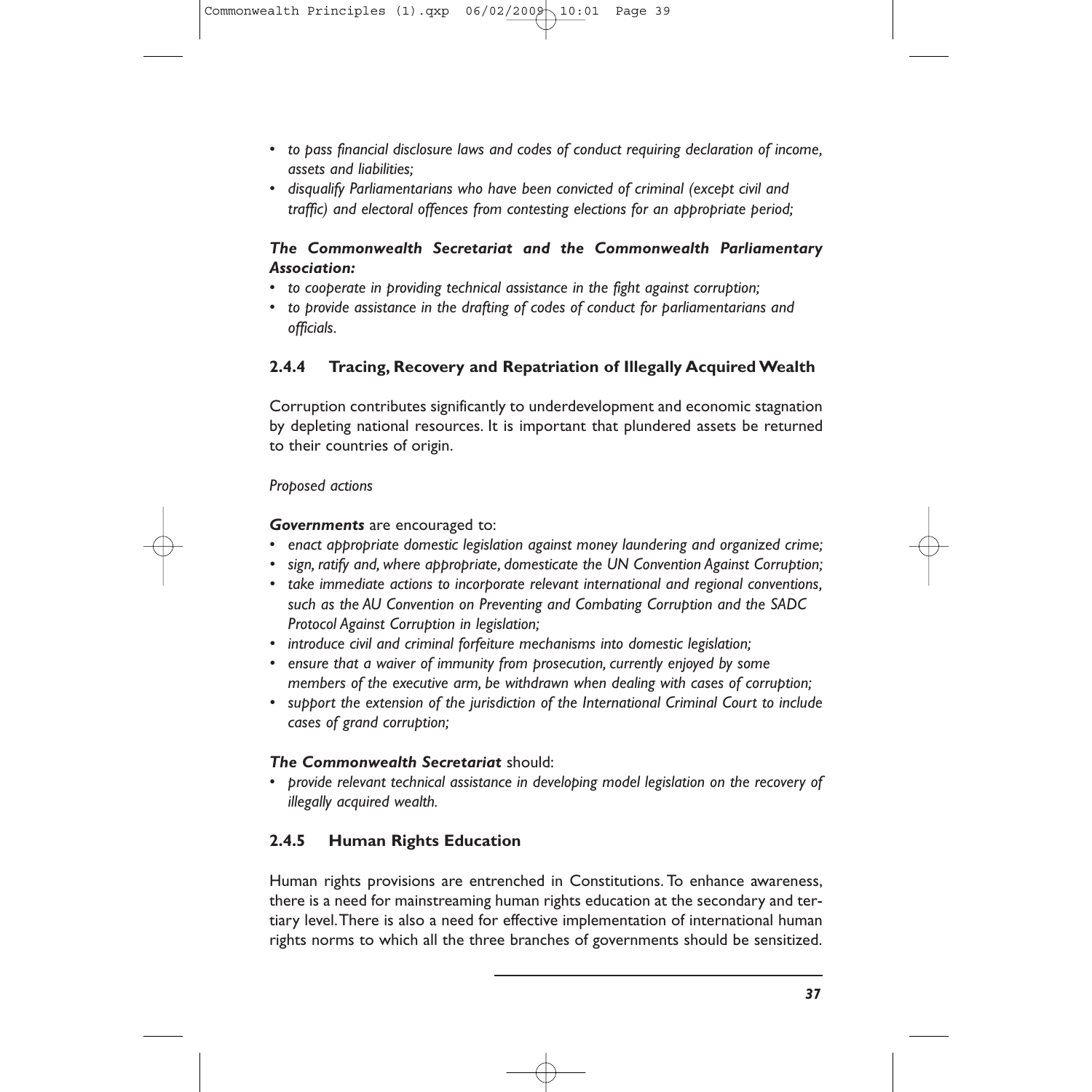*Proposed action*

# *The Commonwealth Secretariat* should:

• *continue its regional programme of human rights training;*

*The Commonwealth Secretariat and the Commonwealth Legal Education Association to:*

• *develop and disseminate a model Human Rights curriculum for secondary and tertiary education institutions.*

# **3 IMPLEMENTING THE PLAN OF ACTION**

- **3.1** This Plan of Action should provide the framework for the three branches of governments to devise and develop strategies to implement the Commonwealth (Latimer House) Principles.
- **3.2** Governments are urged to establish mechanisms to monitor and evaluate the implementation of the Plan of Action in their respective jurisdictions.
- **3.3** Governments should accept the responsibility to provide the resources required to enable Parliaments, Judiciaries and oversight institutions and bodies to properly discharge their functions.
- **3.4** The Secretariat is committed to coordinate and streamline the implementation of the Plan of Action.
- **3.5** The Secretariat, together with Governments and partner organizations will facilitate monitoring of the implementation of the Plan of Action.
- **3.6** The Secretariat will continue to facilitate capacity building programmes and to develop and integrate the Commonwealth (Latimer House) Principles into its programmes.
- **3.7** The Secretary-General of the Commonwealth Secretariat will report on the implementation of the Plan of Action to Heads of Governments, appropriate Ministers, and to meetings of senior officials.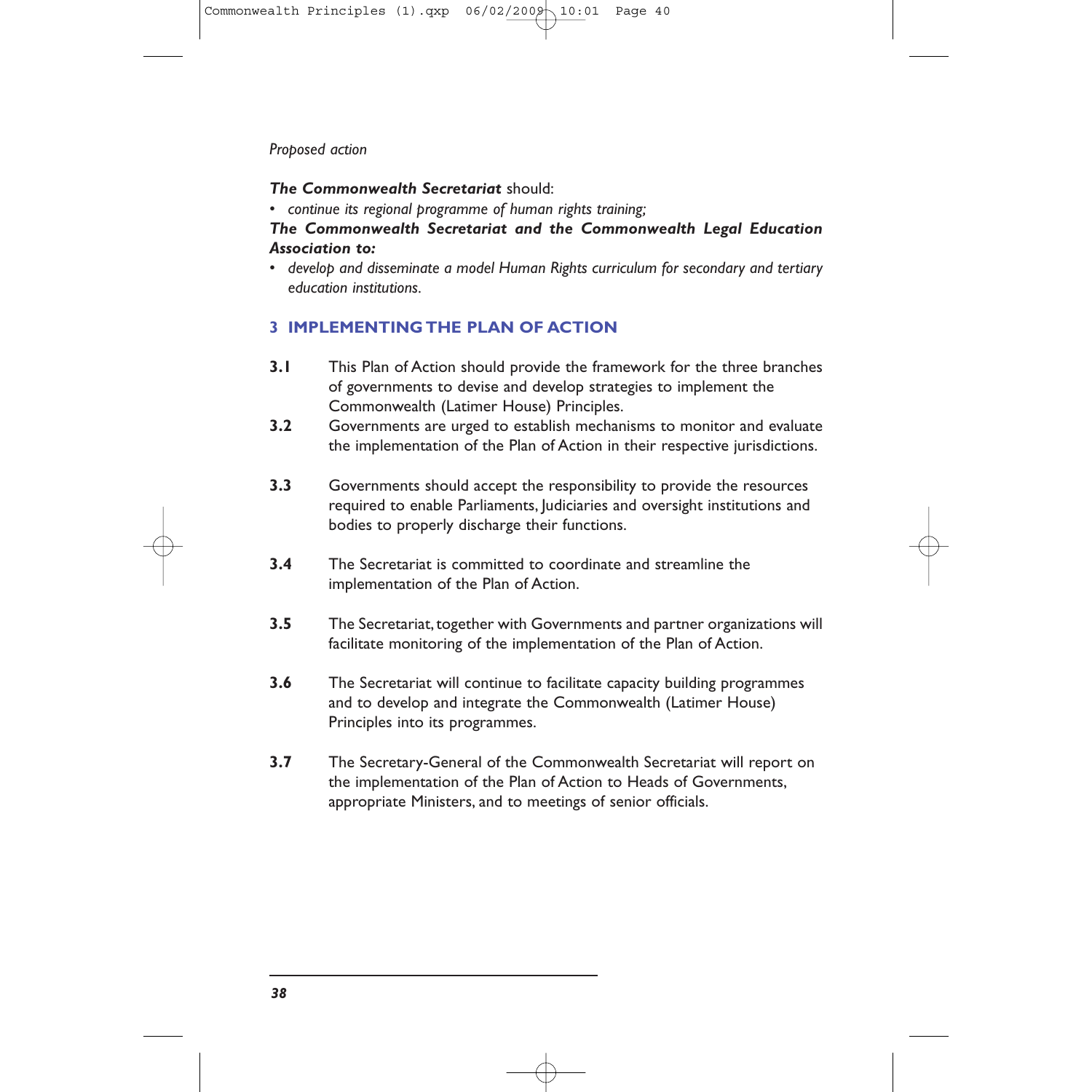# **EDINBURGH PLAN OF ACTION**

**JULY 2008**

*39*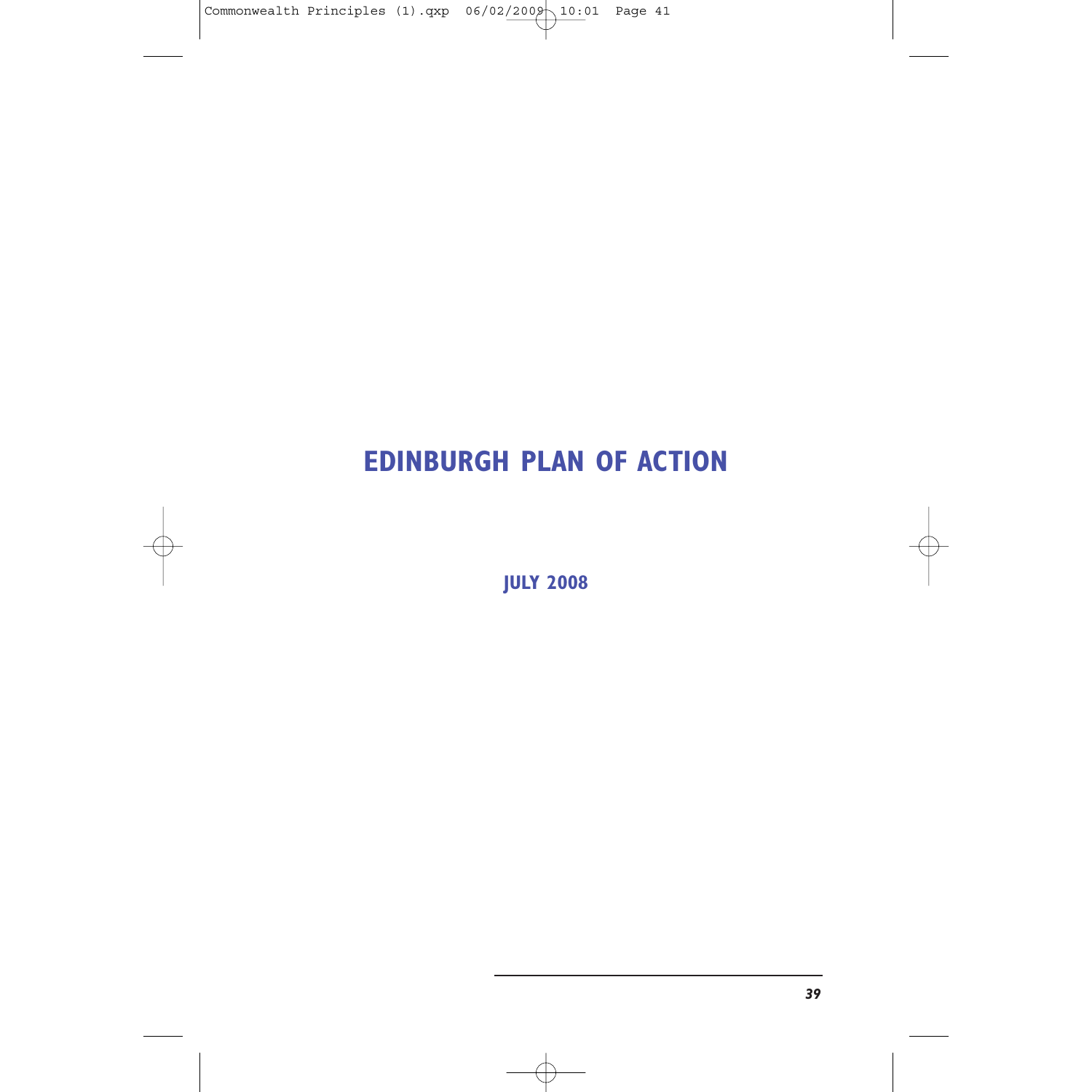# **PREAMBLE**

**REAFFIRMING** the importance of implementation of the Plan of Action for Africa adopted at Nairobi in 2005 not only in Africa but in the wider Commonwealth and recognising the special circumstances of smaller and under resourced jurisdictions,

# **NOTING** that,

(1) while good practice in implementation of the Principles has developed in several jurisdictions, there have been a number of cases of the violation of the fundamental principle that:

*"Each Commonwealth Country's Parliaments, Executives and Judiciaries are the guarantors in their respective spheres of the rule of law, the promotion and protection of fundamental human rights and the entrenchment of good governance based on the highest standards of honesty, probity and accountability." (CLHPI - 1)*

- (2) it has not proved possible to establish, either within or outside official Commonwealth channels, an effective and systematic procedure for assessing both good and bad practice in terms of compliance with the Principles;
- (3) while the Principles have been widely circulated and discussed at numerous Commonwealth gatherings there remains ignorance of their importance among government officers, Parliamentarians, lawyers, judicial officers and members of civil society;
- (4) each new generation of government officers, Parliamentarians, lawyers, judicial officers and members of civil society has to be alert to the imperatives of, and balance between, the independence and accountability of the judiciary, Parliament and the executive;
- (5) there is a need to make better provision for the continuing implementation and assessment of the Principles across the Commonwealth.

Representatives of the Commonwealth Lawyers' Association (CLA), Commonwealth Legal Education Association (CLEA), the Commonwealth Magistrates' and Judges' Association (CMJA) and the Commonwealth Parliamentary Association (CPA) and Law Officers, meeting at the Scottish Parliament in Edinburgh on 6 & 7 July 2008: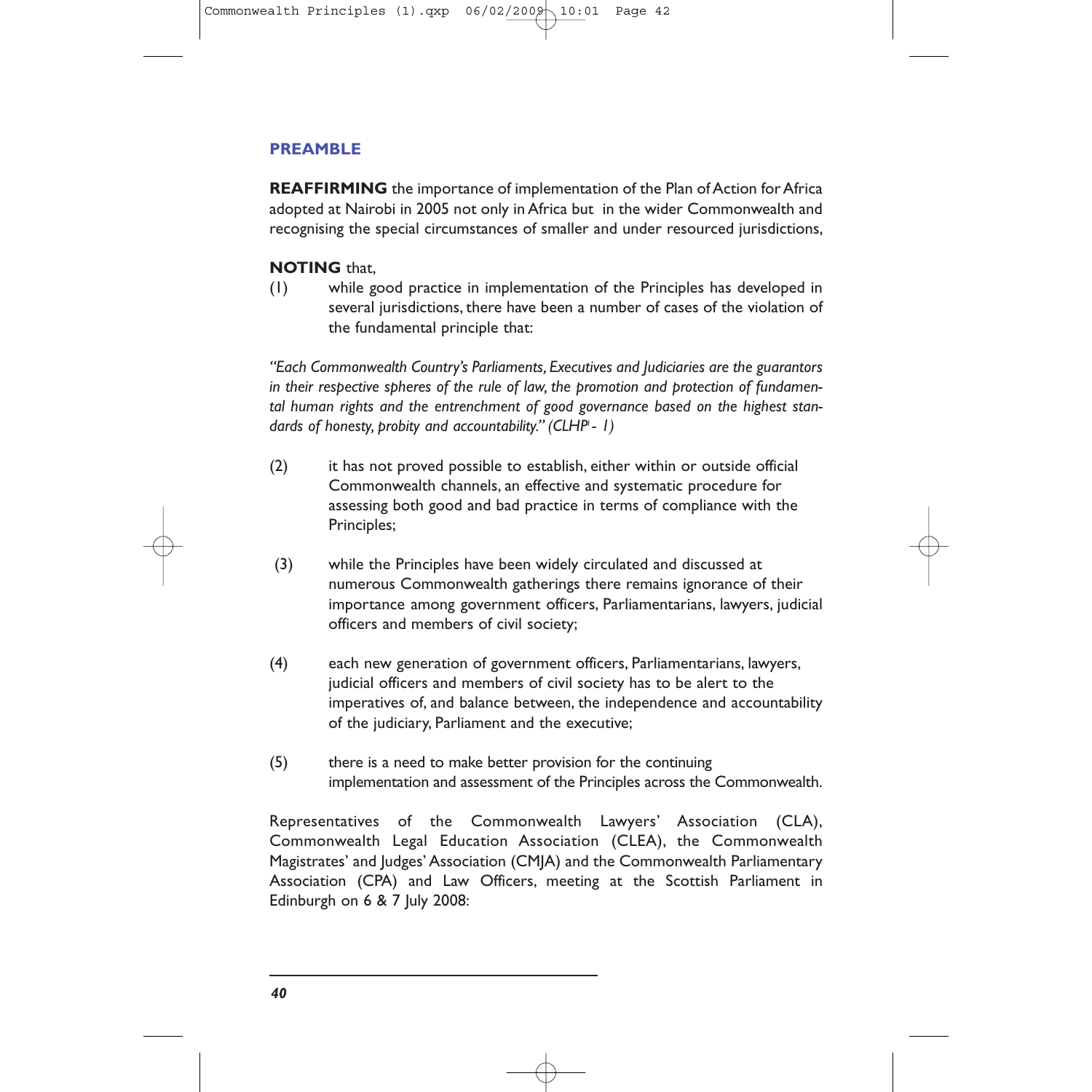**HAVE RESOLVED TO ADOPT** the following provisions for implementation and assessment of the Principles:

#### **1. Relationship Between the Three Branches of Government**

# *1.1 General*

The Principles specify that "Each Commonwealth Country's Parliaments, Executives and Judiciaries are the guarantors in their respective spheres of the rule of law, the promotion and protection of fundamental human rights and the entrenchment of good governance based on the highest standards of honesty, probity and accountability." (CLHP - 1)

#### **ACTION:**

The partner organisations (CLA, CLEA, CMJA and CPA) should assist the Commonwealth Secretariat by the establishment of a Standing Committee for the purpose of gathering relevant information, reporting on implementation of the Principles, best practice and areas of concern to inform the deliberations of the Commonwealth and the Commonwealth Ministerial Action Group. Other civil society organisations should be encouraged to assist the Standing Committee in gathering relevant information.

Governments should be encouraged to provide reports on the implementation of the Principles in their jurisdictions at each Heads of Government Meeting, with particular emphasis on best practice and challenges faced, as part of the rule of law mandate of the Commonwealth.

# **The Commonwealth Secretariat should:**

- collate information on the implementation of the Principles on an ongoing basis;
- provide regular reports to Commonwealth Law Ministers, Senior Officials, Heads of Judiciary and Speakers of Parliament; and
- promote peer review of compliance with the Principles on a regional basis.

All Parliamentarians, judicial officers and public servants, on election or appointment, should be given awareness training on basic constitutional principles and their primary roles in the constitutional process.

Meetings between representatives of the three branches of Government should be organised on a regular basis, in their respective jurisdictions, in order to promote better understanding of each other's roles.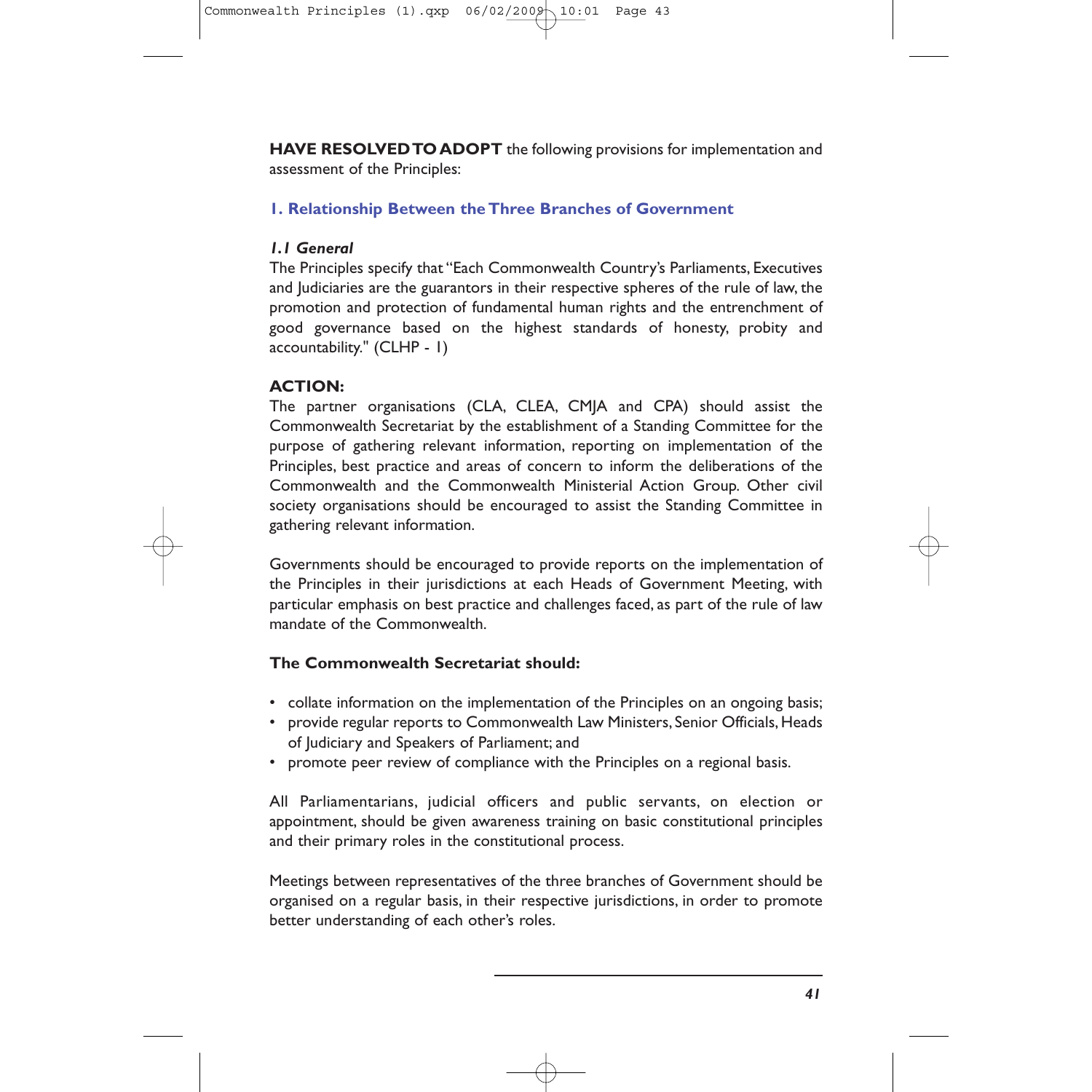The Commonwealth Secretariat should assist in facilitating these exchanges.

The CPA should continue its seminars for newly elected Parliamentarians.

The CMJA should expand its existing programmes to newly appointed judicial officers with specific emphasis on the Principles.

The Commonwealth Secretariat should assist in facilitating similar programmes for the public service.

#### *1.2 Independence of Parliamentarians*

*"Parliamentarians must be able to carry out their legislative and constitutional functions in accordance with the Constitution, free from unlawful interference." (CLHP - III)*

# **ACTION:**

Remuneration packages for parliamentarians should be determined by an independent process.

Parliamentarians should have equitable access to resources commensurate with their responsibilities.

Parliaments should have control of and authority to determine and secure their budgetary requirements unconstrained by the Executive, save for budgetary constraints dictated by national circumstances.

## *1.3 Independence of the Judiciary*

*"Adequate resources should be provided for the judicial system to operate effectively without any undue constraints which may hamper the independence sought." (CLHP - IV.3)*

# **ACTION:**

The allocation of resources by Parliament, for the judiciary and the running of the courts, should be made following consultation between the Head of the Judiciary and the relevant minister.

Appropriate dispute resolution mechanisms should be put in place to deal with any disputes arising in relation to the allocation of resources.

There remain jurisdictions where adequate resources have not been made available for judicial training, including training on basic constitutional issues. Such resources should be made available and programmes established for judicial training under the control of the Head of the Judiciary.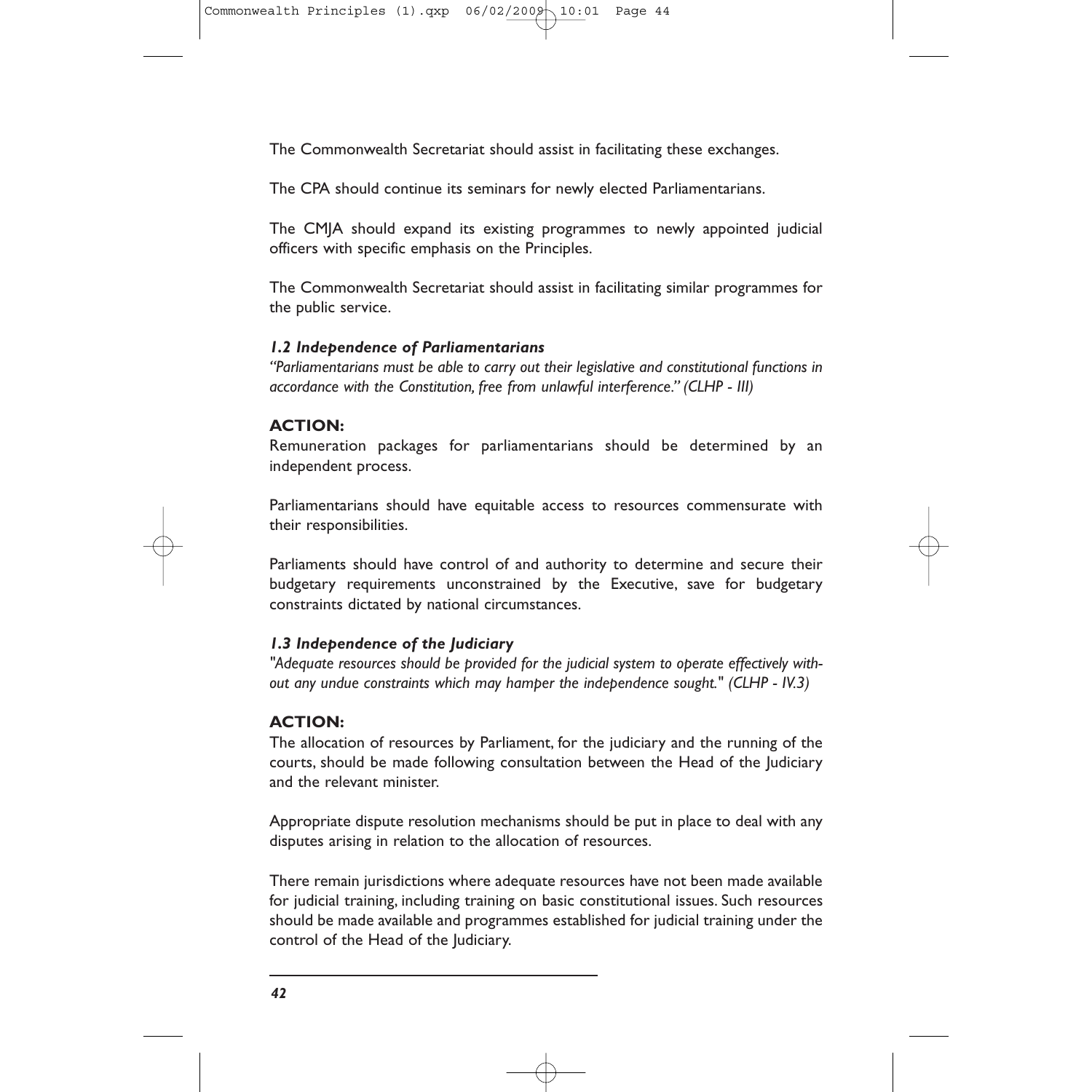### *1.4 Gender and Diversity in Governance*

*"Merit and proven integrity should be the criteria for eligibility for appointment to public office"AND "Measures may be taken where possible and appropriate, to ensure that the holders of all public offices generally reflect the composition of the community in terms of gender, ethnicity, social and religious groups and regional balance." (CLHP - V.a and V.b)*

# **ACTION:**

Bearing these criteria in mid and also that the Commonwealth has not yet achieved its target of having women in at least 30 per cent of political and decision-making positions, the respective branches of government should strive to improve the representation and participation of women and increase diversity in the public sphere in line with Commonwealth standards on gender and diversity. In particular:

- 1. Those responsible for recommending judicial appointments, should, through public information programmes, broad advertising of judicial vacancies, and by adapting judicial working conditions where, appropriate, encourage women and those from diverse backgrounds to apply for judicial appointments;
- 2. Parliaments should engage in disseminating better quality information about the role of Parliamentarians and should develop practices that encourage women to stand for Parliament and to become candidates for leadership roles in Parliament;
- 3. Parliaments should adopt codes of conduct and standing orders which outline clearly the importance of the respect for the dignity of all Parliamentarians and regulate the behaviour of parliamentarians towards each other. Speakers should provide clear rulings as to acceptable behaviour in the legislature;
- 4. Governments should work with civil society to encourage gender balance and diversity at all levels.

#### **2. Good Governance and Accountability**

The Commonwealth (Latimer House) Principles state that "Parliaments and Governments should maintain high standards of accountability, transparency and responsibility in the conduct of all public business". (CLHP - VII.a)

# **ACTION:**

#### *2.1 Elections:*

Bearing in mind the importance of the proper conduct of the electoral process to the realisation of the Principles: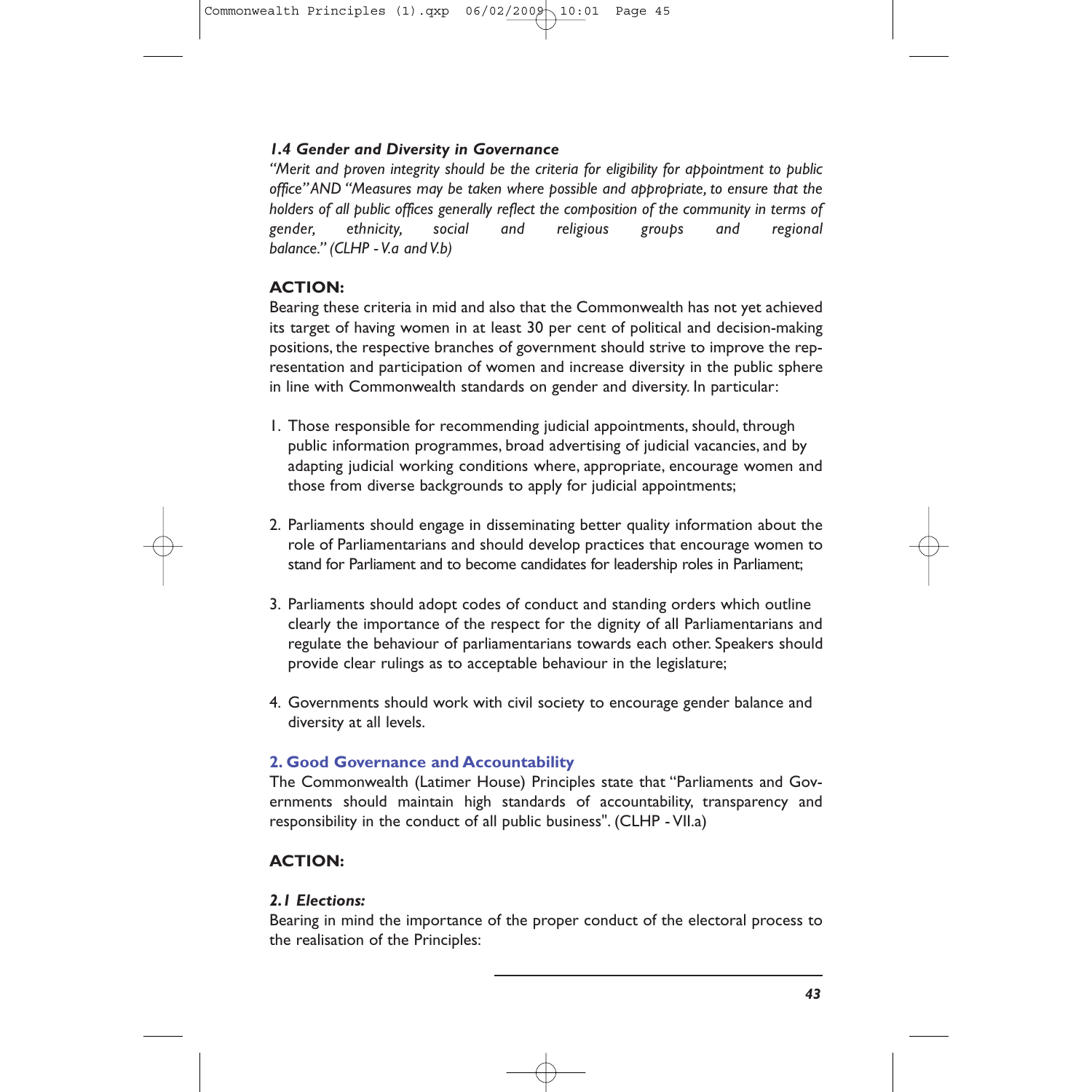All branches of Government have responsibility for lawful and timely conduct of that process.

The Executive must ensure that there is an independent and autonomous electoral commission with powers and security of tenure guaranteed by statute.All Commissioners should be fully conversant with the Commonwealth's fundamental values, including the Principles. In observing elections, the Commonwealth Secretariat should continue to ensure that the members of the Observer Missions are fully aware of the Principles and actively apply them in their observations.

All candidates for election should be fully aware of the Principles.

Judicial processes should be given appropriate expedition when hearing and determining cases relating to elections in order to guarantee the legitimacy of the election process. Determinations should be scrupulously respected.

# *2.2 Parliamentary Oversight and the Role of the Public Accounts Committees (PACs)*

# **ACTION:**

PACs need to strengthen their role as oversight bodies and Parliaments should improve the effective functioning of these committees.

The role of PACs should be reinforced by constituting them into Standing Committees of Parliament, where this is not already the case. Membership of the PACs should be as diverse as possible, free from party interference and, where possible, not dominated by any party. Adequate and appropriate material and human resources should be provided to them.

Model rules on the functioning, powers and procedures of PACs should be developed by the Commonwealth Secretariat and the CPA for use by Commonwealth Parliaments.

#### *2.3 Judicial accountability and confidence building*

*"Judges are accountable to the Constitution and to the law which they must apply honestly, independently and with integrity." (CLHP - VII.b)*

# **ACTION:**

The Heads of the Judiciary should submit regular reviews to Parliaments on the financing and administration of the courts.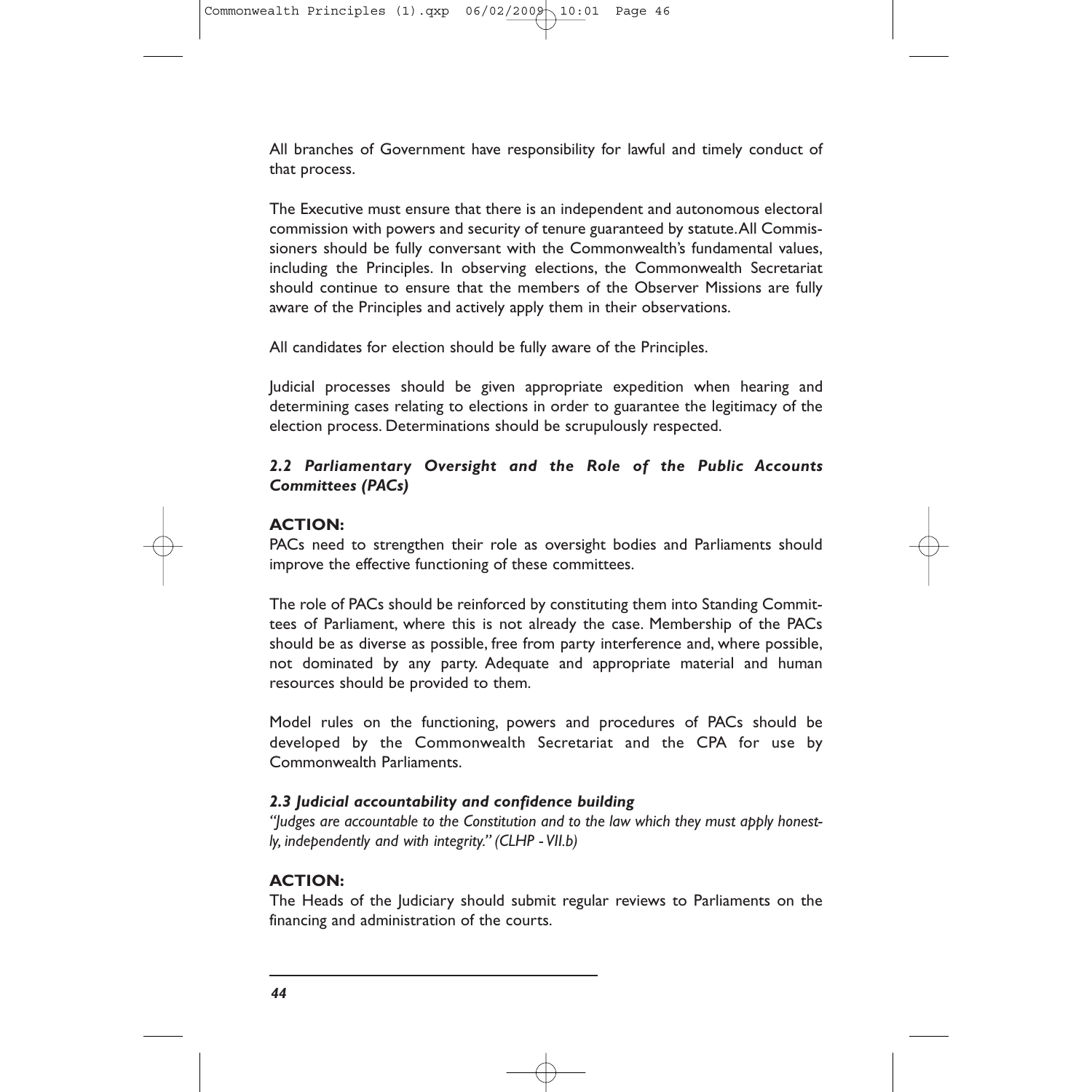The judiciary should continue to develop and review their codes of conduct/ethics on a regular basis.

Information on the complaints and disciplinary procedures in relation to judicial misconduct should be publicly available.

# *2.4 Civil Society*

*"Parliaments and Governments should recognise the role that civil society plays in the implementation of the Commonwealth's fundamental values and should strive for a constructive relationship with civil society to ensure that there is broader opportunity for lawful participation in the democratic process." (CLHP - X)*

# **ACTION:**

Bearing in mind that mutual trust is an essential ingredient if meaningful engagement of civil society in governance is to be realised:

- 1. Positive steps should be taken to ensure the involvement of civil society in informing decision-making processes at community, national, regional and international level;
- 2. Civil society organisations should be engaged to proactively promote the Principles;
- 3 Governments should not inhibit civil society organisations' ability to access funding both nationally and internationally.

# *2.5 An Independent Legal Profession*

*"An independent, effective and competent legal profession is fundamental to the upholding of the rule of law and the independence of the judiciary." (CLHP - IV.d)*

# **ACTION:**

Bearing in mind that the legal profession is a key partner in the promotion of democracy and governments should see them in that role, the legal profession should:

- 1. Maintain and promote the highest standards of excellence and integrity;
- 2. Support the legislature by participating fully in consultative processes;
- 3. Promote and assert the independence of the courts;
- 4. Speak out against improper administrative action or lack of action; and
- 5. Help to create public awareness of legal issues, particularly relating to ethics and human rights.

In all these matters, the profession should have regard to its social responsibility and avoid being used as a tool of partisan politics.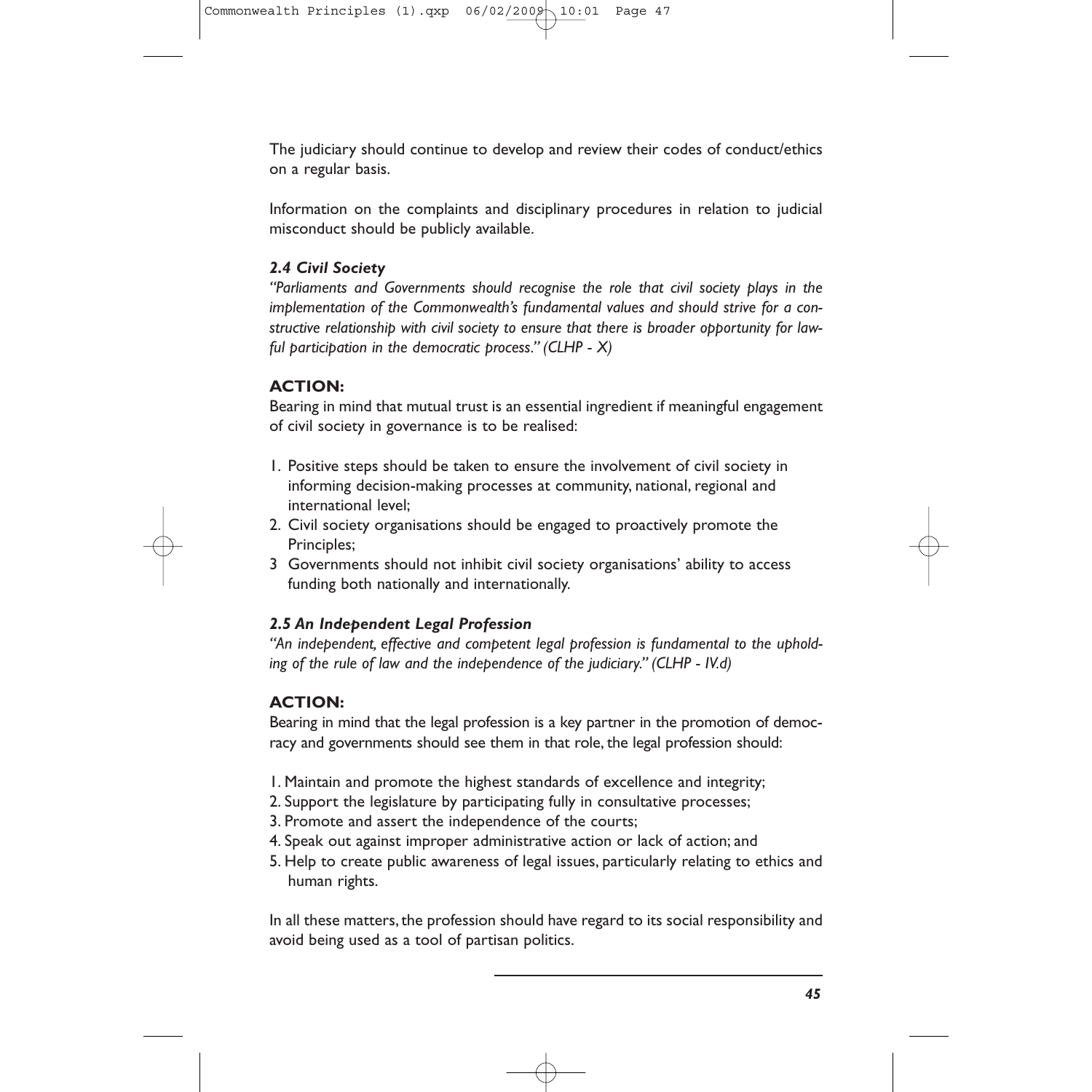The CLA should facilitate programmes for the legal profession designed to enhance awareness of the Principles.

# *2.6 Role of the Media*

*"Government's transparency and accountability is promoted by an independent and vibrant media which is responsible, objective and impartial and which is protected by law in its freedom to report and comment upon public affairs." (CLHP - IX.b)*

# **ACTION:**

Legislation should provide mechanisms to ensure equitable access to electronic and print media for all election candidates at all levels.

Transparency and accountability is dependent upon freedom of information. Governments should abide by the Commonwealth principles on freedom of information and should introduce appropriate enabling legislation where this has not already been done. Governments should also provide adequate resources and systems to make information accessible.

Heads of Judiciary should be encouraged to liaise with the media and inform them on the affairs of the judiciary and the principles of judicial independence.

# **3. Combating Corruption**

*"The promotion of zero tolerance for corruption is vital to good governance. A transparent and accountable government, together with freedom of expression, encourages the full participation of its citizens in the democratic process." (CLHP - IX)*

*"Ministers, Members of Parliament, judicial officers and public office holders in each jurisdiction should respectively develop, adopt and periodically review appropriate guidelines for ethical conduct.These should address the issue of conflict of interest, whether actual or perceived, with a view to enhancing transparency, accountability and public confidence." (CLHP - VII)* 

# **ACTION:**

# *3.1 Proper exercise of executive power*

Governments should be encouraged to establish independent anti-corruption processes for all aspects of public administration and facilitate their independent and effective operation.

#### *3.2 Combating corruption in the judiciary*

*"An independent, impartial, honest and competent judiciary is integral to the upholding the rule of law, engendering public confidence and dispensing justice." (CLHP - IV)*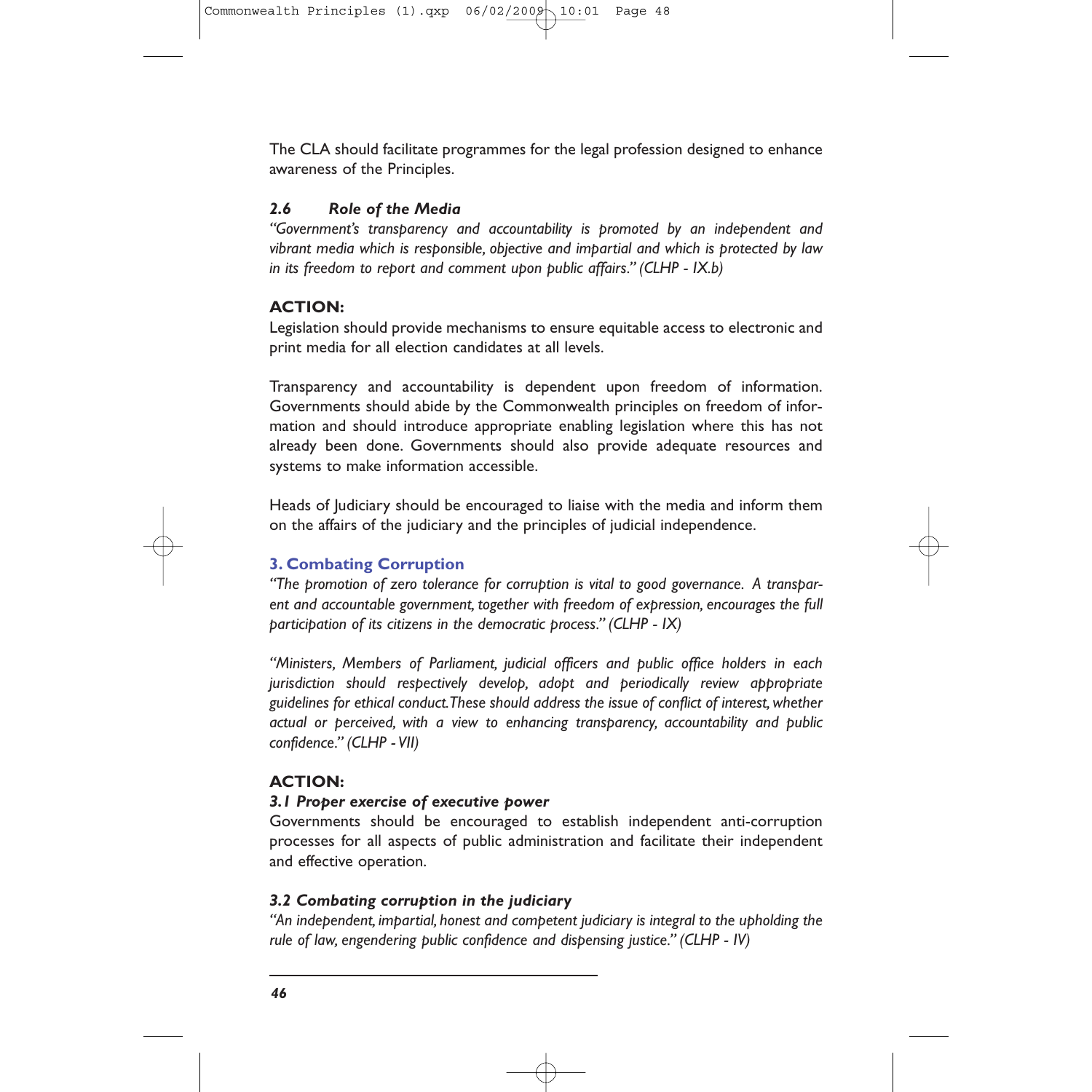The Commonwealth Secretariat is encouraged to re-issue and actively promote the Conclusions of the Commonwealth Judicial Colloquium on Combating Corruption within the Judiciary (Limassol Conclusions) in conjunction with the CMJA.

#### *3. 3 Combating corruption in Parliament*

Parliaments should enact financial disclosure legislation and develop and implement codes of conduct requiring declaration of income, assets and liabilities.

# **4. Promotion of the Principles**

# **ACTION:**

A study of the Commonwealth's fundamental values should be included in civic education courses in schools.The Commonwealth Secretariat, in conjunction with the partner organisations, should sponsor the production of a version of the Principles which is accessible to the young.

Universities and law schools should be encouraged to include the study of the Commonwealth's fundamental values, and in particular the Principles, in their curricula for political and legal studies.The CLEA should assist universities and law schools in devising appropriate curricula.

The four partner organisations should ensure the wide dissemination throughout the Commonwealth of the Principles, the Guidelines, the Nairobi Plan of Action, and this document in user-friendly formats.

# **5. Implementation of the Plan**

The Nairobi Plan of Action for Africa states:

"Governments are urged to establish mechanisms to monitor and evaluate the implementation of the Plan of Action in their respective jurisdictions.

Governments should accept the responsibility to provide the resources required to enable Parliaments, Judiciaries and oversight institutions and bodies to properly discharge their functions.

The Secretariat is committed to co-ordinate and streamline the implementation of the Plan of Action.

The Secretariat, together with Governments and partner organisations will facilitate monitoring of the implementation of the Plan of Action.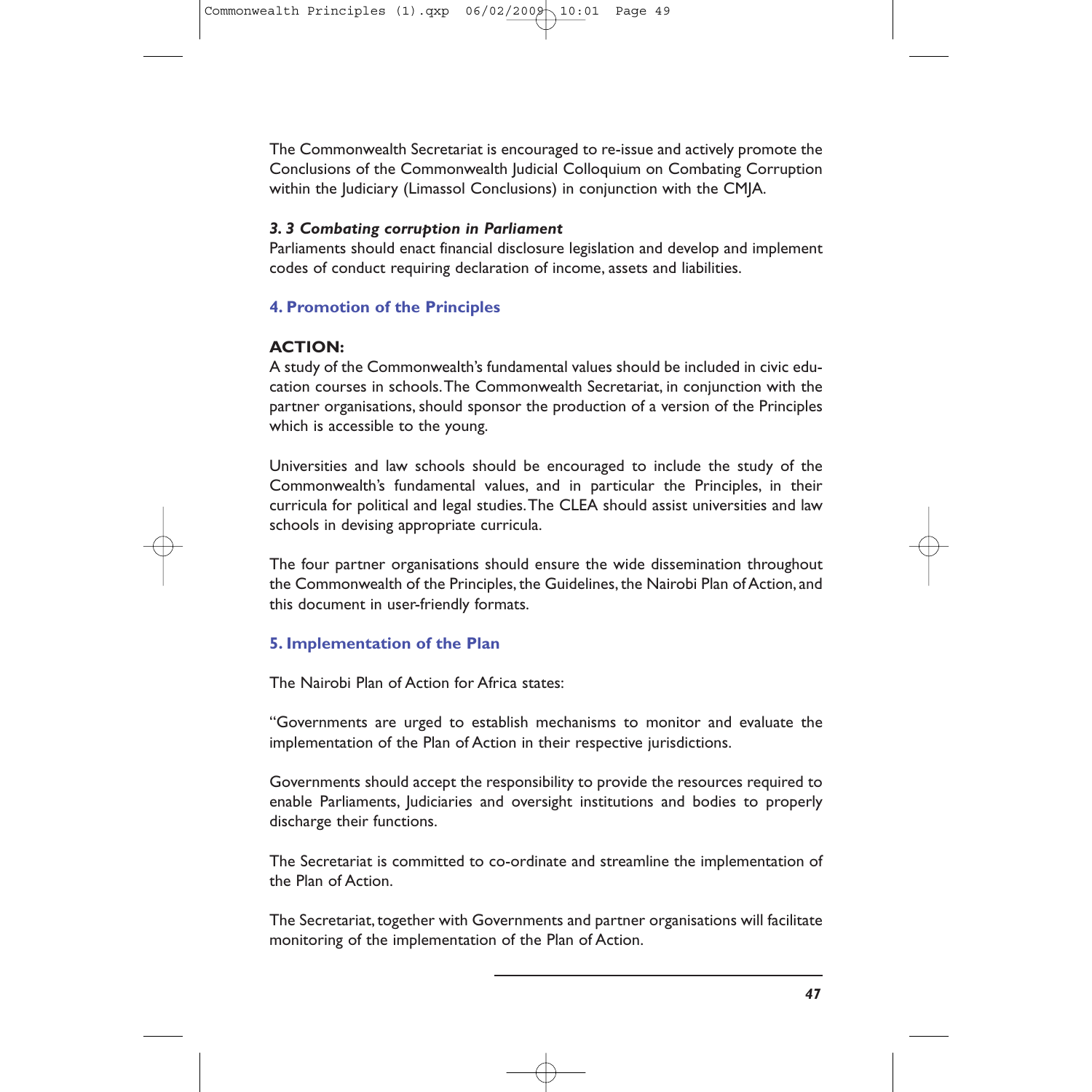The Secretariat will continue to facilitate capacity building programmes and to develop and integrate the Commonwealth (Latimer House) Principles into its programmes.

The Secretary-General of the Commonwealth Secretariat will report on the implementation of the Plan of Action to Heads of Governments, appropriate Ministers, and to meetings of senior officials."

# **ACTION:**

These commitments should be extended to the rest of the Commonwealth pursuant to the proposals contained in Section 1.1 of this document.

*End Notes*

*1 CLHP = Commonwealth (Latimer House) Principles on the Accountability of and Relationship Between the Three Branches of Governments*

# **Organisations' Websites**

**Commonwealth Parliamentary Association www.cpahq.org**

**Commonwealth Lawyers' Association www.commonwealthlawyers.com**

**Commonwealth Magistrates' and Judges Association www.cmja.org**

**Commonwealth Legal Education Association www.cleaonline.org**

> **Commonwealth Secretariat www.thecommonwealth.org**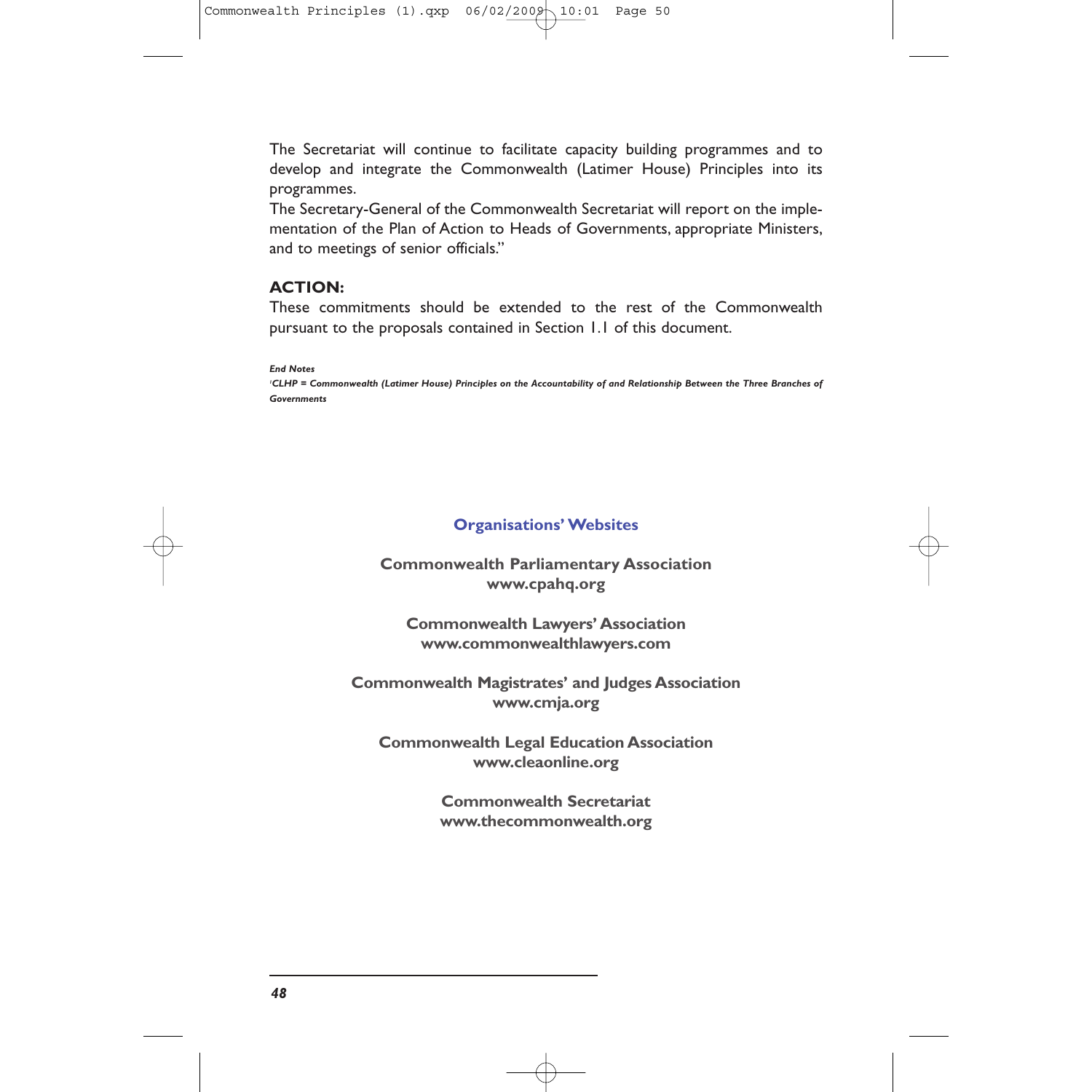Æ